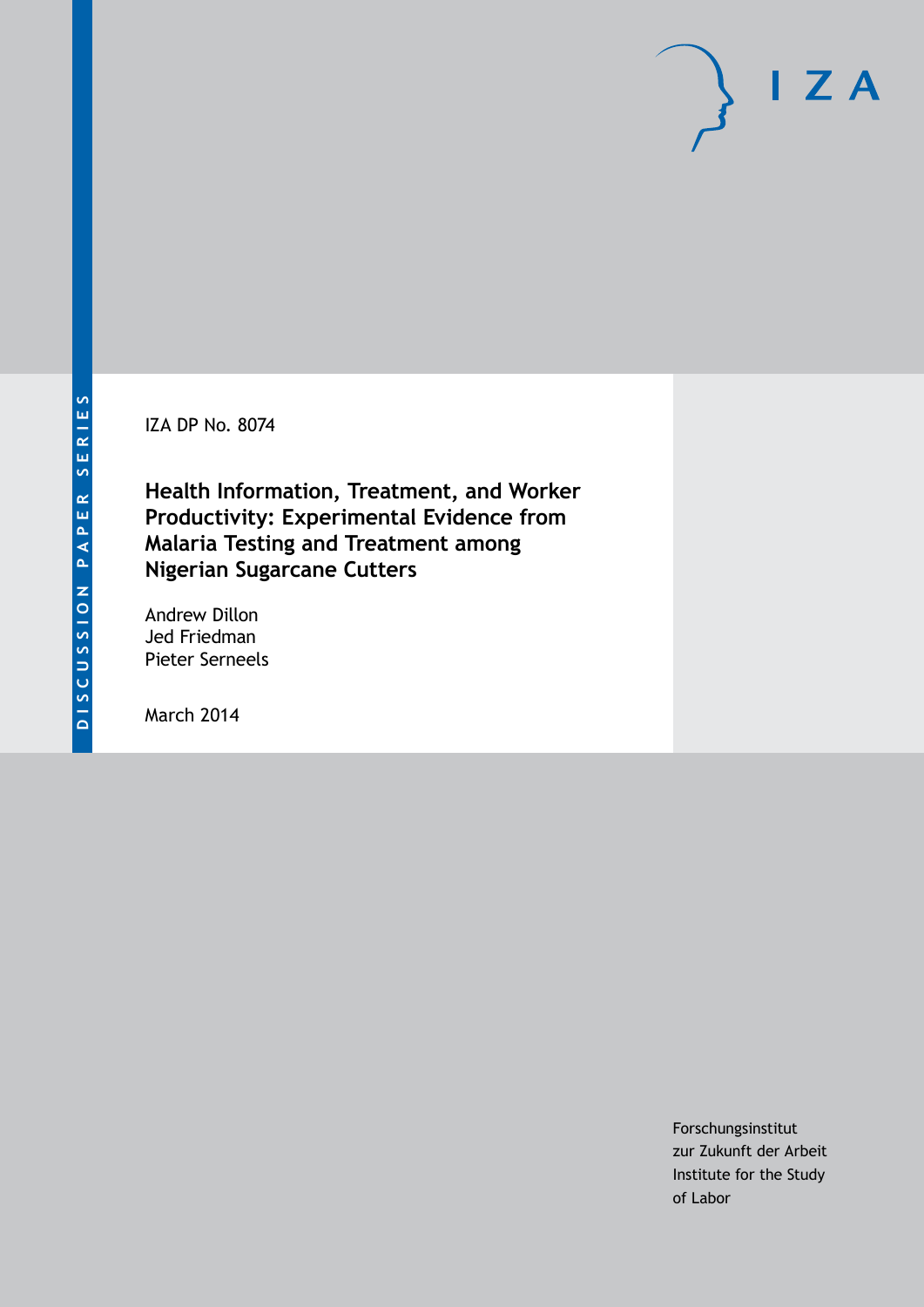# **Health Information, Treatment, and Worker Productivity: Experimental Evidence from Malaria Testing and Treatment among Nigerian Sugarcane Cutters**

# **Andrew Dillon**

*Michigan State University*

### **Jed Friedman**

*World Bank*

### **Pieter Serneels**

*University of East Anglia and IZA*

### Discussion Paper No. 8074 March 2014

IZA

P.O. Box 7240 53072 Bonn Germany

Phone: +49-228-3894-0 Fax: +49-228-3894-180 E-mail: [iza@iza.org](mailto:iza@iza.org)

Any opinions expressed here are those of the author(s) and not those of IZA. Research published in this series may include views on policy, but the institute itself takes no institutional policy positions. The IZA research network is committed to the IZA Guiding Principles of Research Integrity.

<span id="page-1-0"></span>The Institute for the Study of Labor (IZA) in Bonn is a local and virtual international research center and a place of communication between science, politics and business. IZA is an independent nonprofit organization supported by Deutsche Post Foundation. The center is associated with the University of Bonn and offers a stimulating research environment through its international network, workshops and conferences, data service, project support, research visits and doctoral program. IZA engages in (i) original and internationally competitive research in all fields of labor economics, (ii) development of policy concepts, and (iii) dissemination of research results and concepts to the interested public.

IZA Discussion Papers often represent preliminary work and are circulated to encourage discussion. Citation of such a paper should account for its provisional character. A revised version may be available directly from the author.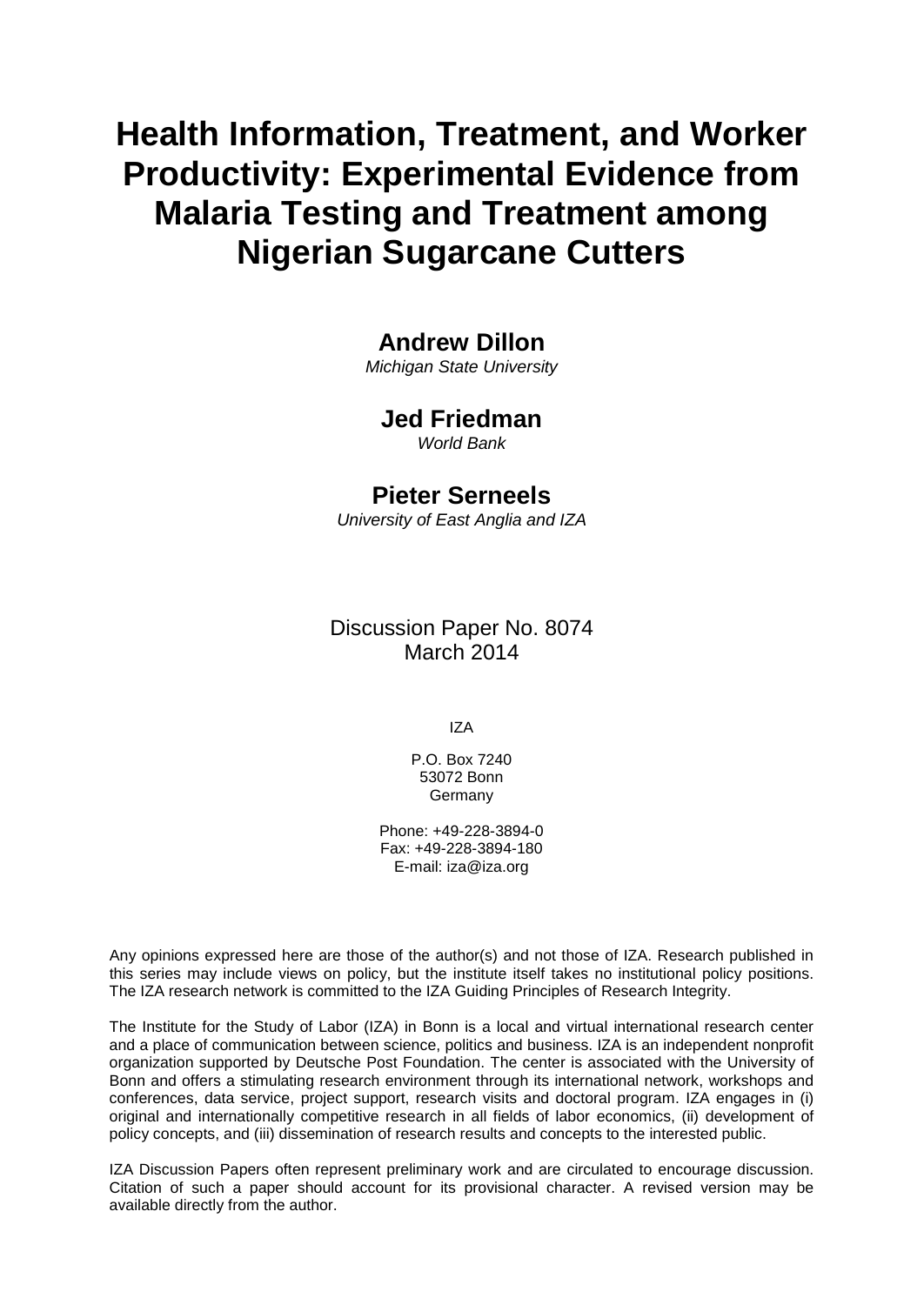IZA Discussion Paper No. 8074 March 2014

# **ABSTRACT**

## **Health Information, Treatment, and Worker Productivity: Experimental Evidence from Malaria Testing and Treatment among Nigerian Sugarcane Cutters[\\*](#page-1-0)**

Agricultural and other physically demanding sectors are important sources of growth in developing countries but prevalent diseases such as malaria adversely impact the productivity, labor supply, and occupational choice of workers in these sectors by reducing physical capacity. This study identifies the impact of malaria on worker earnings, labor supply, and daily productivity by randomizing the temporal order at which piece-rate workers at a large sugarcane plantation in Nigeria are offered malaria testing and treatment. The results indicate a significant and substantial intent to treat effect of the intervention – the offer of a workplace based malaria testing and treatment program increases worker earnings by approximately 10% over the weeks following the mobile clinic visit. The study further investigates the effect of health information by contrasting program effects by workers revealed health status. For workers who test positive for malaria, the treatment of illness increases labor supply, leading to higher earnings. For workers who test negative, and especially for those workers most likely to be surprised by the healthy diagnosis, the health information also leads to increased earnings via increased productivity. Possible mechanisms for this response include selection into higher return occupations as a result of changes in the perceived cost of effort. A model of the worker labor decision that includes health perceptions in the decision to supply effort suggests that, in endemic settings with poor quality health services, inaccurate health perceptions may lead workers to misallocate labor thus resulting in sub-optimal production and occupational choice. The results underline the importance of medical treatment but also of access to improved information about one's health status, as the absence of either may lead workers to deliver lower than optimal effort levels in lower return occupations.

JEL Classification: I12, J22, J24, O12

Keywords: malaria, labor supply, labor productivity, randomized experiment

Corresponding author:

Pieter Serneels School of International Development University of East Anglia Norwich Research Park Norwich, NR4 7TJ United Kingdom E-mail: [p.serneels@uea.ac.uk](mailto:p.serneels@uea.ac.uk)

\* We would like to thank Oladele Akogun, Bashir Aliyou, Sarah Baird, Sarah Donovan, Berk Ozler, Terrie Taylor, Edit Velenyi, and the Nigerian Ministry of Health, Malaria Control Program, especially Dr. Toulope Olayemi Sofola for helpful comments and close collaboration. The plantation staff and sugarcane cutters welcomed us and patiently assisted us throughout the study, without which this study would not have been possible. The World Bank Research Support Board, the Spanish Impact Evaluation Fund administered by the World Bank, IFPRI, US Department of Labor and University of East Anglia are gratefully acknowledged for providing resources and support for the study. Practical Sampling International undertook this work in the field and we appreciate the efforts of the supervisors, enumerators, and health workers who implemented this study. We would like to thank seminar participants at the Brunell Development Economics Conference, Carlos III University, CEMFI (Madrid), CSAE Development Economics Conference, DePaul University, IFPRI, Manchester University, Midwest Development Day, Midwest International Development Economics Conference, Michigan State University, Monash University, University of Maryland, University of Minnesota, University of Otago, and the US Department of Labor. This study was ethically reviewed by the National Health Research Ethics Committee, Nigeria (NHREC 01/01/2007-28/10/10/2009c), Adamawa State Health Research Ethics Committee, and IFPRI's Institutional Review Board.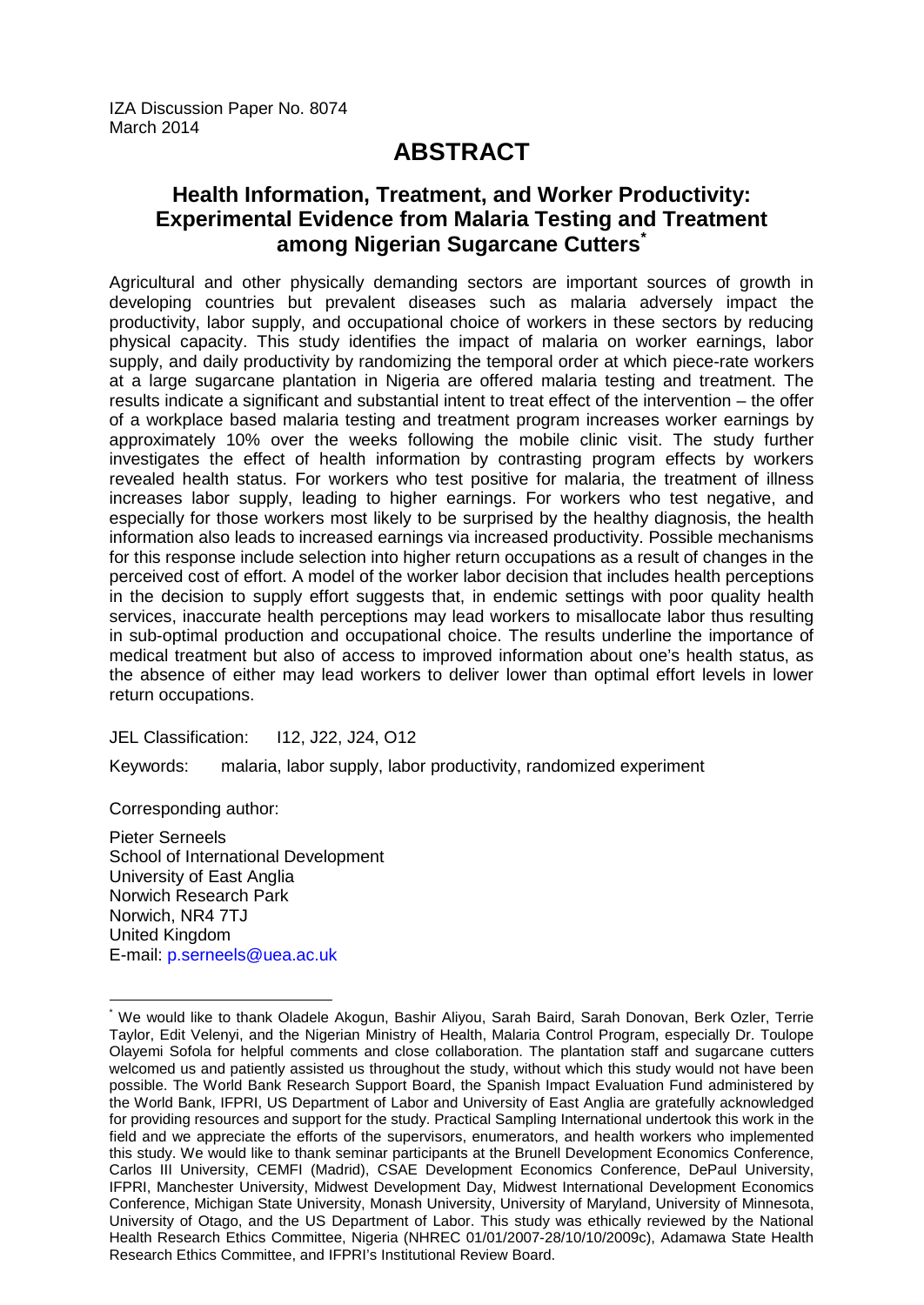#### I. INTRODUCTION

Agricultural productivity has been a key driver of economic development throughout much of world history and remains an important source of growth in developing countries today. While a great deal of attention has been devoted to the role of technological innovation and diffusion in raising labor productivity, the role of health has received less consideration. As one form of human capital, health is assuredly related to productivity; healthier workers are expected to earn more, just as higher educated workers are expected to have higher earnings. Yet health is a multidimensional construct and it is unclear which aspects of health are most important for labor productivity. It is also unclear whether workers' perceptions of their own health status, which may be imperfectly related to the true state of physical health, affect effort levels at work.

Extensive research has linked the health and nutrition environment of early childhood to later adult outcomes (Strauss & Thomas (1998), Walker et al. (2007), Hoddinott et al. (2008), Cutler et al. (2010), Bleakley (2010), Heckman et al. (2010), Gertler et al. (2013)). But to what extent does productivity benefit from investment in the health of able-bodied adults? The existent literature has taken two general directions. One explores the relationship between adult nutrition and labor outcomes, the other considers the effect of specific illnesses such as HIV infection or tuberculosis.<sup>[1,](#page-3-0) [2](#page-3-1)</sup> This study also focuses on one disease – malaria – and its influence on labor supply, productivity and occupational choice among an agrarian workforce. Malaria is one of the most prevalent communicable diseases in the world today. Adults affected by malaria suffer from lower energy levels via heightened morbidities such as fever, weakness, muscle aches, and chills, and hence are likely to work fewer days and be less productive when they do work.<sup>[3](#page-3-2)</sup> Agricultural workers and those in other physical occupations are presumed to suffer the greatest productivity declines from malaria due to the nature of work demanded.

<span id="page-3-0"></span><sup>&</sup>lt;sup>1</sup> For the nutrition literature see, for instance, Basta et al. (1979), Edgerton et al. (1979), Wolgemuth et al. (1982), Imminck and Viteri (1980), and Thomas et al. (2006) for experimental studies; Strauss (1986), Sahn and Alderman (1989), Bhargava (1997), Fogel (1997), Schultz (1997), Thomas and Strauss (1997), Strauss and Thomas (1998), Sur and Senauer (1999), Behrman and Rosenzweig (2001), Schultz (2002), and Weinberger (2003) for nonexperimental studies of the effect of nutrition on labor outcomes. Also see Deolalikar (1988) and Croppenstedt and Muller (2001) for effects of nutrition on farm output and production frontier respectively.

<span id="page-3-1"></span> $2$  For the disease specific literature see Fenwick and Figenshou (1971), Baldwin and Weisbrod (1974) for descriptive studies and Audibert and Etard (2003) for a quasi-experimental study of schistosomiaseis in Santa Lucio, Tanzania and Mali respectivelv; Fox et al. (2004) and Thirumurthy, Graff, Zivin and Goldstein (2006)) for careful descriptive studies of the labor effects of HIV infection and Habyarimana, Mbakile and Pop-Ellches (2010) for the effect of ARV treatment in Kenya; Saunderson (1995) looks at tuberculosis in Uganda. Of interest is also Zivin and Neidell (2010), who find substantial effects of pollution on worker productivity in California.<br> $3$  Potentially severe complications include mortality, although in endemic areas these complications are more

<span id="page-3-2"></span>common for children under five than for adults.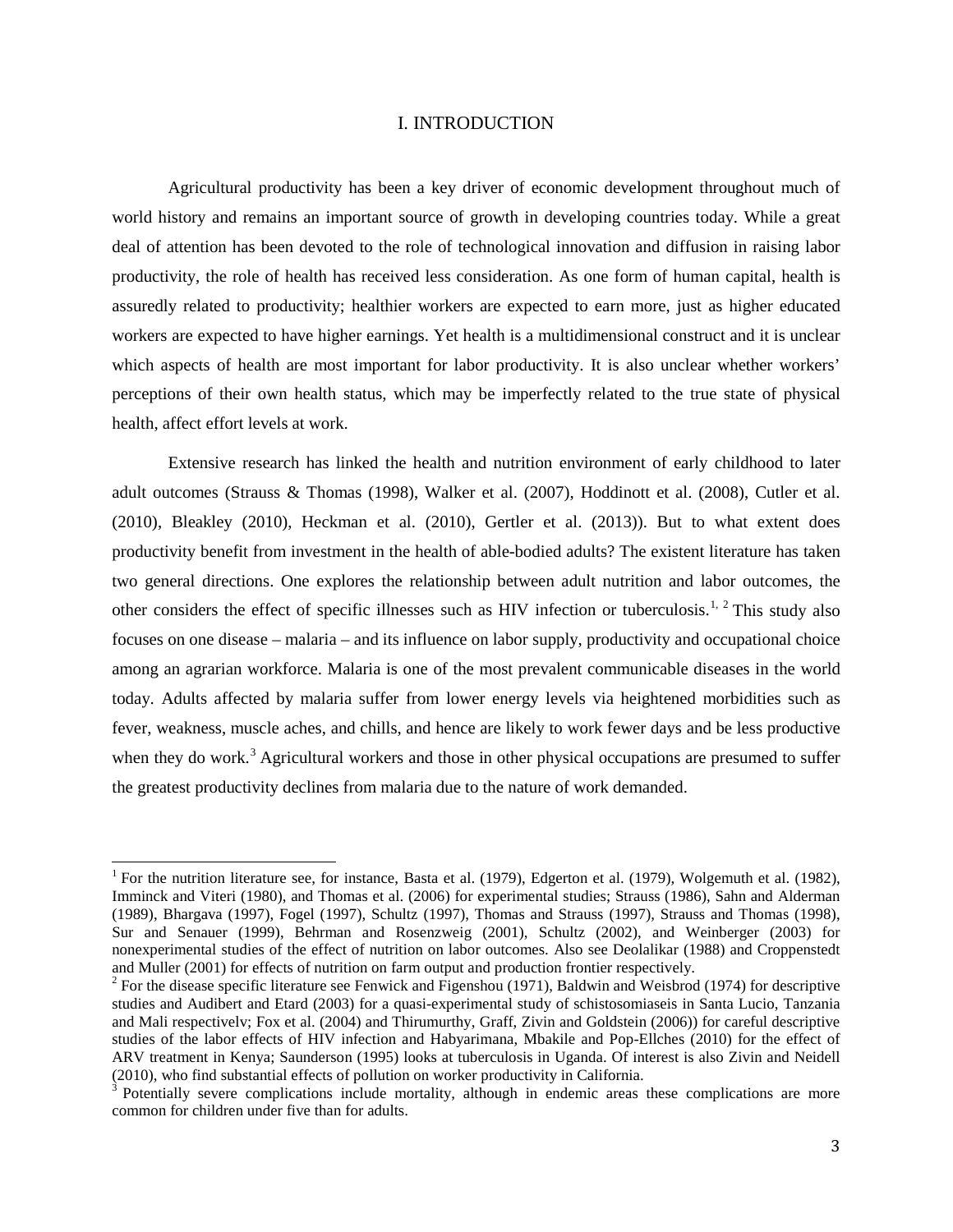Studies at the household level have found variable estimates of the cost of malaria (see Sauerborn et al. (1991), Shephard et al. (1991), Ettling et al. (1994), Guiguemde et al. (1994), Attanyake et al. (2000), Chima et al. (2003), Akazilli et al. (2007), Ayieko et al. (2009), among others). While they generally find that malaria imposes substantial economic losses on households and firms, most of these studies have one or more methodological limitations. They typically study association, rather than causation, as identifying exogenous variation in malaria status to attribute causality is a challenge. A second weakness is the imprecise measurement of individual worker productivity, which is difficult when worker performance is not directly tied to an observable output such as in piece rate work. Finally most studies – but not all – measure malaria infection through self-reporting, with the concomitant challenges of recall bias and accuracy of diagnosis. Our study addresses all three limitations with the randomized temporal access to a mobile health clinic by piece rate wage-workers at a large sugar plantation in Nigeria.

Because health is multi-dimensional and not perfectly observable by the subject, workers often do not know their precise health status. Nevertheless workers have perceptions and must form expectations about their health status on which labor choices are predicated. With access to high quality clinical care, individuals presumably receive health information based on clinical standards of diagnosis. However for workers in developing countries the quality of health information tends to be poor due to both the restricted accessibility and the low quality of health care. Worker mis-perceptions about health may lead to misallocation of optimal effort affecting productivity, labor supply or occupational choice. As in the clinical setting, our intervention not only delivers medical treatment to the ill, but also provides diagnostic results to all workers. It is possible that this diagnosis itself affects worker behavior, especially if results run counter to worker expectations conditioned by their endemic environment. We thus posit that work decisions related to labor supply and effort are partly a function of health perceptions, which are closely related to but not identical with actual physical health status. In the third section of the paper, we illustrate in a theoretical model the effect of health perceptions on optimal effort supply in a piece rate wage setting following Gibbons (1987) and Lazear (2000).

A small but growing literature explores the potential effect of health information on behavior (see Madejewicz et al. (2007), Jalan & Somanathan (2008), Thornton (2008), Dupas (2011), Cohen et al. (2011), Gong (2013), Baird et al. (2013)). Typically these studies concentrate on the effects of specific health risk revelation on health behavior such as the adoption of new medicines or risky sexual practices. There is little research to date investigating whether and how health information affects short-term work decisions like daily labor supply and productivity. Furthermore, the role of health information may be especially relevant for specific diseases typically diagnosed by general symptoms, like malaria, that can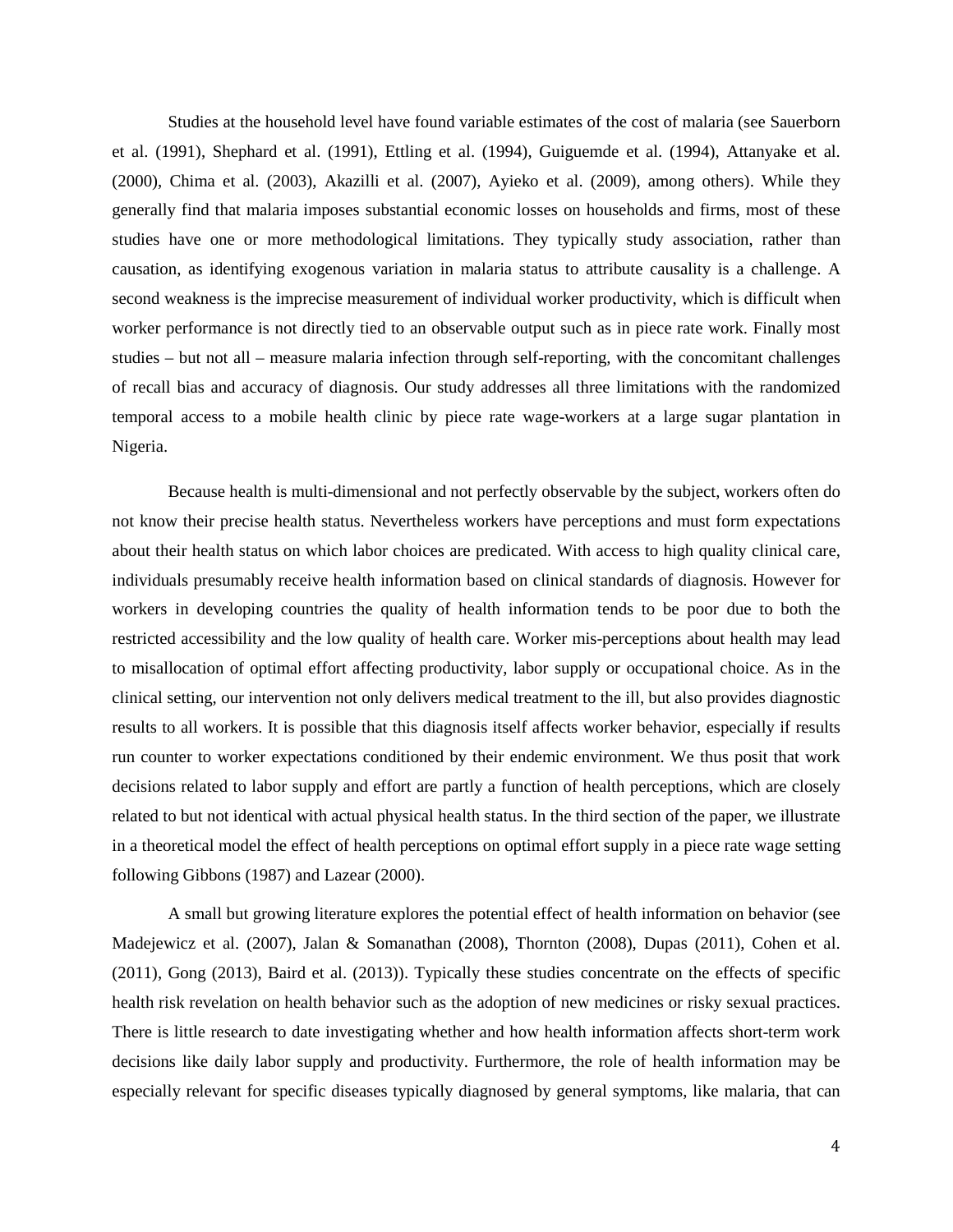therefore be easily misdiagnosed. The endemic nature of such diseases may further bias general expectations, as similar symptoms may be too quickly attributed to the disease when in fact arising from other causes. In our study context, the local language for 'fever' and 'malaria' are referred to by the same words whereas fever may be due to other infections or diseases (D'Acremont et al. (2014)).

If workers select their labor supply and effort level based in part on their health perceptions, inaccurate information will lead to suboptimal labor choices. New information about one's health may then lead to health belief updating and possibly revised labor supply and effort. Specifically, in the context here, if workers underestimate their own health because of a lack of individual specific information in a generally endemic environment, they may increase their effort levels and labor supply once their true (improved) health status has been revealed. We will investigate whether workers' reevaluation of actual malaria status as a result of new health information leads to changes in occupational choice, labor supply, productivity, and eventually earnings.

We conduct three types of analyses in order to estimate three interrelated treatment effects in the study population. First, to estimate the effect of the overall intervention that provides malaria testing followed by treatment of those who are malaria positive, we compare labor outcomes of workers offered this program to a counterfactual of workers who have not yet received it. This comparison yields an estimate of the intent to treat (ITT). We find ITT effects of this workplace program for both labor supply and productivity that together account for approximately a ten-percentage point increase in earnings in the weeks following treatment. In principle, this gain reflects the effect of both medical treatment (if sick) and the provision of improved worker-specific health information.

Second, to assess the effect of medical treatment among malaria positives we also compare outcomes from workers who tested positive for malaria with outcomes from workers who did not yet have access to treatment but are assumed sick as they test positive in the following weeks. This conditioned analysis can be interpreted as an estimate of the treatment on the treated (TOT) in so far as it yields an estimate of the productivity gains from treating malaria among malaria positive workers, as compliance is near universal. Gains in earnings of roughly the same magnitude as the ITT estimates are observed among the malaria positive - but now entirely due to increases in labor supply. Overall this suggests the gains to treatment of malaria infection are substantial. While the counterfactual assumption necessary for this interpretation may be relatively innocuous for time periods proximate to the introduction of testing and treatment among the sick, it may be less defensible for periods that are farther away from the point in time of the intervention. We therefore test the sensitivity of the results across multiple reference periods.

A third comparison focuses on the isolated effect of providing possibly new and unexpected information regarding one's own health status to those who test negative for malaria. To do this, a similar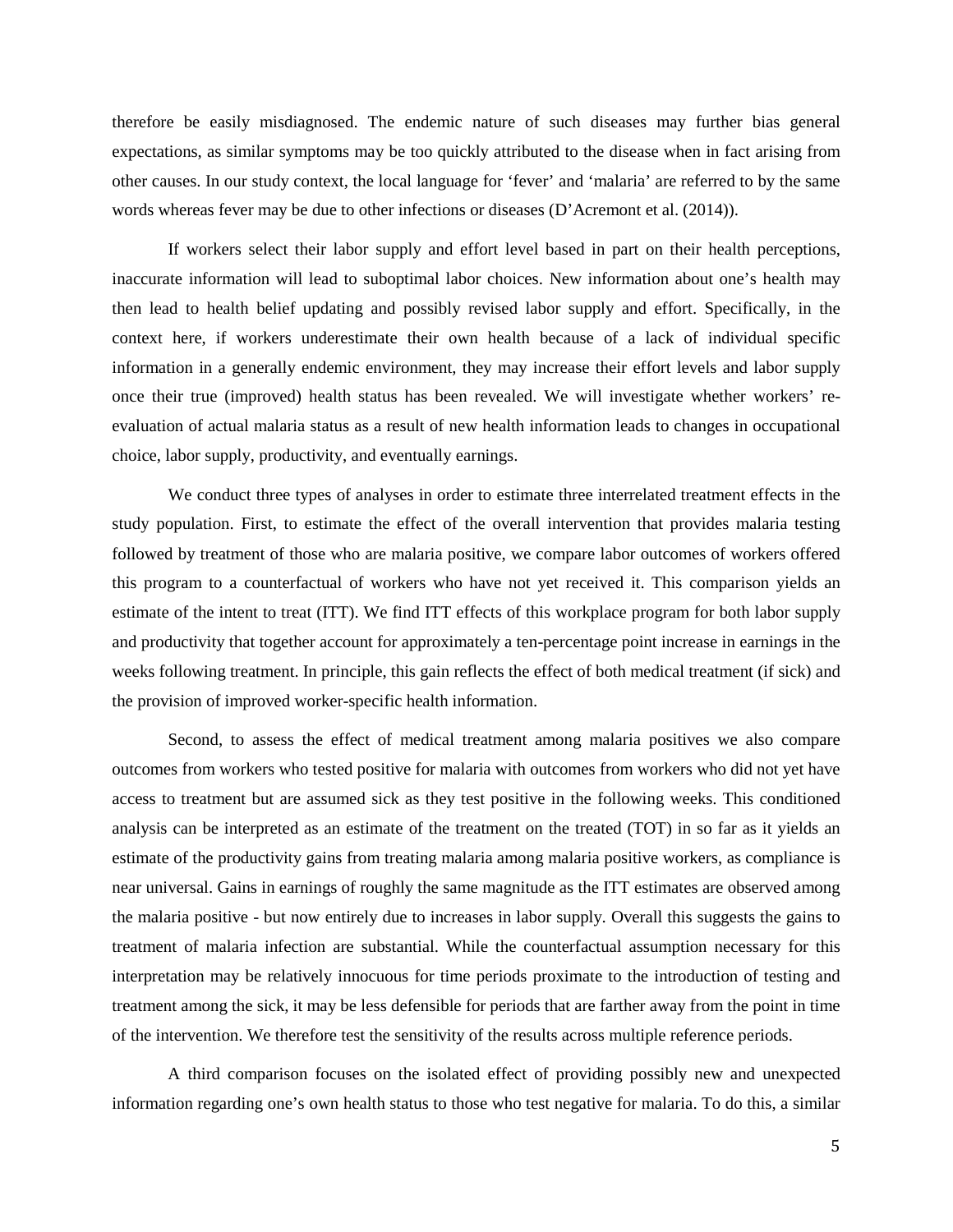conditional analysis, the treatment on the medically untreated  $(TmUT)^4$  $(TmUT)^4$ , is conducted on malaria negative workers – those with either no evidence of the malaria parasite in their blood or with levels low enough to fall below the clinical threshold. Again a necessary assumption for this analysis is that the workers who subsequently test negative constitute a valid counterfactual group for the workers given a healthy diagnosis. We find effects of the same magnitude as the ITT estimates when we restrict our analysis to workers who are told they are malaria free, suggesting that even healthy workers update their health beliefs and modify their labor decisions. As the term "malaria" is often used as a wider assignation of general illness, especially illness accompanied by fever, other diseases with the same symptoms (e.g. flu) can be self-diagnosed as malaria but have less severe effects on labor outcomes. Workers who are parasitemic negative may therefore expect their physical work capacity to be low (despite having few or no malaria parasites) if they feel out of shape, or low in energy, possibly due to other reasons but misascribed to malaria, or if they perceive malaria as so widespread that it affects virtually everyone much of the time. Hence a healthy malaria diagnosis is likely to convey a broad meaning of good health for our study subjects that in turn affects the perception of their own health and their expectations related to work efficacy.

Again, the critical assumption for this interpretation, given our temporal randomization, is that workers who ultimately test negative a short period in the future constitute a valid counterfactual for those workers already informed of their negative diagnosis. The validity of this assumption is explored in a variety of ways including a test of differential response by workers who may be more surprised by a negative diagnosis – for example those workers who report fatigue at the end of the workday or those who carry subclinical levels of the malaria parasite in their blood (and hence feel weaker) but nevertheless do not meet the diagnostic threshold of malaria positivity.

Mechanisms for the increased earnings and productivity among workers who test negative include a selection into higher return occupations. We interpret this selection to be a result of changes in the perceived cost of effort due to revised health expectations. These findings underline the importance of both medical treatment and access to improved information about one's health status, as the absence of either may lead workers to deliver lower than optimal effort levels. Our study also suggests that the productivity costs of malaria are not only attributable to reductions in the labor supply and productivity of the worker but also to the potential suboptimal allocation of workers across occupations in these endemic settings.

<span id="page-6-0"></span><sup>&</sup>lt;sup>4</sup> The TmUT refers to workers who were malaria negative and therefore not prescribed malaria medication, though all workers received health information about their malaria status. In this paper, we call this effect the treatment on the medically untreated. Strictly speaking malaria negative workers are not untreated, but our conditional analysis is used to reveal the effect of this information in this subsample of the worker population.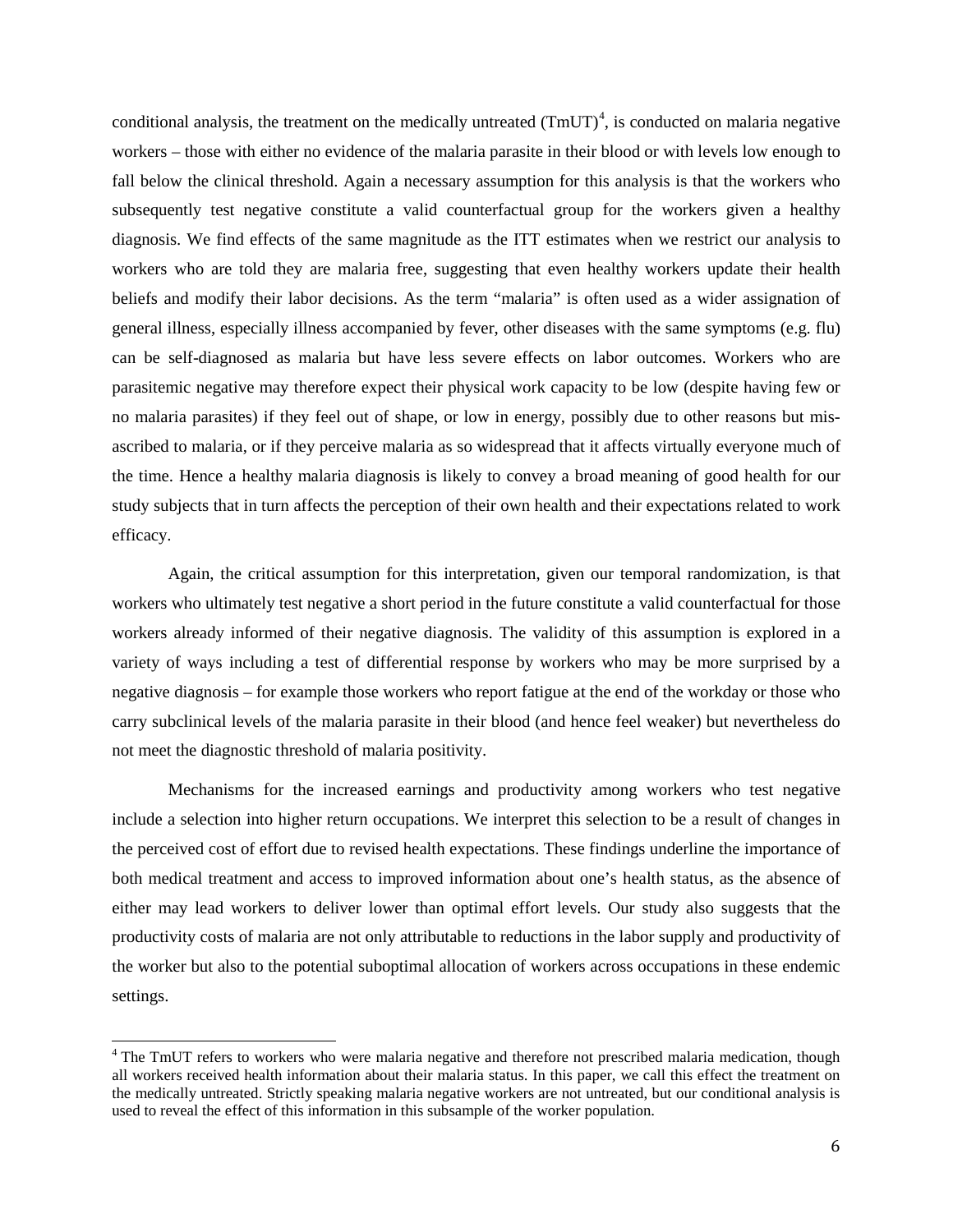The next section of this paper describes the study setting, followed by a section introducing a theoretical framework. Section Four discusses our diagnostic approach as well as other measurement issues. The fifth section describes the experimental design and identification strategy, while section six presents the results. A final section offers concluding thoughts.

#### II. STUDY SETTING

The experiment is situated on a single large (5,700 hectares) sugar cane plantation in rural Nigeria. The plantation employs approximately 800 sugarcane cutters who work for the entire harvest season that stretches from mid-November to April. Cane-cutters are paid a piece rate wage. While there are other activities on the plantation, including a sugar processing facility, this study focuses solely on the sugarcane cutter labor force.

Workers are hired for the entire harvest season from local villages surrounding the plantation and are transported daily to the assigned work site. The cane-cutters are organized into eight work groups, averaging slightly more than 100 workers per group, and each group is managed by a supervisor. Every day the supervisor and his cutters are assigned a set of starting fields in the plantation and additional fields to cut if the work group is particularly productive. Sugarcane cutters do not work in teams to complete the rows of cane but rather work individually along a row until finished and are then assigned by the supervisor to another row to harvest. Rows of cane are typically of uniform density due to mechanized planting and the irrigated nature of sugarcane that requires fields to be encompassed with water canals.

Cane cutters are paid a piece rate of 2.04 Naira for every measured "rod" of cane cut where a "rod" (approximately two meters in length) is a physical standard carried by every work group supervisor. At the end of each day, the worker's output for that day is entered on his personal 'blue card' and is signed off by both the supervisor and worker. The plantation thus keeps records of the daily output (quantity cut), the days worked, and the total earnings for each worker. Laborers are paid monthly and they often keep track of their daily output by maintaining their own separate ledger. Disagreement between cutters and management over compensation amounts are rare. The work tends to be lucrative and an average day of cane cutting pays 1,020 Naira, or approximately US\$7. This daily wage is substantially higher than most local alternatives. With the poverty rate in the surrounding Nigerian state at 74.3% (measured at \$1 USD per day (NBS 2012)) sugarcane cutter positions are in high demand in the local communities.

An unusual feature of the plantation work is that, at the start of every day, workers have the choice of two daily occupations – sugarcane cutting or 'scrabbling'. Scrabbling is an occupation that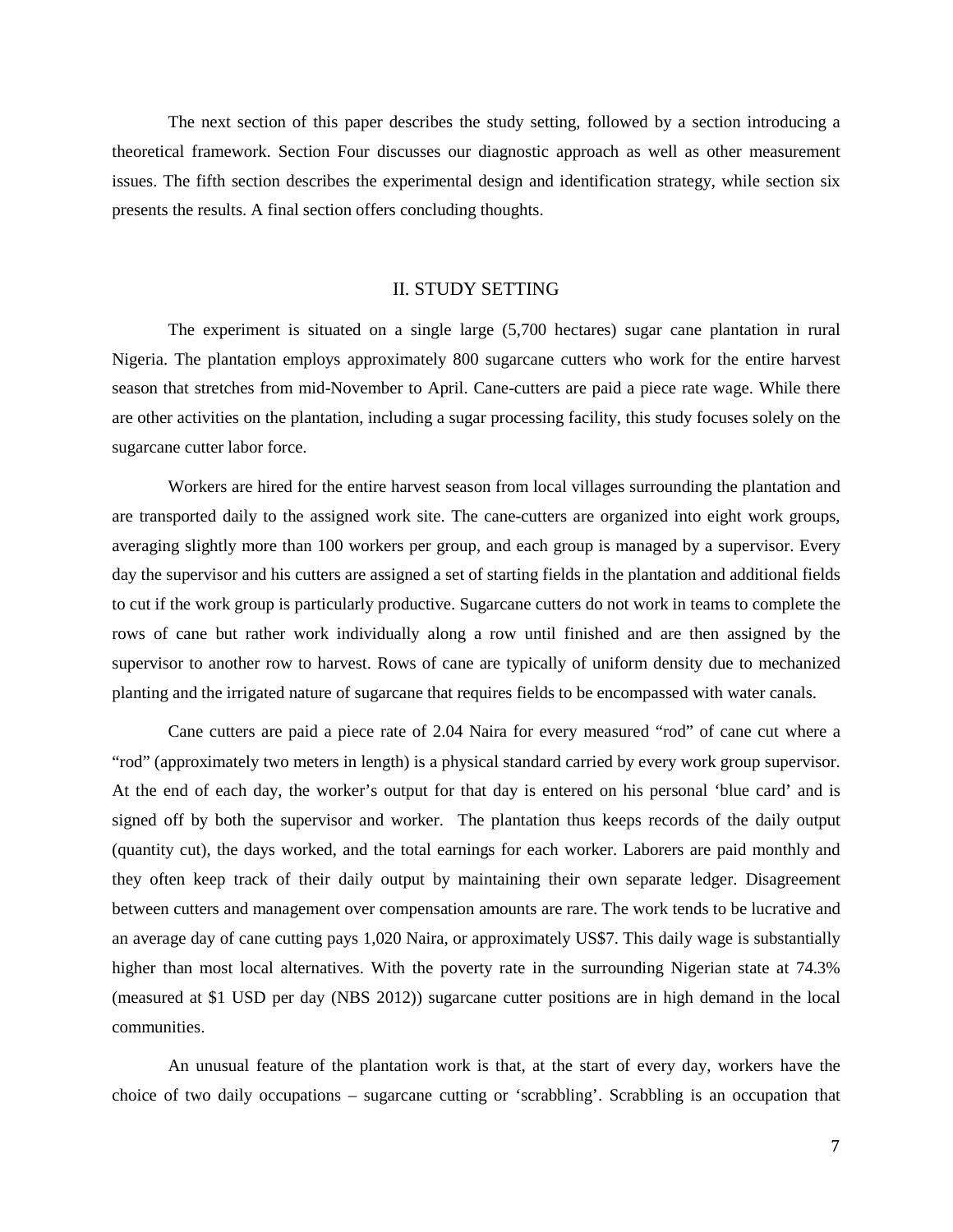includes the collection of cut sugarcane rods and then binding of them into bundles for loading on trucks destined for processing at the factory. Less physically intensive than cutting, and more difficult to observe individual effort, scrabbling pays a fixed wage of 500 Naira per day (roughly half the expected earnings of a day spent cutting). Scrabbling work can be selected by a cane cutter if he is not feeling at full strength that day through a request to the supervisor. There is also a dedicated separate work force of scrabblers hired and managed by the plantation but these full-time scrabblers are not part of this study. While canecutters choose to scrabble only infrequently, the amount of time devoted to scrabbling is not trivial – the average cane-cutter spends 3.5 days of the week cutting cane and 0.5 day scrabbling (with the other days of the week spent off the plantation). This daily occupational choice will play a role in the results to come.

The plantation records on individual worker daily productivity and job choice are one key source of information for our analysis. We supplement this information with data from worker interviews covering socio-demographic, work history, and self-reported health information. We also collect blood samples during the interview to test for malaria. The experimental design randomizes the order in which workers are tested and treated over time with all workers receiving one test (and treatment if positive) over the survey period of six weeks. The study then exploits the exogenous variation in the timing of access to testing and treatment for malaria to identify the effects of the intervention. [5](#page-8-0) To do this we construct a time-series of worker-week observations that permits us to compare the labor outcomes of treated and untreated workers for the same weeks of observation.

Table 1 presents selected mean individual and household characteristics of the workforce. <sup>[6](#page-8-1)</sup> Workers are exclusively male and generally of prime age (a mean age of 30 years). Workers have previously worked on the plantation for an average of 4 to 5 years and tend to be in good nutritional status. The mean body-mass index (BMI) is almost 24, and only 6.8% of the workers have a BMI less than 20, which can indicate undernourishment. As stated earlier, the average daily earnings are slightly

<span id="page-8-0"></span> <sup>5</sup> A free health clinic to which workers have access already exists on the plantation but we do not expect the presence of this clinic to confound our impact estimates. The clinic is believed by the work force to be of poor quality. There is no patient follow up and the facility is far removed for most workers. Virtually no worker has reported a visit to the clinic during the field work period, and this has been confirmed through inspection of the clinic's records.

<span id="page-8-1"></span><sup>&</sup>lt;sup>6</sup> These characteristics include household expenditure which are not measured but rather predicted using the method suggested by Grosh and Baker (1995) and Ahmed and Bouis (2001) . In our questionnaire we included questions on asset ownership drawn from the Nigerian Living Standard Survey 2009, a nationally representative survey, conducted by the National Bureau of Statistics (NBS), which collects detailed data on household consumption and expenditures. We run the weighted regression  $Exp_i = \sum_{\alpha=1}^{p} (\alpha^{\alpha} D_i^{\alpha} + u_i)$  on the NLSS 2010 data to obtain estimates of  $\widehat{\alpha}^a$ , the coefficient for each asset, which we then use to predict  $EXP_i$  for our own sample. Where  $D_i^a$  represents a dummy variable indicating whether asset a is present in the household. The regression uses population weights as calculated by the NBS. Since the estimates of the coefficients are relatively sensitive to outliers, we exclude the richest 10% of households in our prediction.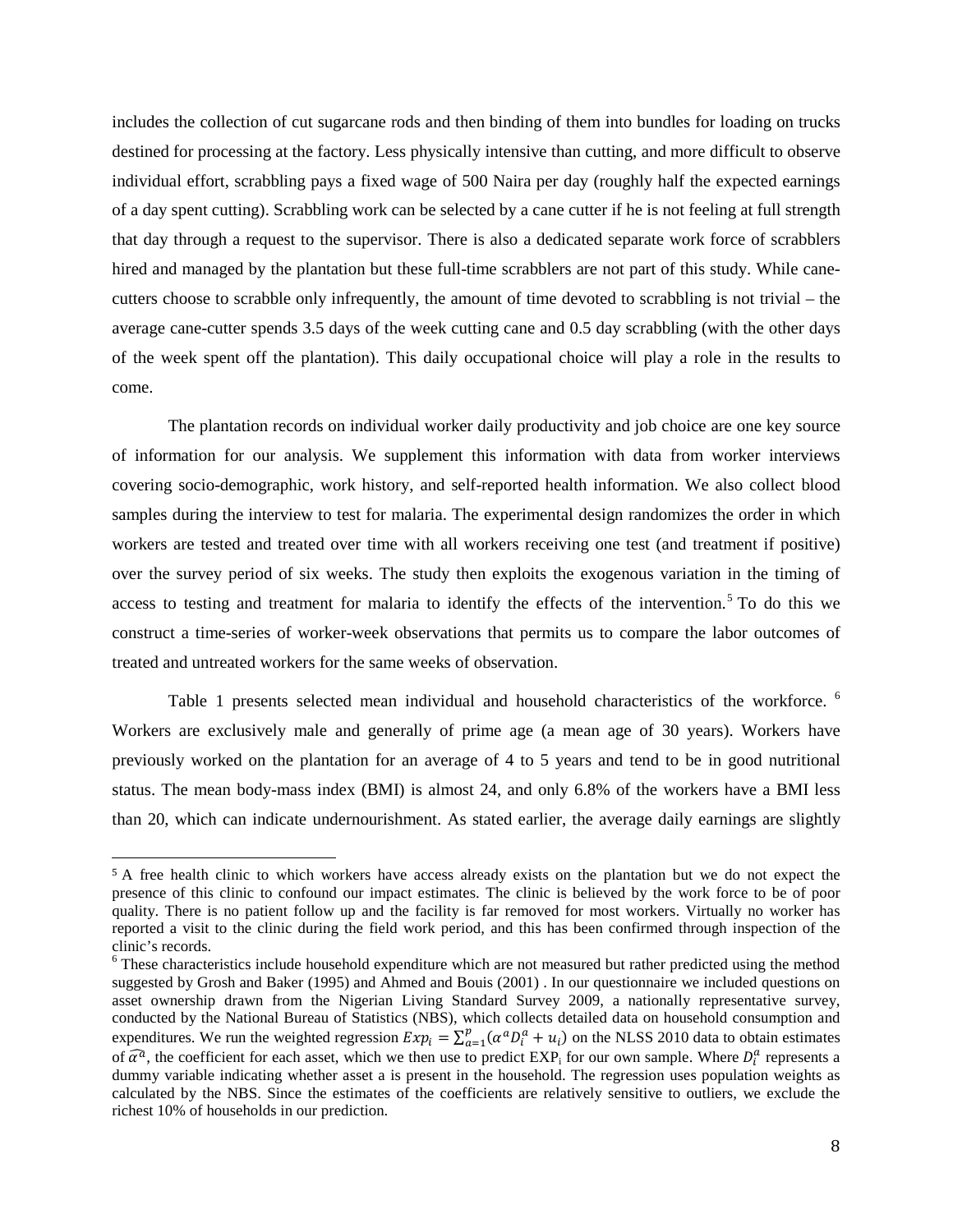more than 1000 Naira, and the average harvest season comprises 66 workdays. The typical worker elects to spend 12% of the work season as a scrabbler, with the remainder devoted to cane cutting.

Table 1 also conveys the p-value from balance tests of each measured worker characteristic across the eight work groups. As work groups are uniquely allocated to plots these differences may reflect differing group or plot characteristics.<sup>[7](#page-9-0)</sup> Most socio-economic and demographic characteristics are fairly equal across work groups, with the notable exception of worker education and BMI. In addition the plantation records make clear that earnings opportunities also differ across work groups with average earnings and days worked varying significantly. Given the imbalance in average earnings and in certain characteristics that may be related to productivity, most notably BMI, it will be important to stratify the randomized exposure to treatment within work group in order to control for any such imbalance.

Not only do earnings and related measures significantly vary across work group but they also vary across time, even within a work group. Table 2 lists the mean days worked and daily earnings for the entire harvest period, in the first panel averaged over all workers and then for two selected work groups. While in a typical harvest week a worker will work 3.97 days and earn about 1000 Naira a day, Table 2 makes clear the high degree of group-specific temporal heterogeneity in days worked and earnings. As the experiment will compare outcomes in a given week between workers randomly offered treatment and those not yet offered, controlling for the work-group specific temporal variation in outcomes will also be critical.

#### III. THEORETICAL FRAMEWORK

A brief theoretical framework serves to highlight the role of health perceptions in the individual worker labor decision by incorporating into a piece rate wage model insights from the health production literature on the potential effect of health perceptions on worker effort. The model also motivates our identification strategy described in the next section.

In our plantation setting, the worker's decision is to maximize expected income net of cost of effort for any day of work by deciding (a) whether to work on the plantation or not, (b) which job to carry out on the plantation and (c) how much effort to deliver. Each possible job – cane cutting or scrabbling on the plantation or off-site work (such as home production, nonfarm work, or off-plantation agricultural job) – will have different returns and requires different levels of effort. Our theoretical model characterizes this choice as a function of expected returns to effort, relying on the literature on piece rate wage contracts including Gibbons (1987) and Lazear (2000). Given the possibility of health information effects

<span id="page-9-0"></span><sup>&</sup>lt;sup>7</sup> While the plantation follows a detailed harvest plan to make sure sugarcane is cut when it is ripe, some fields may have slightly riper sugarcane that can be somewhat easier to cut.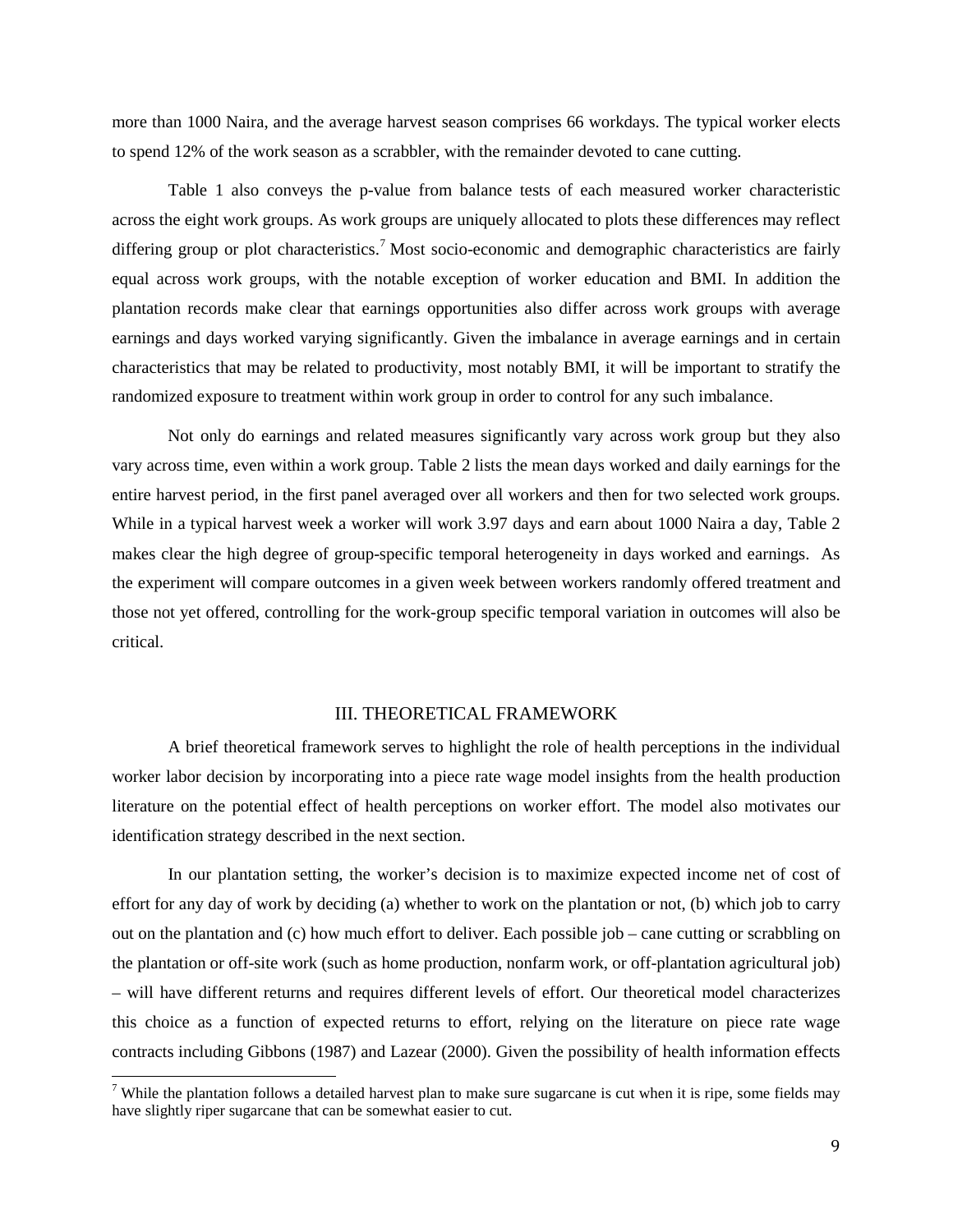on subsequent behavior, we further enrich the model by allowing health perceptions to affect subsequent labor decisions. The worker's problem is then to maximize a utility function  $U=U(Y,e)$  where *Y* is income, *e* is work effort. [8](#page-10-0) The worker's output *x* in a physical occupation depends on ability, *A*, and effort. Effort partly depends on the workers' own perceived physical work capacity, which we denote as the worker's perceived health  $\widetilde{H}$ , due to the influence of health perception on the expected cost of effort. We denote the worker output function as:

$$
x = f(e(\widetilde{H}), A) \tag{1}
$$

where  $f_1, f_2 > 0$ . Perceived health, in turn, is an unknown function of actual health, *H*, and information about one's own health, *I*:

$$
\widetilde{H} = g(H, I) \tag{2}
$$

A worker's effort thus depends not only on the more familiar constructs of motivation and the offered wage but also on health self-perception, which is a function of actual health as well as the content and trustworthiness of information received from outside. Workers with perceptions of more robust health will deliver more effort.

For the fixed-wage scrabbling occupation, denote the minimum level of output needed to maintain employability as  $x_0$ , where  $x_0$  can be attained by various combinations of effort,  $e_0$ , and ability,  $A_0$ :

$$
x_0 = f\big(e_0\big(\widetilde{H}\big), A_0\big) \tag{3}
$$

If scrabbling is to be a viable option for a worker on any given day, the expected utility from scrabbling need exceed the utility from off-plantation work which we norm to zero. Specifically

$$
U\left(w_{scrab}, e_0(\widetilde{H})\right) \ge U(0,0) \tag{4}
$$

where  $w_{\text{scrab}}$  is the fixed daily wage for scrabbling. Figure 1 conveys the possible combinations of effort and ability at which the worker is indifferent between scrabbling and off-plantation work with the curve denoted  $U_{x0}$ . If a particular worker combination of chosen effort and ability falls below this curve, the worker selects either leisure or work off the plantation. Workers who scrabble typically earn rents by scrabbling since they are only required to produce  $x_0$  of output in order to receive  $w_{\text{scrab}}$  but are likely capable of greater effort.

<span id="page-10-0"></span><sup>&</sup>lt;sup>8</sup> We assume that the utility function has a strictly positive (negative) first derivative and strictly negative (positive) second derivative in income (effort). Other elements may enter the worker's utility such as physical health itself, but these elements are suppressed at no loss of generalizability.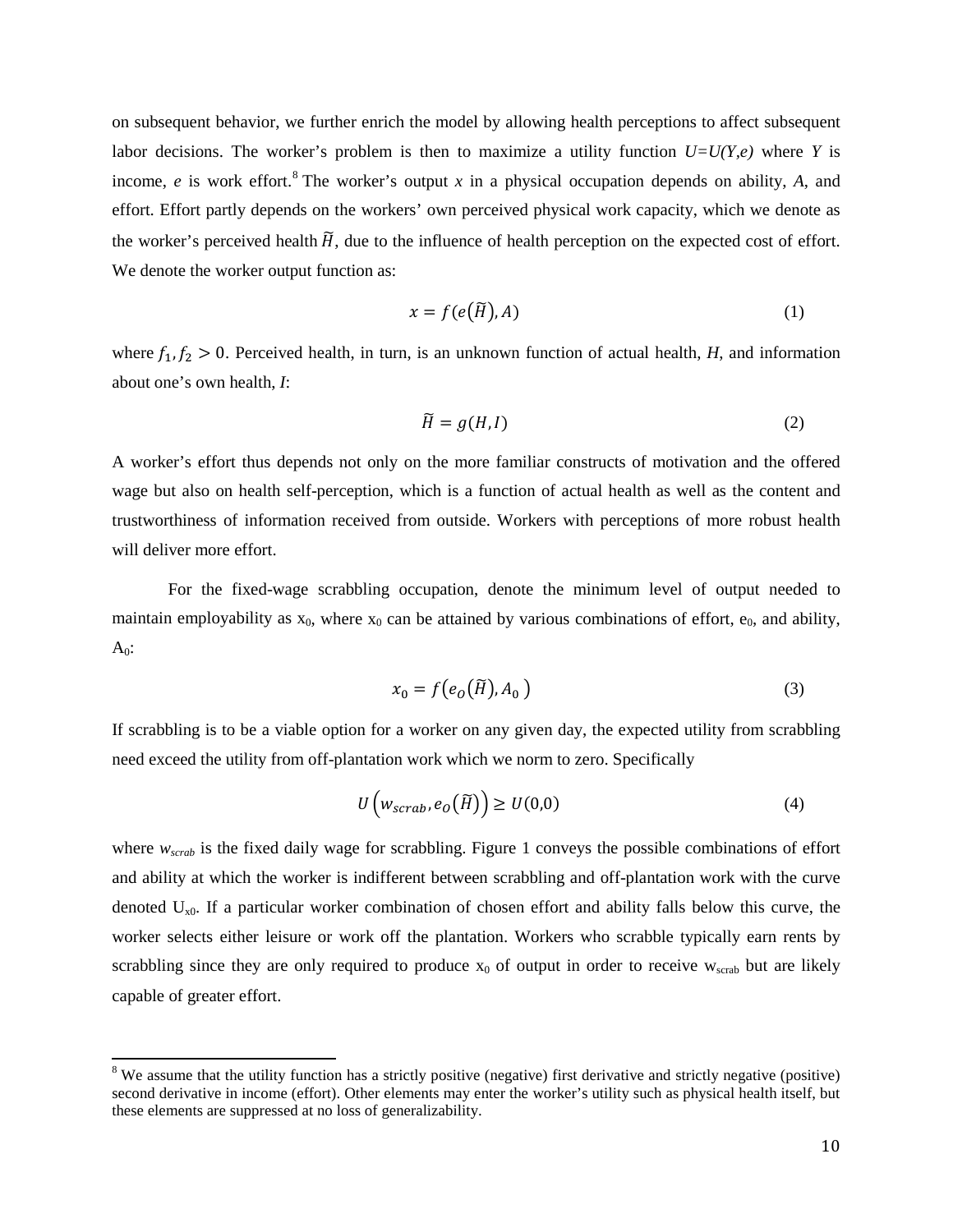However a second occupational choice confronts plantation workers. For any ability level A, cane cutting requires greater effort than scrabbling in order to earn a sufficient differential to compensate for the higher costs of effort demanded. The worker who selects into cane cutting receives piece rate compensation,  $w_{cut} = Rx$ , where *R* is the piece rate. A risk neutral worker will then select cane cutting when the expected utility from this work exceeds that of scrabbling. We denote the set of possible abilities and effort levels by which a worker prefers cane cutting to scrabbling as  $(e_*(\widetilde{H}), A_*)$ , where:

$$
U\left(Rf\left(e_*(\widetilde{H}),A_*\right),e_*(\widetilde{H})\right) \ge U\left(w_{scrab},e_0(\widetilde{H})\right) \tag{5}
$$

The  $U_{x^*}$  curve in Figure 1 denotes the combinations of ability and effort by which a worker is just indifferent between scrabbling and cane cutting.

With this framework we can categorize plantation workers into three distinct groups: workers who always cut cane, workers who always scrabble, and workers who switch between the two occupations (we ignore workers off the plantation). This latter group of workers, the switchers, is located in an inframarginal area in Figure 1 where potential perturbations of daily productivity due to perceived health may alter their preferred choice on a day to day basis. We call this set of workers 'switchers', because they switch between occupations within a harvest season, sometimes repeatedly so. A switcher is denoted in the figure by  $S_1$ , where a change in health expectations has increased the expected net returns from cane cutting to a degree that this occupation is now preferred. Contrast this movement with that of worker S<sub>2</sub> who also experiences a change in health expectations of the same magnitude. However the lower ability endowment of this worker is such that scrabbling remains the preferred occupation.<sup>[9](#page-11-0)</sup>

In principle this framework allows us to assess the effect of physical health and information about one's health on different labor outcomes. First workers supply labor to work on the plantation (or not) if this effort provides higher returns than off plantation work, conditional on health and available information. As mentioned earlier, all workers who were selected from the surrounding villages to work on the plantation take up the job, but workers can be absent on any given day, typically for health related reasons. Second, each day when supplying labor to the plantation workers choose to cut cane or scrabble depending on their own perceived health. Third, workers decide how much effort to deliver on the job, which is also a function of their perceived health. This is particularly relevant for cane cutters, whose earnings directly depend on effort. Fourth, workers' total earnings in a period can be assessed as a product of their daily labor supply, their occupational choice, and on the job effort. We specify a labor response function derived from this model as:

<span id="page-11-0"></span><sup>&</sup>lt;sup>9</sup> Note that a corollary of this decision framework is that workers at higher ability levels are more likely to switch from scrabbling to cane cutting when health expectations are revised upward. This corollary will be investigated later.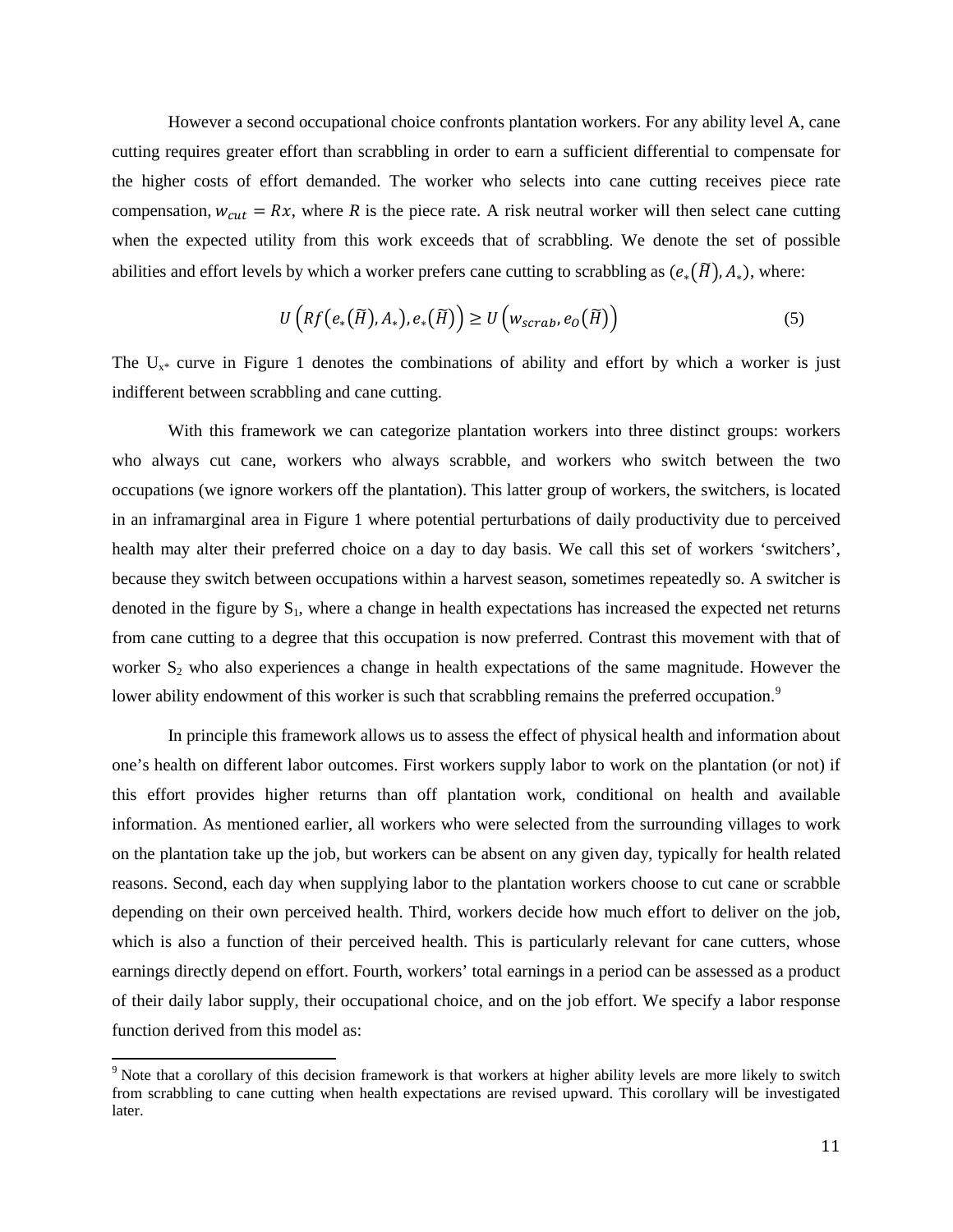$$
L_{it} = L(A_{it}, e(g(H_{it}, I_{it})), R, \overline{w}_{scrab}, \mu_{it}, \nu_{it})
$$
\n(6)

where *L* is the labor outcome vector of individual *i* at time *t*. This vector includes such outcomes as labor supply (days worked), occupational choice, productivity, and earnings from work.  $\mu_{it}$  reflects unobserved individual characteristics while  $v_{it}$  reflects work group or plot characteristics.

Well-identified empirical tests of the health-productivity relation remain limited in the literature.<sup>[10](#page-12-0)</sup> The above labor response function makes clear the usefulness of an experimental approach to measure the role that health plays in labor outcomes. Observational studies suffer from a range of econometric problems in identifying this effect. Focusing on the effect of actual health (H), these studies do not account for the possibility that a worker's heath status may be correlated with  $\mu_{it}$  through endowment effects. This study's randomization of subjects into treatment and control groups results in an exogenous change in malaria health status due to medical treatment of those who are infected and thus avoids this problem. Another identification problem with the use of observational data is the possibility of reverse causality between health status and labor. The exogenous change in malaria status induced through medical treatment rules out this possibility. To address concerns that unobserved differences in management or scale of operations across firms affect worker productivity, as firm policies regarding absenteeism and the provision of health care to workers may influence the effect of malaria treatment on productivity,<sup>[11](#page-12-1)</sup> the study focuses on workers within one large plantation.

Our study approach also provides the opportunity to study the role of information and perceptions of one's own health for labor outcomes as our intervention is a combined treatment of health information and possible curative care, thus creating exogenous variation both in the worker's actual health and/or information about his own health. More formally, the effect on labor outcomes of the exogenous change in perceived health offered by our intervention is the derivative of the labor response function to a change in the cost of effort. With perceived health a function of actual health and information, as set out above, this is a combination of two partial effects:

$$
\frac{\partial L}{\partial e} = \frac{\partial L}{\partial e} \left( \frac{\partial e}{\partial \widetilde{H}} \frac{\partial \widetilde{H}}{\partial H} + \frac{\partial e}{\partial \widetilde{H}} \frac{\partial \widetilde{H}}{\partial I} \right) \tag{7}
$$

where the first term reflects the impact of a change in actual health on effort, while the second term reflects the effect of improved information regarding one's own perceived health on effort. While for those tested negative the first term will be zero, allowing separate identification of the information effect, the estimated impact for those who test positive will reflect a combined health and information effect.

<span id="page-12-1"></span><span id="page-12-0"></span><sup>&</sup>lt;sup>10</sup>See Footnote 1 and 2.<br><sup>11</sup> Firm fixed effects are found to be important determinants of worker productivity, especially in developing countries (see for instance Soderbom and Teal 2004).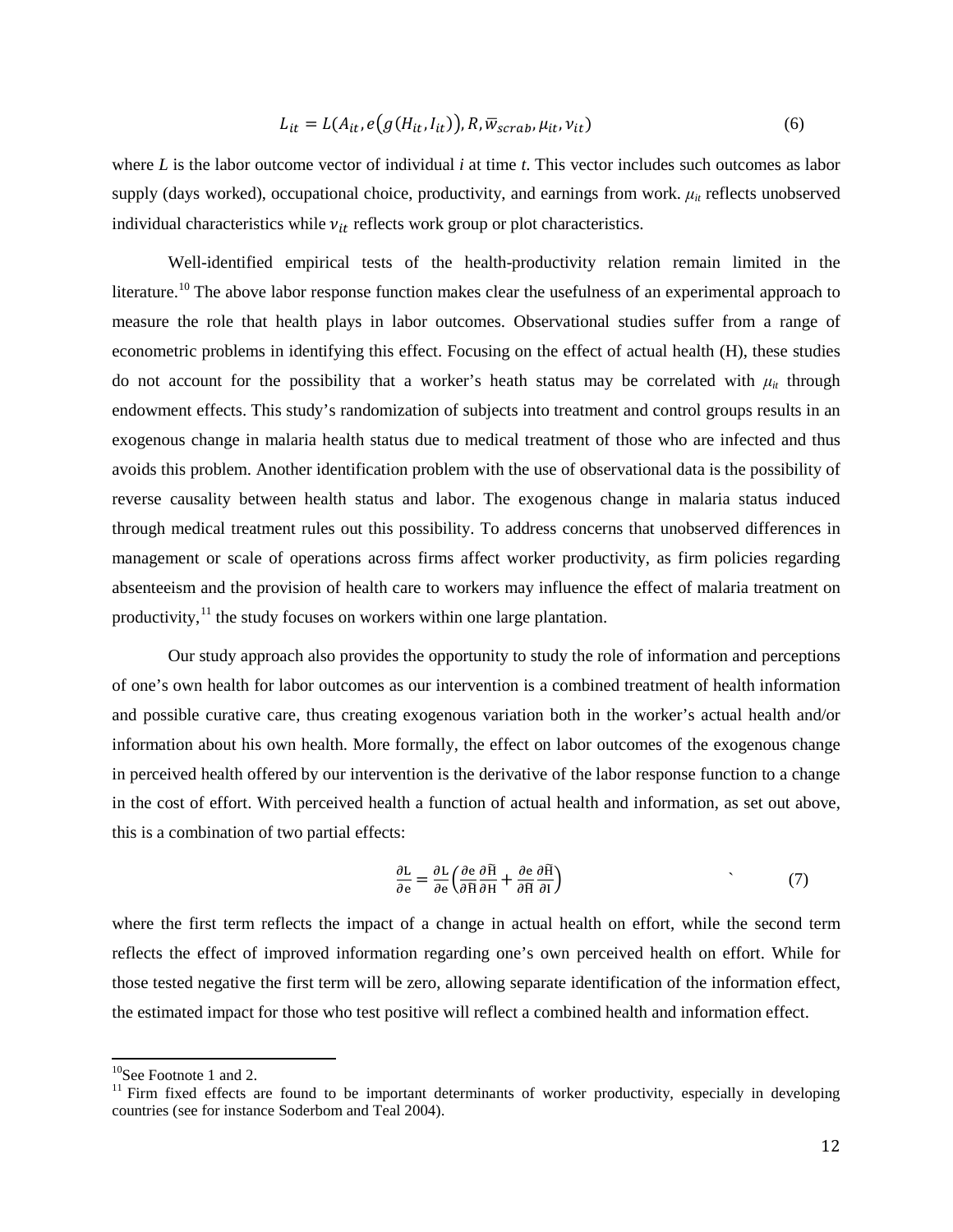#### IV. MALARIA: IMPACT AND MEASUREMENT

Before describing the intervention in more detail, it is important to understand both the measurement and expected impact of malaria infection as the particular biology of infection informs our identification strategy and subsequent robustness analysis. As malaria symptoms generally include fever, chills, sweats, headaches, nausea, vomiting, body aches, general malaise, and increased respiratory rate the potential for malaria infection to impact labor productivity is high. Severe malaria can also impair consciousness, cause seizures, and result in coma (Najera and Hempel 1996). Individuals affected are also often dehydrated and hypovolemic (Miller et al., 2002). The duration of an episode of malaria varies widely.<sup>[12](#page-13-0)</sup> Najera and Hempel (1996) indicate that an episode of malaria lasts up to 14 days, with an average of 4-6 days of total incapacitation and the partially incapacitated days characterized by nausea, headaches, and fatigue.

Three methods are commonly used to measure malaria infection in large-scale surveys: selfreport, Rapid Diagnostic Testing (RDT), and microscopy. While self-reported malaria is often used as a proxy, careful measurement of malaria infection requires testing of a blood sample, as the diagnosis of malaria depends on the demonstration of parasites in the blood. Because the symptoms of malaria are very generic, subjects may, through self-assessment, categorize other illnesses with similar symptoms as malaria infection. At the same time, especially in areas where malaria and diseases with similar symptoms are endemic, habituation to these symptoms may lead to underreporting of malaria infection. Selfreported malaria can therefore suffer from both Type I and Type II measurement errors, making it difficult to sign the measurement bias and rendering it imprecise as a measurement approach.<sup>[13](#page-13-1)</sup>

Our study relies on the measurement of parasites in the worker from thick film blood smears, which were read in a laboratory. Although expensive to implement as it requires trained personnel and appropriate instruments, thick blood film microscopy is considered the diagnostic gold standard. The study team takes a blood sample from each consenting worker and carry out microscopy analysis in a nearby lab, counting the number of parasites, with workers above a specified threshold considered malaria positive.<sup>[14](#page-13-2)</sup> While a high parasite load indicates malaria infection there is no medical consensus about the

<span id="page-13-0"></span> $12$  Duration may depend on the endemicity level of malaria in the area. Highly endemic areas may, for instance, have higher levels of immunity, and episodes may be longer in areas with less stable malaria presence (Deressa 2007).

<span id="page-13-1"></span><sup>&</sup>lt;sup>13</sup> Strauss and Thomas (2000) present evidence that self-reported health information could either be positively or negatively attenuated, and that the direction of the bias may be correlated with respondent characteristics. Self-<br>reported health remains nevertheless a widely used approach in socio-economic and public health studies.

<span id="page-13-2"></span> $14$ <sup>T4</sup> A professional laboratory technician read all the slides to record the number of parasites in five viewing fields. After recording the parasite count, the laboratory supervisor selected random subsamples of slides to verify from the batch. If discrepencies between the primary laboratory technician and the supervisor were found, the whole batch of slides was re-validated.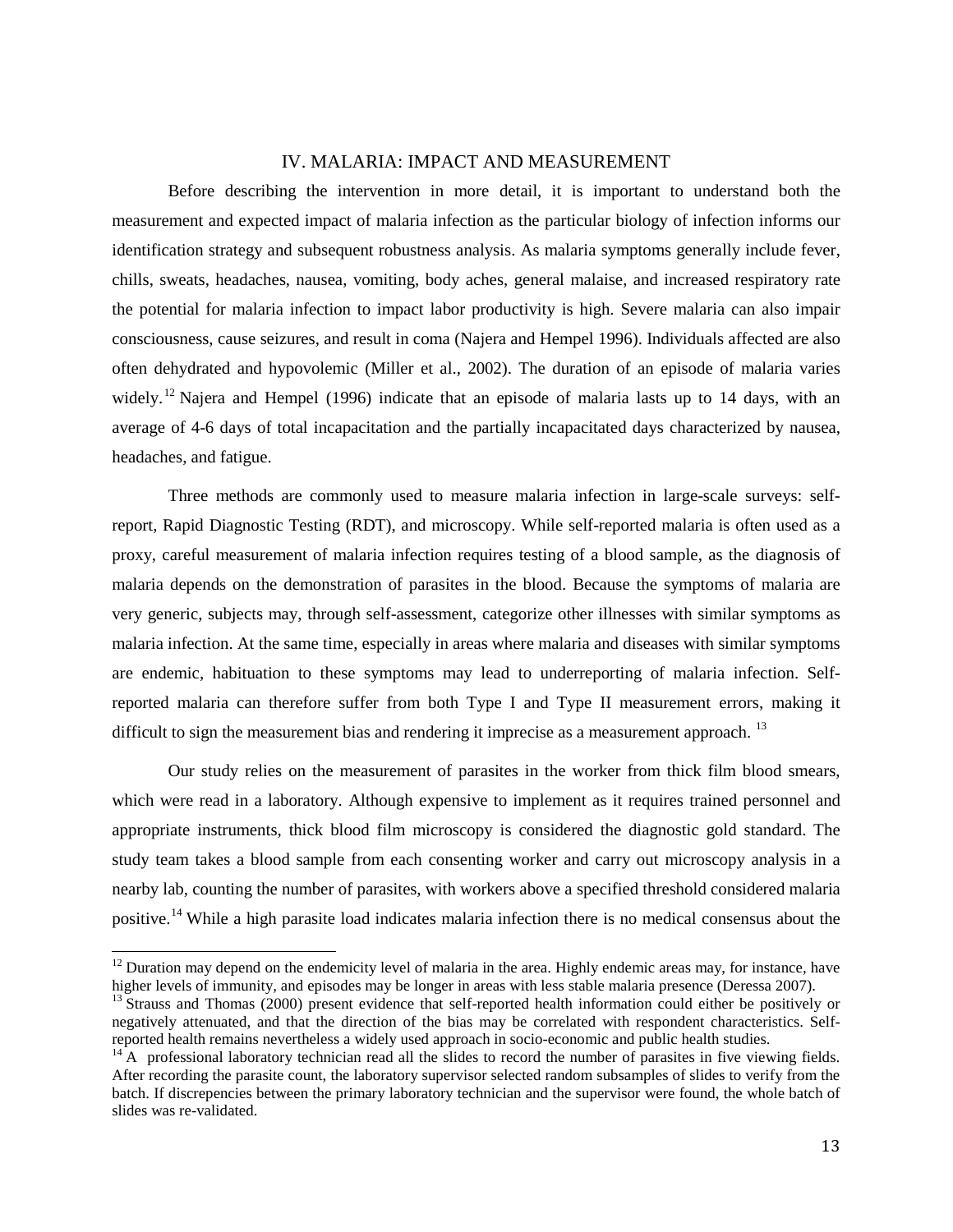*exact* relationship between parasite load and malaria outbreak. Laishram et al. (2012) discuss asymptomatic malaria, noting that a common parasite threshold has not been universally adopted. [15](#page-14-0) Our adopted definition of malaria positivity is the presence of at least three parasites over the total examined fields in the blood smear. This decision follows the clinical diagnostic standards in the study area. However we also conduct analysis with the underlying parasite count and not only the binary diagnostic measure.

Table 3 conveys the blood slide results by presenting the distribution of the total parasite count across blood fields. Only 9% of the workers have no observed presence of parasites while roughly 55% have had one or two parasites observed. These descriptive statistics are similar to parasite loads observed in endemic settings in Senegal by Bottius et al. (1996), where they diagnosed 90% of their sample with chronic asymptomatic malaria. Asymptomatic malaria is common in endemic areas (Trape et al. (1987)) and it appears that many workers in our sample exhibit sub-clinical parasite threshold loads. More than one-third – 36% – of the work-force exceeds the adopted cut-off for a malarial diagnosis (a minimum of three parasites), with 15% having a parasite count of four or more.

All workers diagnosed with malaria receive an adult dose of Artemisinin based Combination Therapy (ACT) along with clear instructions on use. ACT is the preferred first line treatment for malaria recommended by the World Health Organization, as there has been no resistance to ACT yet reported in Africa, and ACT has been proven to cure *falciparum malaria* within 7 days with few to no side effects; ACT also provides protective effects between two and four weeks after treatment (White (2005), Sowunmi et al. (2007), and Woodring et al. (2010)). Identification of intervention impact is predicated on the assumption that workers comply with the prescribed medical treatment if they test positive and are subsequently cleared of the malaria parasite. Compliance with the treatment protocol was maximized through two follow-up visits by the health workers and a small incentive (50 Naira) to return used ACT boxes to health workers. During the follow up visits, health workers determined whether the treatment had been successful which included ascertaining whether the worker had taken the medication dosage properly, had consumed the medication himself without distributing to others, and whether the worker was asymptomatic. Almost no problems with compliance were reported and we assume full compliance with ACT treatment for the remainder of the analysis.

<span id="page-14-0"></span><sup>&</sup>lt;sup>15</sup> Different studies in the medical literature use distinct parasite density thresholds in classifying malaria infections as there is not a medically established standard for population based malaria testing which includes asymptomatic malaria cases (dalla Martha et al. (2007), Toure et al. (2006), and Rottmann et al. (2006)).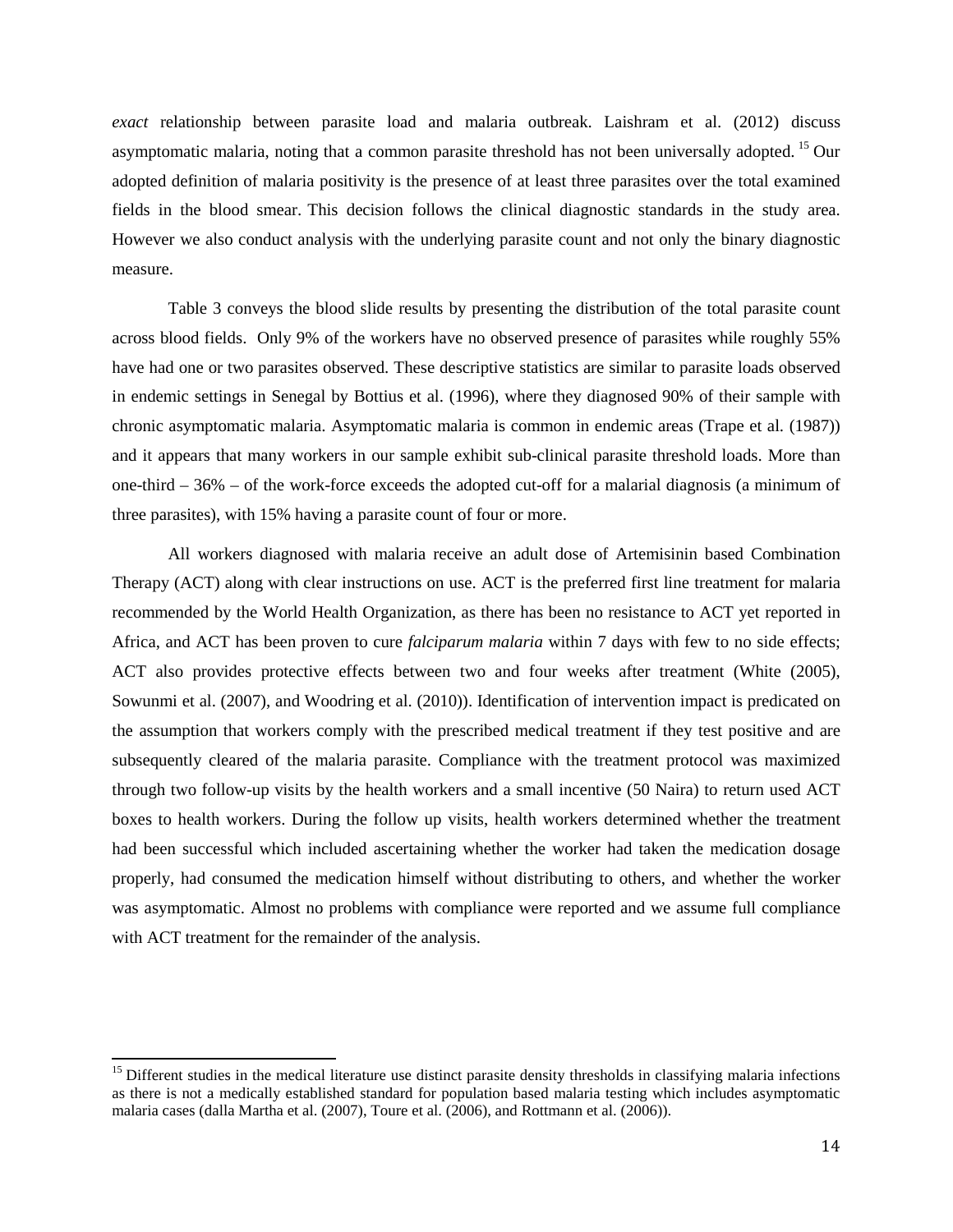#### V. EXPERIMENTAL DESIGN AND IDENTIFICATION STRATEGY

The study design uses temporally randomized exposure to treatment to resolve the identification problems inherent when observationally relating health and labor. We chose this approach to ensure that all workers would have access to the testing and treatment program. Workers deemed malaria positive according to microscopy are treated with the appropriate doses of Artemisinin Combination Therapy (ACT) upon the receipt of a diagnosis. There is a lag of three days between the collection of blood slides and the delivery of the result to the worker, along with medical treatment if the worker tested positive.

The order of worker testing and possible curative treatment followed a two-stage procedure where workers were first stratified by group, followed by a randomly determined order of workers within each group. A list of workers was obtained from the plantation and the stratified randomized order of treatment was decided before the beginning of the study, so that the survey team had a predetermined number of workers from each work group to test and survey each day. In every study week, a subset of workers from each work group were assessed for malaria so there is a relatively even distribution of workers interviewed across time within each work group.

The randomization of the order of testing and treatment over time provides us with an identification strategy. Combining this data with the daily measurement of output of all plantation workers permits us to estimate the causal impact of malaria testing and treatment on labor outcomes. Both the sources and the timing of data collection are depicted in Figure 2. In terms of labor outcomes recorded daily by the plantation, the analysis focuses primarily on three outcomes: worker productivity (average daily earnings within a given week of observation), labor supply (days worked), and total weekly earnings, but also considers the effects on occupational choice where relevant.

Table 4 presents the summary results of balance tests conducted on worker characteristics according to the week in which the worker was interviewed and offered the malaria test. In principle, randomization will guarantee balance of covariates, but in practice, with approximately 100 workers in each of eight work groups, the success of the randomized draw in ensuring balance needs to be validated. Overall, the randomization process appears to produce a well-balanced sample. Out of 72 balancing tests – nine characteristics in each of eight work groups – only five tests (or 1 in 14) suggest some degree of significant temporal imbalance at the threshold significance level of 0.10 and none at the 0.05 level. In additional robustness checks, linearly controlling for observed worker characteristics such as education, BMI, and age does not affect the main results.

We estimate three types of treatment effects for the offer of malaria testing and treatment: an 'intent to treat effect' (ITT) a 'treatment on the treated' effect (TOT), and a 'treatment of the medically untreated' effect (TmUT). The first effect reflects the benefits of access to malaria testing and treatment,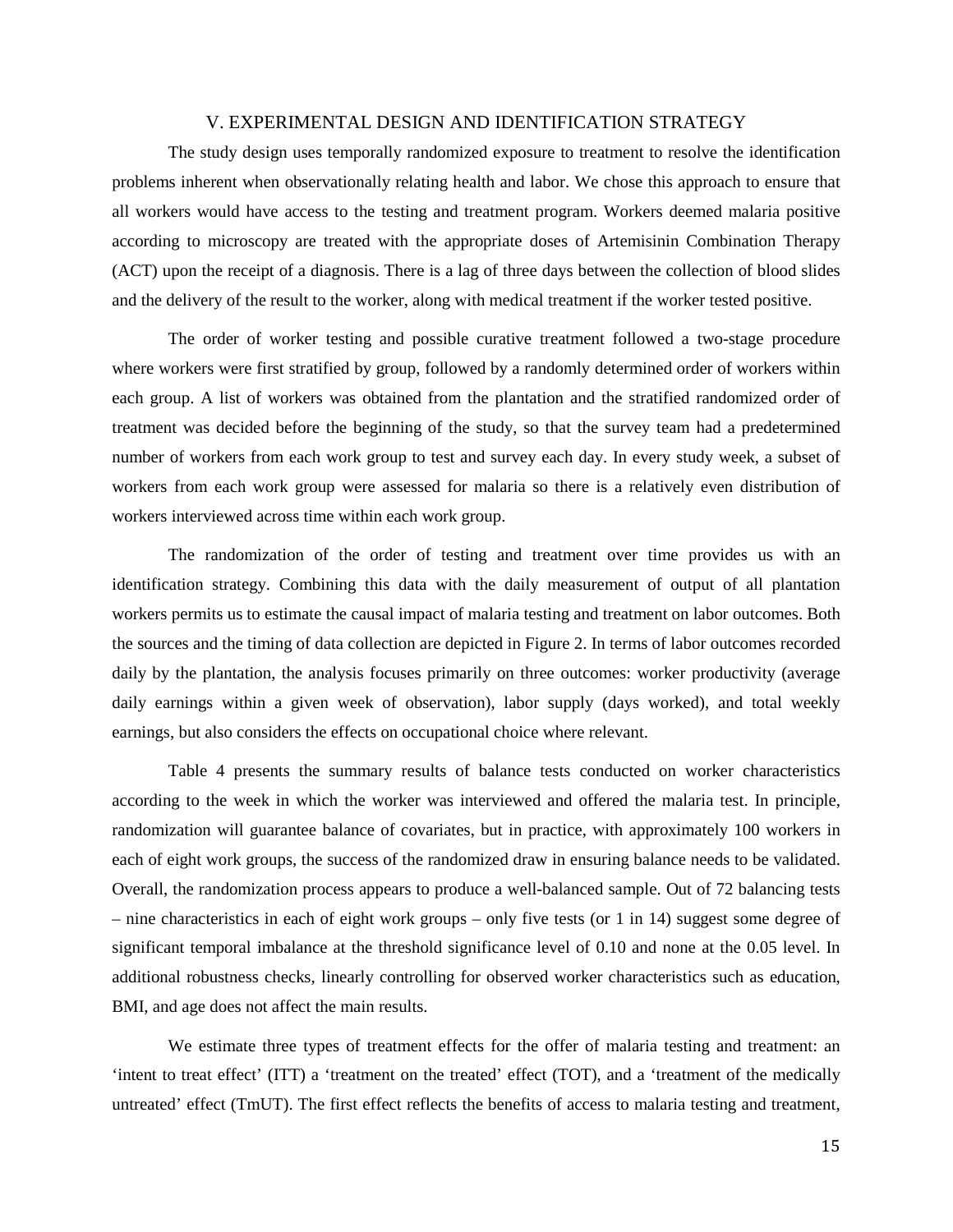comparing outcomes of workers *with* access to testing and treatment to those of workers *yet without* access to testing and treatment (and who may or may not have fallen ill from malaria). The second effect compares outcomes of those who are ill and treated to those who are ill but not yet treated due to their randomly allocated later testing date. The third effect considers the sole effect of health information on labor outcomes (operating presumably through the mechanism of updated health perceptions) for those workers who test malaria negative. We do this by comparing labor outcomes for those workers who are tested and informed to be malaria negative with those workers not yet tested but assumed negative based on the results of subsequent tests. This effect can be thought of as a TOT estimate of the information component of the intervention where healthy workers learn about their actual good health, a potential 'good news' effect. However to distinguish these estimates from the TOT for those workers who are malaria positive, we adopt the TmUT. As a robustness check, we present several different estimates of these effects using different durations for the observation reference period. We now discuss each of these estimates in more detail.

The ITT effect is estimated by comparing labor outcomes over some observation period of weeks, *t*, for those workers who were tested at time *t-*, a period before the observation period *t*, with the labor outcomes for workers who are tested at *t+*, after the observation period *t*. The sets of workers assessed at *t*- and *t*+ are denoted as  $W_{t-}$  and  $W_{t+}$ . The difference in outcomes over period *t* represents the combined effect of testing and treating for malaria, as it compares the output of a randomly selected subsample of workers who are tested with a randomly selected subsample of worker who are yet to be tested. To control for the potential non-random placement of workers across workgroups, as well as the natural weekly variation in work outcomes both across and within workgroups, a full set of workgroupworkweek fixed effects,  $F_{gt}$ , are included in the specification. Specifically we estimate:

$$
L_{igt} = \alpha + \beta T_{igt-} + F_{gt} + \varepsilon_{it}, \forall i \in W_{t-} \cup W_{t+}
$$
\n
$$
\tag{8}
$$

where  $L_{igt}$  measures the three labor outcomes of interest in log form: earnings, labor supply and daily productivity for worker *i* in work group  $g$  at period  $t$ , and  $\varepsilon_{it}$  is the worker specific error term. Where relevant, we also consider a fourth labor outcome, namely occupational choice, which is measured as the proportion of work days per week devoted to scrabbling. In terms of the theoretical framework set out in Section 3,  $\beta$  captures the effect of a change in perceived health in parasitemic negative workers, or the combined effect of a change in actual health (as a result of treatment) and the provision of more accurate information about the worker's health status in parasitemic positive workers. Note that the content of information is distinct for the two groups. The ITT thus reflects a combined effect of good news for the parasitemic negatives and bad news and medical treatment for the parasitemic positives.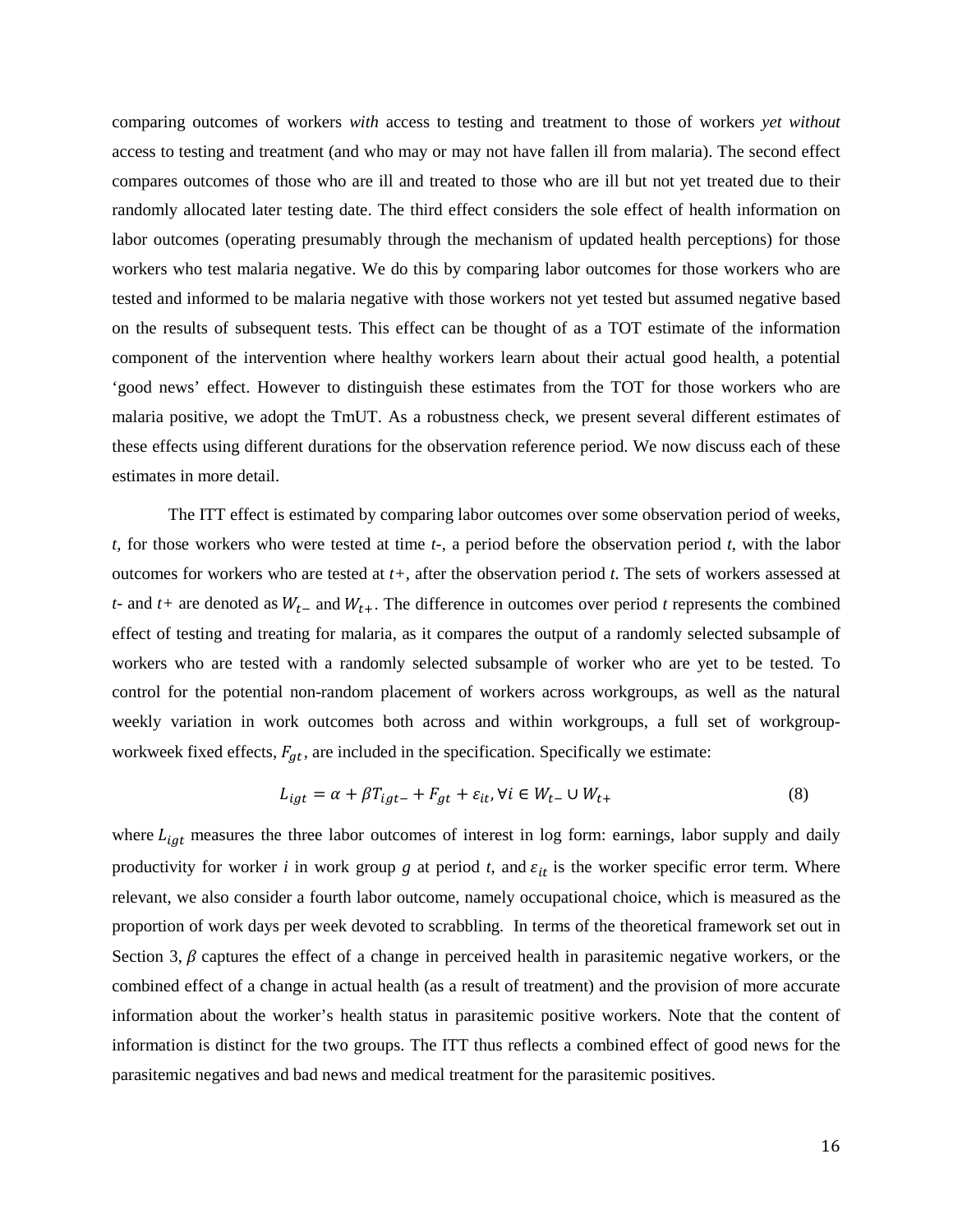Following a similar approach, the TOT on malaria positives is estimated by comparing labor outcomes at time *t* for those workers who had access to treatment at time *t-* and were treated if ill (and are therefore healthy over the period *t*) with the labor outcomes for workers who were not tested until time *t+* but at that point found to be malaria positive (and thus assumed sick over the period *t*). To estimate the TOT, Equation (8) is re-estimated but now for the subset of workers P who have tested positive, as given in Equation (9):

$$
L_{igt} = \alpha + \beta T_{igt-} + F_{gt} + \varepsilon_{it}, \forall i \in P_{t-} \cup P_{t+}
$$
\n
$$
\tag{9}
$$

as before,  $L_{int}$  reflects the log labor outcomes of interest: earnings, labor supply, and productivity. The TOT reflects the combined effect of receiving an illness diagnosis and medical treatment for such a diagnosis.

Finally, we estimate a possible 'good news' effect by comparing labor outcomes at time *t* for those workers who were tested and found negative at time *t-* with the labor outcomes for workers who were not tested until time *t+*, but found to be negative at that point. This is estimated for the subset of workers N who have tested negative, as given in Equation (10):

$$
L_{igt} = \alpha + \beta T_{igt} + F_{gt} + \varepsilon_{it}, \forall i \in N_{t-} \cup N_{t+}
$$
\n(10)

To estimate Equations  $(8) - (10)$ , several different strategies to construct the reference period are used to compare treated workers with workers yet to be treated. Allowing for a short time lag after treatment is necessary because it takes an average of three days for workers to receive diagnosis and then take the additional 3-day course of ACT to clear the body of malaria parasites and return to 'normal' energy levels. Thus the week in which the actual blood test is drawn (*t-*) is excluded from the analysis. The identification strategy also exploits the pharmacologic properties of ACT that, while being a curative medicine also protects patients against malaria reinfection for some time after treatment, estimated between two to four weeks. The robustness of our findings are tested by varying *t*, the length of the period of observation.

Treatment effects are estimated for the first week after treatment, the second week after, the third week, and the fourth. To estimate one week effects, outcomes in the 2<sup>nd</sup> week of the study period are contrasted across workers treated in the first week ('the treated') and the third week (their 'control'), outcomes in the  $3<sup>rd</sup>$  week of the study are contrasted across workers treated in the second week and the fourth week, and so on. For second week effects, outcomes in the  $3<sup>rd</sup>$  week are contrasted for workers treated in the 1<sup>st</sup> and 4<sup>th</sup> weeks, information for the 4<sup>th</sup> week is used for workers treated in the 2<sup>nd</sup> and 5<sup>th</sup> weeks, and so on. Given the constrained timing of the intervention in order to accommodate the wishes of plantation management, effects beyond the  $4<sup>th</sup>$  week could not be measured as the fieldwork period lasted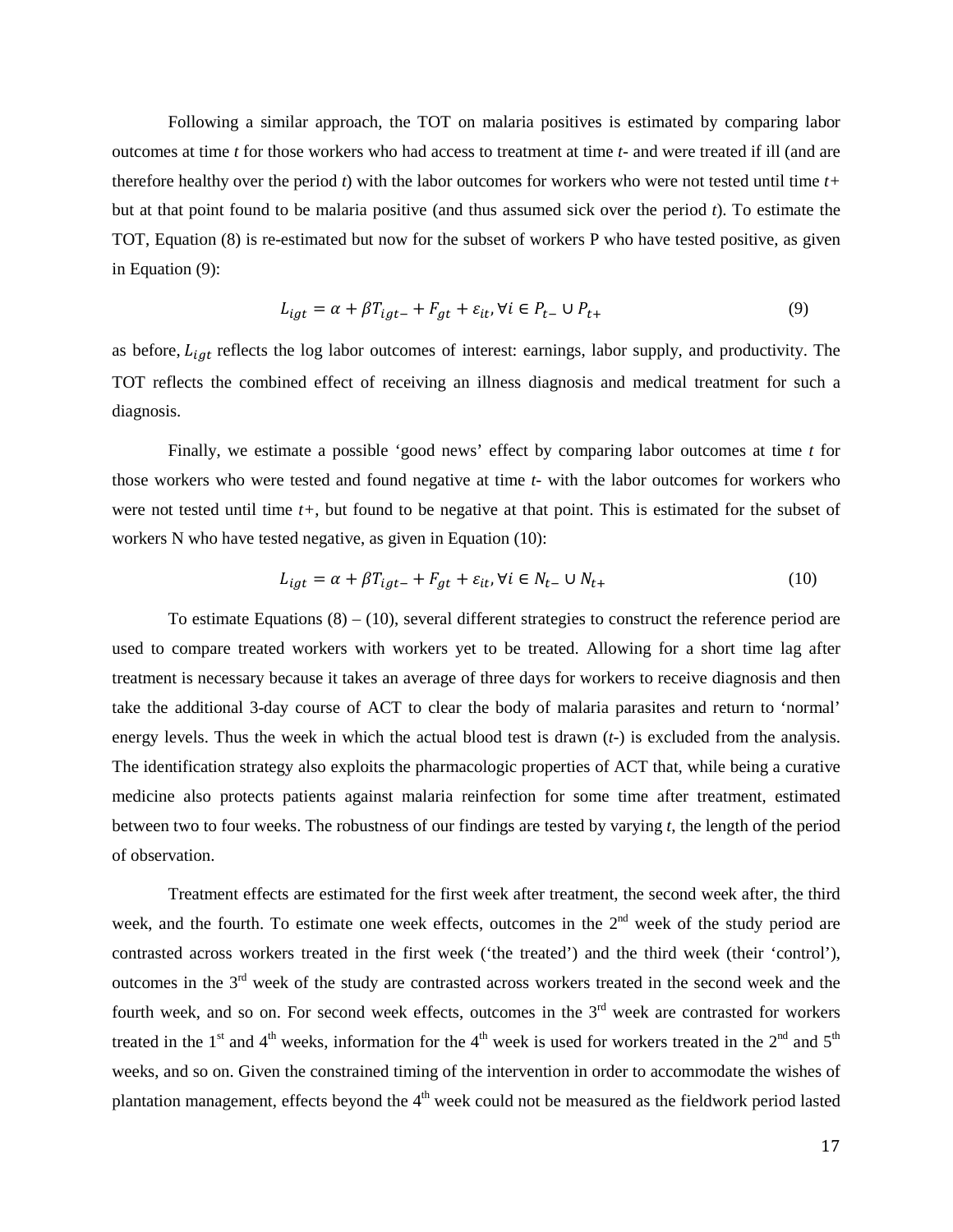six weeks and the weeks of observation for both treatment and comparison workers are excluded from the analysis (i.e. the fourth week after treatment effect is only estimated from workers assessed in the first and sixth week of the study). Also in parallel analysis, in order to maximize the number of worker-week observations, outcomes are averaged over four windows of increasing duration: one week, two weeks, three weeks, and four. Results from both approaches (week-by-week or pooled over weeks) will present complementary pictures: the week-by-week capturing the dynamics of gains from testing and treatment, while the pooled weeks give summary measures that maximize power.

The ITT estimates can be biased if the treatment itself leads to biological or behavioral worker responses. One biological concern with the identification strategy is the possibility of a disease transmission spillover through time due to the possible reduction in parasite prevalence in the control group as a result of successful parasite elimination in the treatment group. While a valid concern in theory, the vast majority of malaria transmission occurs in the evening and night hours when the workers are off the plantation in geographically dispersed home villages and presumably exposed to a much larger parasite reservoir in the local population. In addition, the measured malaria positivity rate shows no decline over the weeks of study, counter to expectations in the presence of significant spillover effects. We do not expect such a spillover possibility to affect our estimates.

On the behavioral side, we need to consider whether the treatment of a random subset of workers induces a peer response in the workers yet to be treated. Mas and Moretti (2009) identify peer effects under a particular set of working conditions that are likely to be highly important to peer productivity effects. Our study setting is less likely to produce peer productivity effects for two important reasons. First, peer productivity effects require that the work of peers is observable to other workers. In our study, a work group contains approximately 100 workers distributed across large stretches of the sugarcane plantation. Second, unlike the Mas and Moretti setting where the low productivity of peers in salaried supermarket work induces more customers to shift to a quicker clerk, in our piece rate wage setting with a fixed daily work schedule any drop in productivity by a particular worker does not affect the effort required of other workers or the number of hours they can work. For these reasons, we find it unlikely that peer effects are a significant source of bias in our ITT estimates.

To identify the TOT estimates described in equation (9), a key additional assumption about the malaria status of the counterfactual worker group is necessary, namely that malaria positive workers tested in later study weeks were malaria positive for the earlier observation weeks. This is an assumption that unfortunately is not verifiable with our data since malaria status of workers is only assessed at one point in time. However, an outbreak of malaria lasts an average of 14-17 days with parasite loads maximizing in the blood 1 to 3 days before emergence of symptoms (White (2005), Sowunmi et al.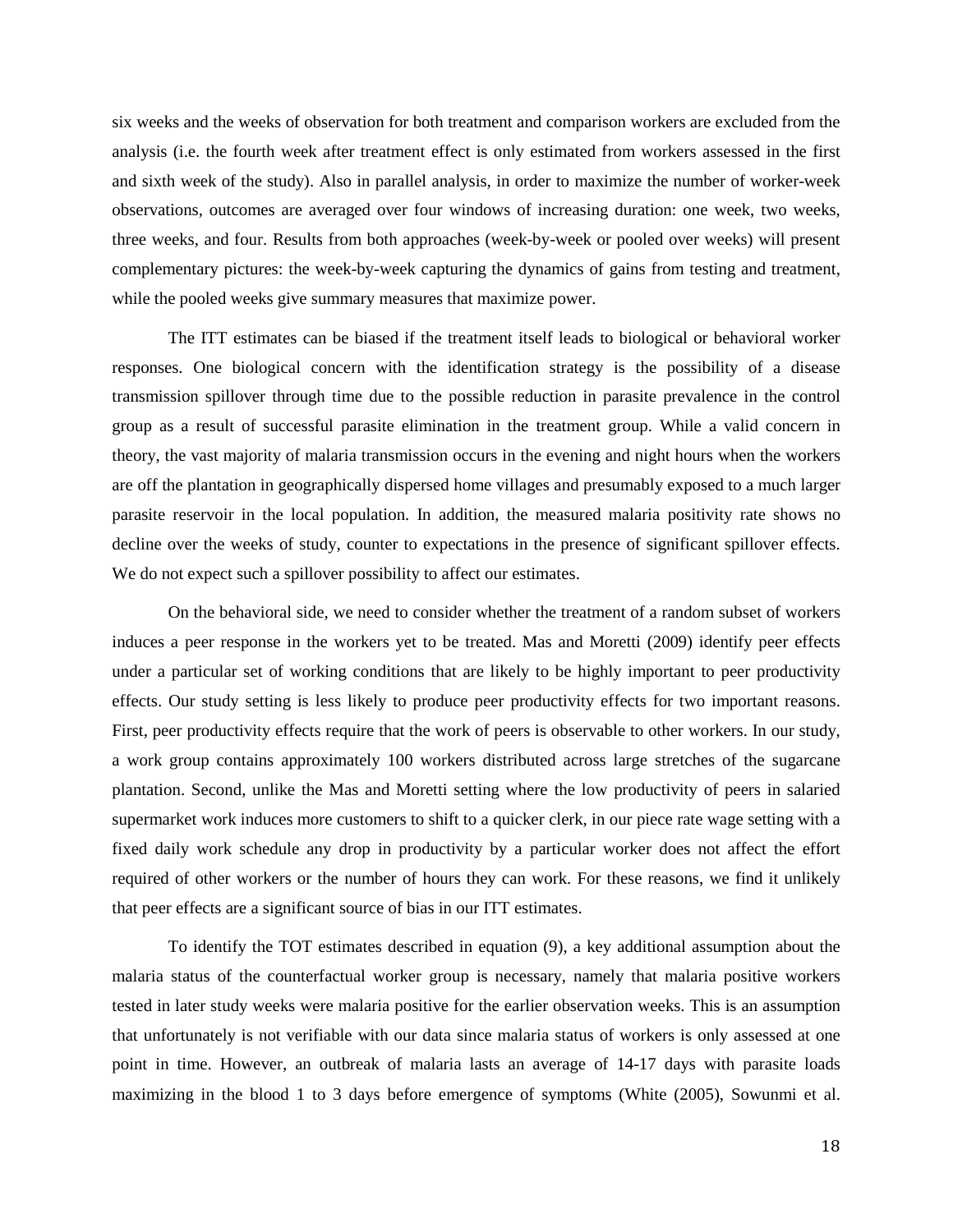(2007), and Woodring et al. (2010)). Because of these particular dynamics of illness, the one and two week reference periods are likely to contrast malaria positive treated workers with workers who are also malaria positive. Even for the three-week reference period, a large proportion of workers who subsequently test positive are expected to be positive during the observation period. A TOT estimate over a four-week reference period cannot be reliably estimated due to the small number of malaria positive workers assessed in the  $6<sup>th</sup>$  week of the intervention.

The estimation of the information effect on the workers who test malaria negative in equation (10) relies on a similar assumption, namely that those tested negative in later study weeks are also negative during the observation period. We believe this assumption to be valid for the same reason – the dynamics of malaria illness – as mentioned above. Nevertheless the robustness of this assumption is explored in several ways through complementary analysis including the restriction of analysis to workers who report no physical morbidities over the previous 4 weeks (a presumably healthier group). We also test the good news effect by contrasting results between workers with no parasites or those that report no fatigue at the end of the day with workers who have subclinical parasite levels or who report fatigue. It is these latter groups who are more likely to be surprised by a healthy diagnosis and thus revise their health expectations.

#### VI. RESULTS

We report three types of treatment effects: an 'intent to treat effect' (ITT) a 'treatment on the treated' effect (TOT), and a 'treatment of the medically untreated' effect (TmUT). Throughout the analysis we focus on the three labor outcomes of primary interest: worker productivity worker productivity, labor supply, and total weekly earnings; where relevant we also discuss occupational choice.

#### *VI.A. Intent to treat estimates – the joint effect of malaria testing and treatment on labor outcomes*

Table 5 presents the results of equation (8) estimated on the total sample of workers. We analyze three outcomes all converted to log quantities: weekly earnings, days worked, and the daily wage. The results depict a clear, albeit somewhat delayed, response to treatment. In the first week after treatment, earnings increase by 4%, although this effect is not precisely estimated. Days worked also increases by 4%, significant at the 10% level. From these results, there appears to be no effect on daily output. Due to intervention timing we may not expect to see large effects in the first week after treatment as the microscopy analysis and relay of diagnosis took an average of three days (and medicinal efficacy requires another two to three days), so workers assessed towards the end of the interview week may not receive diagnosis (and medication if applicable) until the middle of the second week of observation.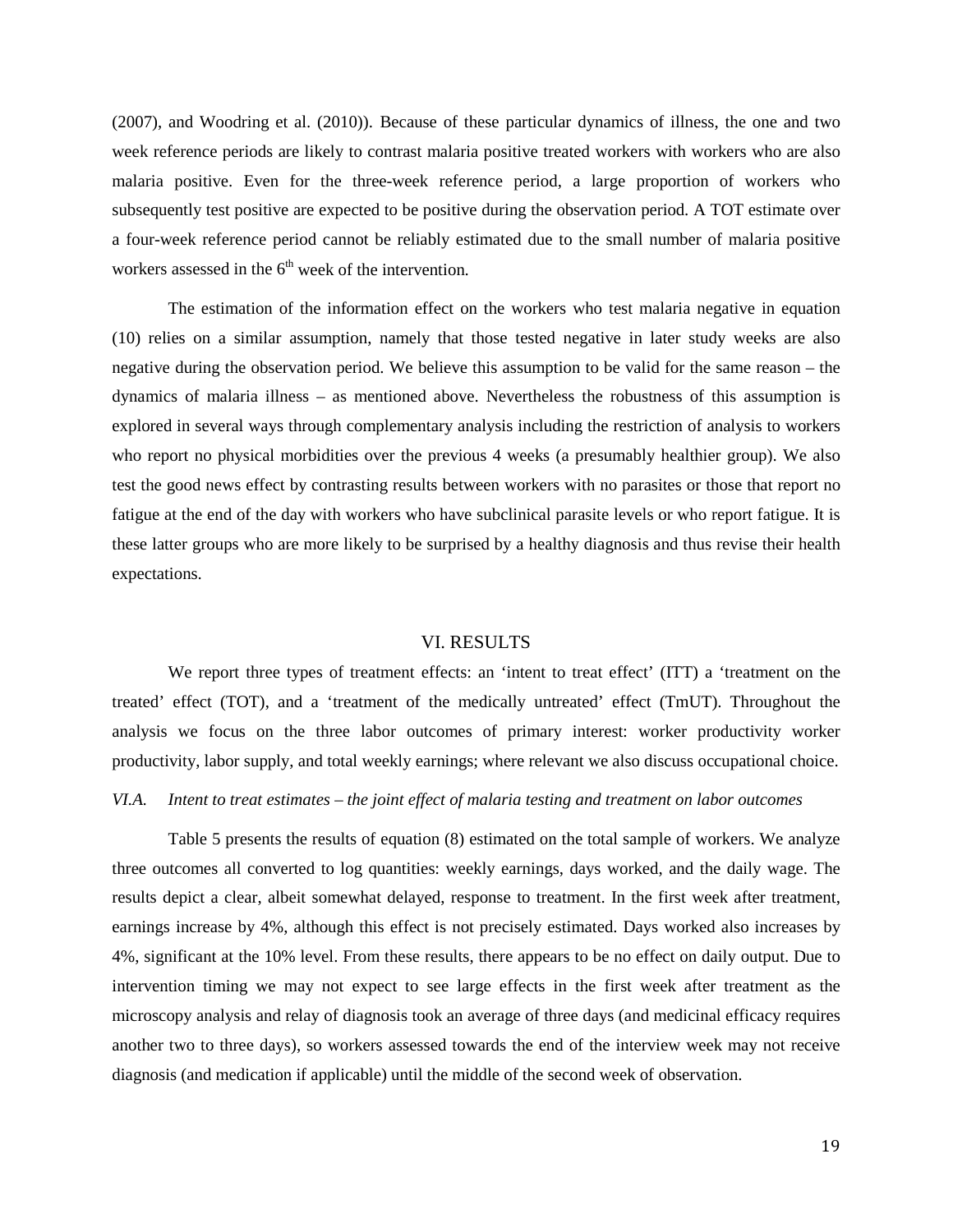Larger impacts emerge in the two and three week reference period (at this point all treated workers should have received a diagnosis and possible medication). The two week pooled reference period indicates that weekly earnings average 11% more in the two weeks following the malaria testing and treatment. Earnings rise to 14% higher in the three week period. These gains in earnings are divided between increases in both labor supply and the daily wage. In both the two and three week reference period the days worked increases by approximately 5%, although the gain in labor supply is no longer significant in the three week period. The daily wage increases by 6-9% depending on the observation period. Gains to earnings, labor supply, and wages all begin to decline in the pooled 4-week reference period and any gain is no longer statistically significant, although it is difficult to determine whether this is due to an eventual decline in the efficacy of the intervention or partly due to the truncated sample for which we can observe 4-week impacts.

The week-by-week estimates that capture the short-run dynamic impacts of treatment largely echo the pooled reference period results. Earning gains peak two weeks after the malaria test at a precisely estimated 14%. Both labor supply and productivity increase with labor supply gains peaking in the second week at 8% and productivity in the third week at 11%. By the fourth week effects are no longer significantly different from zero.

These ITT estimates summarize the average worker benefit of the combined testing and curative treatment offered to every worker. If the labor benefit were solely due to the treatment of disease among malaria positive workers, we can apply a Wald estimator to calculate the labor supply and productivity costs of malaria. Given that 36% of the workers test positive for malaria, the two-week pooled point estimates would indicate a 30% gain in earnings for treating malaria, or \$US 30, split roughly equally between gains in labor supply and daily productivity. This estimate is far higher than most findings summarized in Sauerborn et al. (1991), Shephard et al. (1991), Ettling et al. (1994); Guiguemde et al. (1994), Attanyake et al. (2000), Chima et al. (2003), Akazilli et al. (2007), or Ayieko et al. (2009), perhaps because our estimate also includes productivity effects conditional on working, which are often absent in other studies. However this 'naïve' Wald estimate overlooks the possibility of a worker behavioral response to the testing information itself. As the intervention is a combination of health information and pharmacologic treatment for the sick, the ITT estimates cannot distinguish between these two channels of potential impact. We attempt to do so in the subsequent analysis.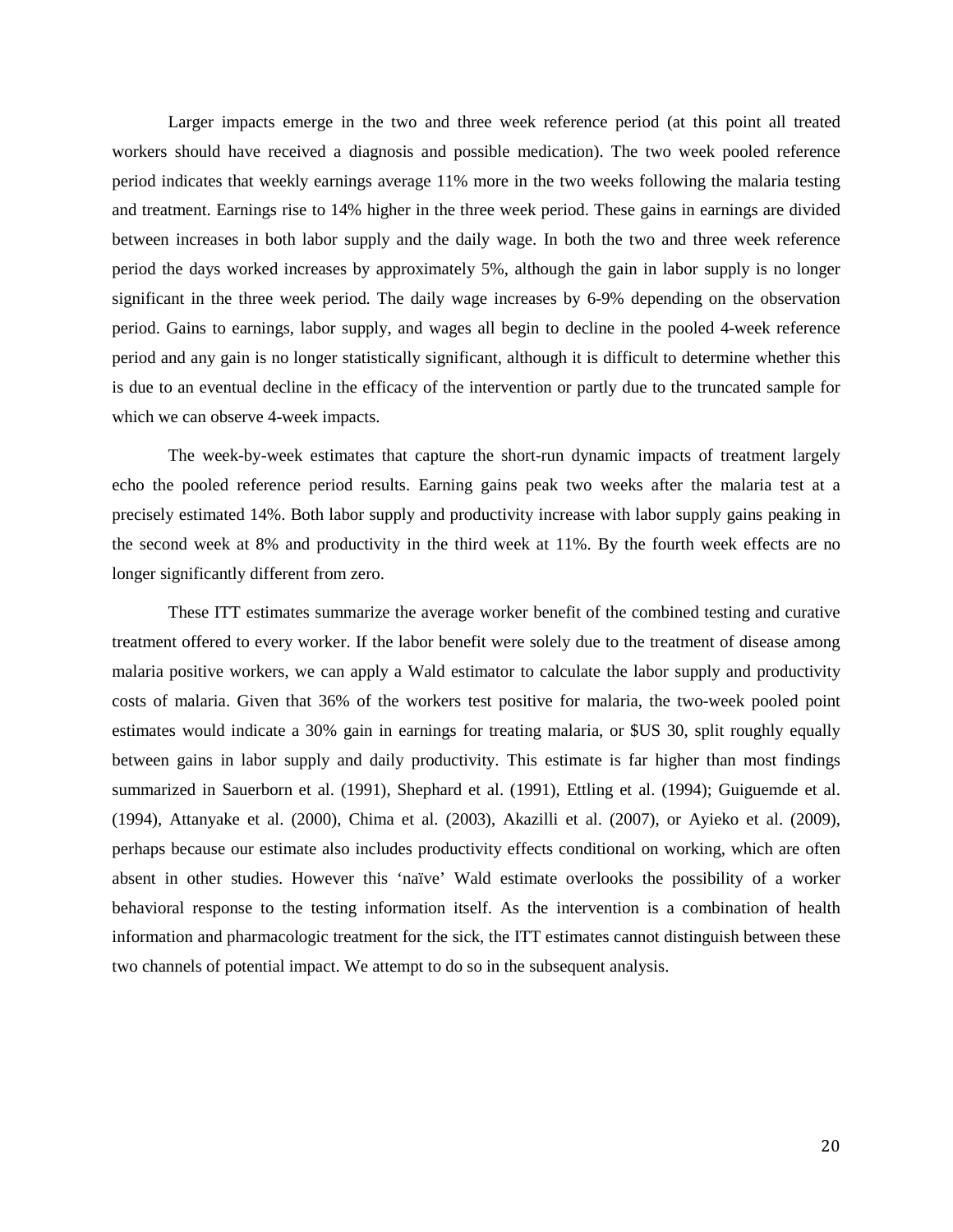#### *VI.B. Treatment on the treated – the joint effect of testing and treatment for the malaria positives*

The next set of estimates in Table 6 focuses on the effects of treatment on malaria positives (equation (9)). Precision suffers in comparison to Table 5 since the worker sample is now truncated to approximately one-third of the total sample. It is also no longer possible to estimate a four-week reference period due to insufficient numbers of malaria positive workers in the control group for that period. Nevertheless an earnings response in the two- and three-week pooled estimates is apparent and roughly on the same order of magnitude – 9% to 11% of total earnings – as the ITT estimates in Table 5. The similarity of the two estimates (the ITT and the TOT) suggests that the earnings benefit from the intervention occurs not only for the malaria positive workers but also to those who test negative, as we investigate later.

Most of the gains in earnings for those infected arise from an increase in labor supply. The number of days worked after treatment with ACT increase on the order of 7%-8%. There may also be a marginal gain in the productivity of each day worked – on the order of 2% to 3% as suggested in the point estimates – but these productivity numbers are not precisely estimated at standard levels. The total estimated earnings benefit from malaria treatment that accrues over a three week reference period, estimated at the average daily wage for the workforce, comes to 1,345 Naira, or approximately \$US 9. While less than the naïve Wald estimator gain of \$30, the estimated gain is still greater than the market cost of ACT which currently stands at \$5 to \$7. And of course this is only the monetized gain over three weeks – gains may well extend beyond that period but we are unable to observe them.

As discussed earlier, workers receive immunity after treatment, so we don't expect treated workers to be re-infected in the following weeks. However for this approach to yield a valid estimate of the TOT for workers sick with malaria we must assume that the workers who later test positive are also positive with malaria during the period of observation. While this is a reasonable assumption for the weeks immediately before health assessment that we focus on in this study, we further test this assumption by exploring heterogeneity in treatment impact with respect to disease intensity. If the estimated effect does capture the labor gains from treating malaria, then workers with more severe cases should respond more strongly to treatment. We investigate this in Table 7 by disaggregating the TOT response into two groups: those with a parasite count of 3 and those with a parasite count of 4 or more.

While the point estimates for the two groups are not significantly different from each other (as we have split an already small sample), the results are suggestive as both the earnings and labor supply response are far larger in magnitude for those workers with more severe malaria (and indeed are only significantly different from zero for that group). For those with a parasite count of 4 or more, the threeweek gain in earnings is estimated to be 19%, almost entirely arising through a labor supply response.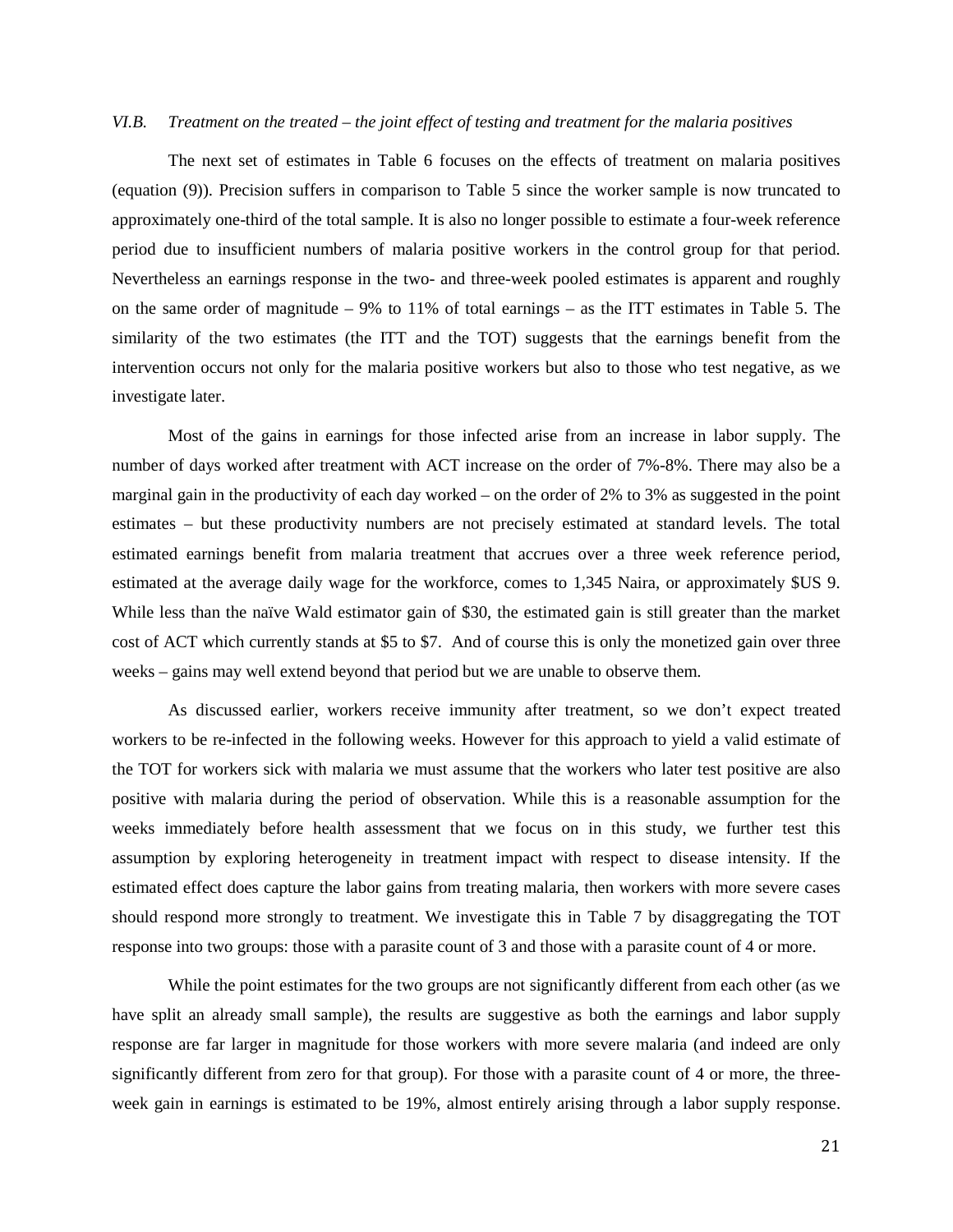This differential pattern by disease intensity is consistent with the conjecture that the main TOT estimate captures the successful treatment of malaria infection rather than bias from an invalid counterfactual group. Further it is suggestive that much of the gain from malaria treatment manifests through increased labor supply and not increases in productivity while at work.

#### *VI.C. Treatment on the medically untreated - the effect of testing for the malaria negatives*

A comparison of response coefficients in Tables 5 and 6 suggests that not all benefits measured by the ITT estimates accrue solely to malaria positive workers. Since the intervention consists of both health information and medical treatment, estimates of Equation (10) provide the first evidence on the role of a worker's own health information – in this case 'good news' – in labor decisions. Results in Table 8 are estimated only on the sub-sample of workers who test negative and then receive this information in the following days. Changes in earnings for this group of workers are precisely estimated in the 2 and 3 week reference period pooled results, and the magnitude of 12%-15% is even higher than the ITT estimates of Table 5. While the coefficients for the labor supply response are positive (but not significantly different from zero), it is apparent that most of the gains to earnings arise from an increase in the daily wages earned by the workers. These wage effects are on the order of 7% to 12% depending on the reference period.

There are several possible explanations for this response. As discussed above, workers may deliver effort based in part on the perception of their own health, which is at least partly distinct from their actual health. Especially in endemic settings where information is poor, healthy workers may underestimate their own health as malaria is believed prevalent and self-diagnosis is based on general symptoms leaving ample opportunity for misdiagnosis. The good news of a malaria negative diagnosis may significantly affect worker expectations of productivity that in turn lead to higher labor supply, higher productivity, and possibly differential occupation choice.<sup>[16](#page-22-0)</sup>

Another possible explanation is of course that the identifying assumption in equation (10) does not hold – some fraction of control workers who subsequently test negative may in fact be suffering from malaria during the period of observation thus contaminating the comparison. Subsequent robustness analysis explores this likelihood through several complimentary channels: (a) investigating occupational

<span id="page-22-0"></span><sup>&</sup>lt;sup>16</sup> A competing explanation for this observation may be a type of "gift exchange" (Akerlof (1982)). In this explanation, cane-cutters are grateful to management for the attention expressed through the mobile health clinic and work harder in response. We find this explanation unlikely in a piece-rate setting where effort is already measured and priced. Based on statements overheard during the study period, both before and after a worker received testing and treatment, worker satisfaction with management at the time of the survey appears to be uniformly and rather low with little gratitude expressed.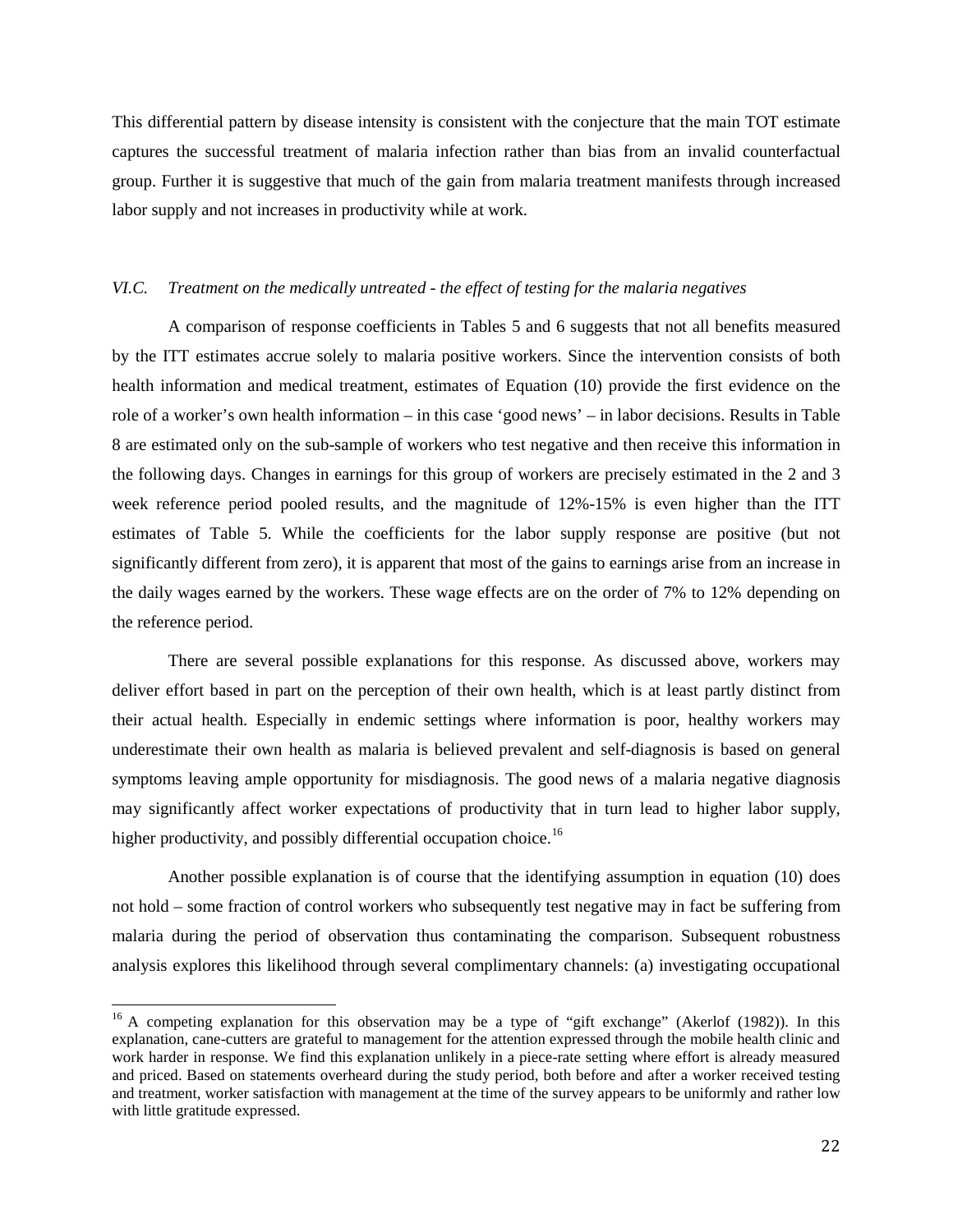choice made after the receipt of good health news, (b) limiting analysis to workers who report no recent illness (of any kind), and (c) exploring differential response to treatment by characteristic such as parasite count that capture whether the negative diagnosis runs counter to pre-test worker expectations.

One proposed mechanism through which workers maximize their earnings (net of effort) is by switching occupation, as suggested in the theoretical framework. In principle this switch can occur in response to improved information or improvements in actual health status that lead the worker to revise perceptions of the cost of effort. As previously discussed, workers may choose to work as scrabblers on days when they anticipate that the effort required to earn the same amount (or more) as the scrabbling wage through cane cutting will be more costly (in terms of effort). Conversely, workers who revise their health perceptions on the basis of a negative diagnosis may be more likely to opt for cane-cutting. This is investigated in Table 9 where the proportion of workdays in the week devoted to scrabbling is regressed on the treatment indicator in a similar specification as Equation (8). The first panel reports the results for workers who tested malaria positive only, and indicate there is no noticeable change in the scrabbling rate for malaria positives after receipt of diagnosis.

The results for malaria negatives - reported in Columns 3 and 4 of Table 9 - reveal that healthy workers, upon receiving good news, are significantly more likely to switch out of scrabbling into piecerate work. This suggests the importance of worker *perceptions* about their own health that influence not only the decision to supply labor but also the choice of occupation.<sup>[17](#page-23-0)</sup> These results also indicate that the productivity/wage gains from good news estimated in Table 8 are at least partially due to switching into piece rate work from a lower fixed wage. To assess whether switching out of scrabbling constitutes the entire mechanism of the "good news" effect of a healthy diagnosis, Table 10 re-estimates Equation (9) but now restricts the sample only to worker-week observations with no scrabbling whatsoever. While the point estimates in the table are not as precisely estimated as for the whole sample (due to fewer workerweeks in this analysis), the results indicate that even when restricting estimates to non-scrabbling workerweeks, earnings are still significantly higher – occupational selection is an important component but not the full story.

A possible confounder to the good news effect is the potential misattribution of good health in our comparison group due to the phased nature of the study design. To test whether the results stem from comparing healthy workers who just received a good test with some proportion of sick workers who have

<span id="page-23-0"></span><sup>&</sup>lt;sup>17</sup> The theoretical framework of Section 3 also suggests that workers with greater ability may be more likely to switch into piece-rate work given a change in health expectations as a result of the negative diagnosis. Of course we do not observe ability directly in the data but proxy for it with worker age or BMI as cane-cutting is an extremely physical occupation. Consistent with the theoretical prediction, the analysis finds that younger workers and workers with higher BMI are somewhat more likely to switch into piece-rate work after the receipt of a health diagnosis (results available upon request).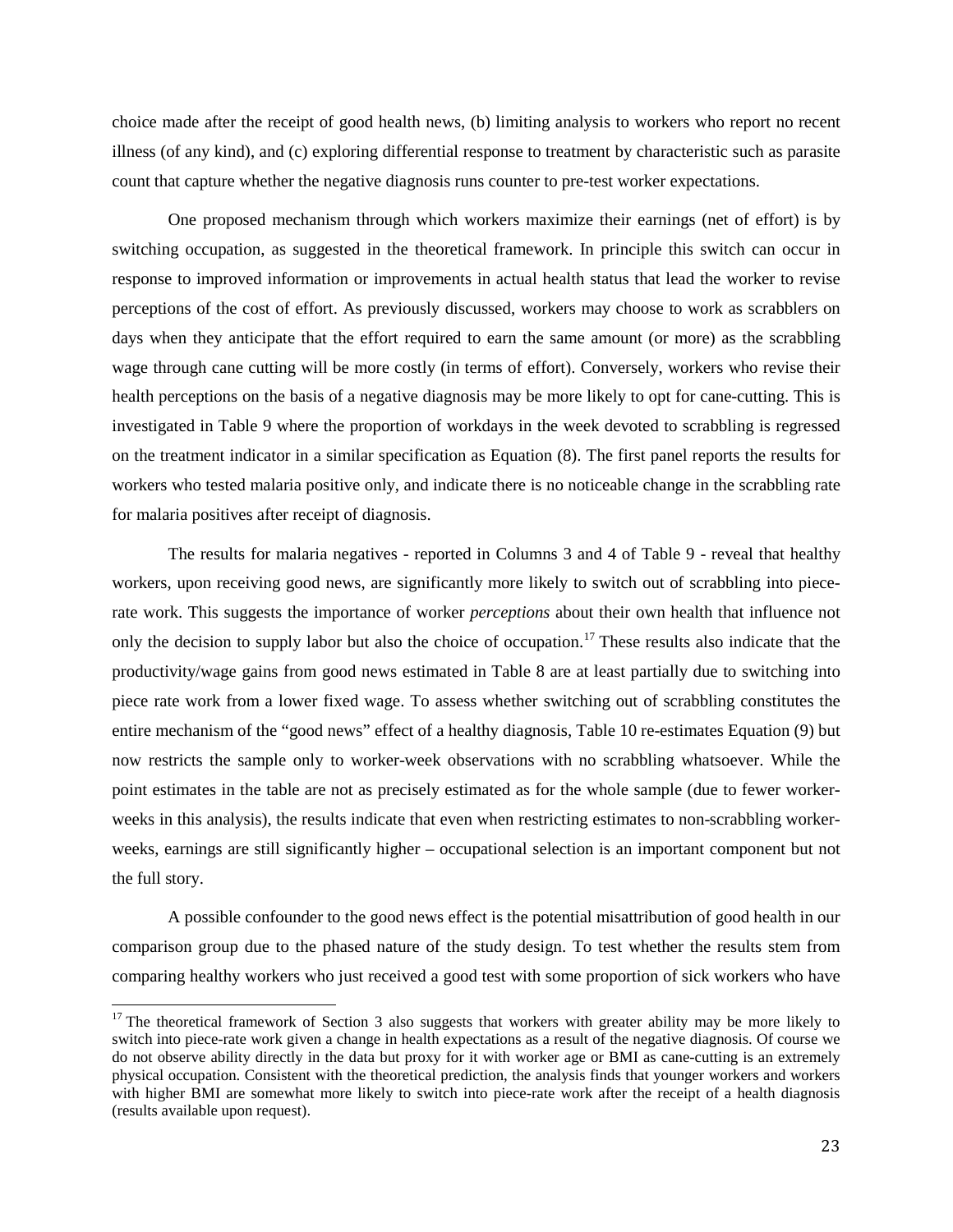yet to be tested (and who may clear the disease on their own and subsequently test negative) in our analysis, the second panel in Table 10 further restricts the analysis to the subset of malaria negative workers who also report no symptoms of illness (any illness) in the last four weeks. Even with this restriction, the earnings impacts are virtually the same as in Table 8, further indicating that misattribution of sick workers to a healthy control group is unlikely to be a factor behind the earnings gains to diagnosed malaria negative workers.

If there is a behavioral response to the 'good news' of a healthy diagnosis, it should be stronger for those who find this news surprising and hence revise expectations of physical work capacity. Here we investigate possible differential response across factors likely to determine health perceptions - the parasite load (as malaria negative workers can still have sub-clinical levels of parasites in the blood and may suffer from malaria related sub-clinical symptoms) and whether the worker reports fatigue at the end of the workday. The results in Table 11 support the conjecture that especially *surprise* good health news, leads to an earnings response: negative workers with parasites (but below the diagnostic threshold) exhibit a significant earnings and wage response yet those with no parasites do not. Similarly those who report fatigue at end of day respond with an increased labor supply after being told they are malaria negative, but those without subjective reports of fatigue show no change in labor supply.<sup>[18](#page-24-0)</sup>

#### VII. CONCLUSIONS

While adult health is believed an important determinant of labor supply and productivity, especially in agrarian settings, few studies have been able to identify and measure such a relation. This study, investigating the labor costs of malaria infection, is able to do so through the temporally randomized introduction of a mobile health clinic in a piece rate wage setting. The results indicate that there are earnings and labor supply gains on the order of 10% in the weeks following treatment for malaria. In the relatively high wage environment of this Nigerian sugarcane plantation, these estimated productivity costs likely exceed the private costs for malaria diagnosis and treatment. It is important to note that our results only represent estimates of gains from treatment and information over a two or three week reference period – the gains from malaria treatment may extend beyond our reference period. However treatment of diagnosed illness is not the only cause of such gains in earnings. Another factor appears to be the perceptions about one's own health.

<span id="page-24-0"></span> $18$  The point estimates do suggest a change in wages for the non-fatigued group but this response is not precisely estimated. In general this sub-group analysis does not yield group specific coefficients significantly different from each other, due in large part to the smaller number of workers per sub-group. Nevertheless the relative magnitude and precision of the estimated coefficients are consistent with the channel of revised expectations driving changes in labor behavior among workers who received a health diagnosis.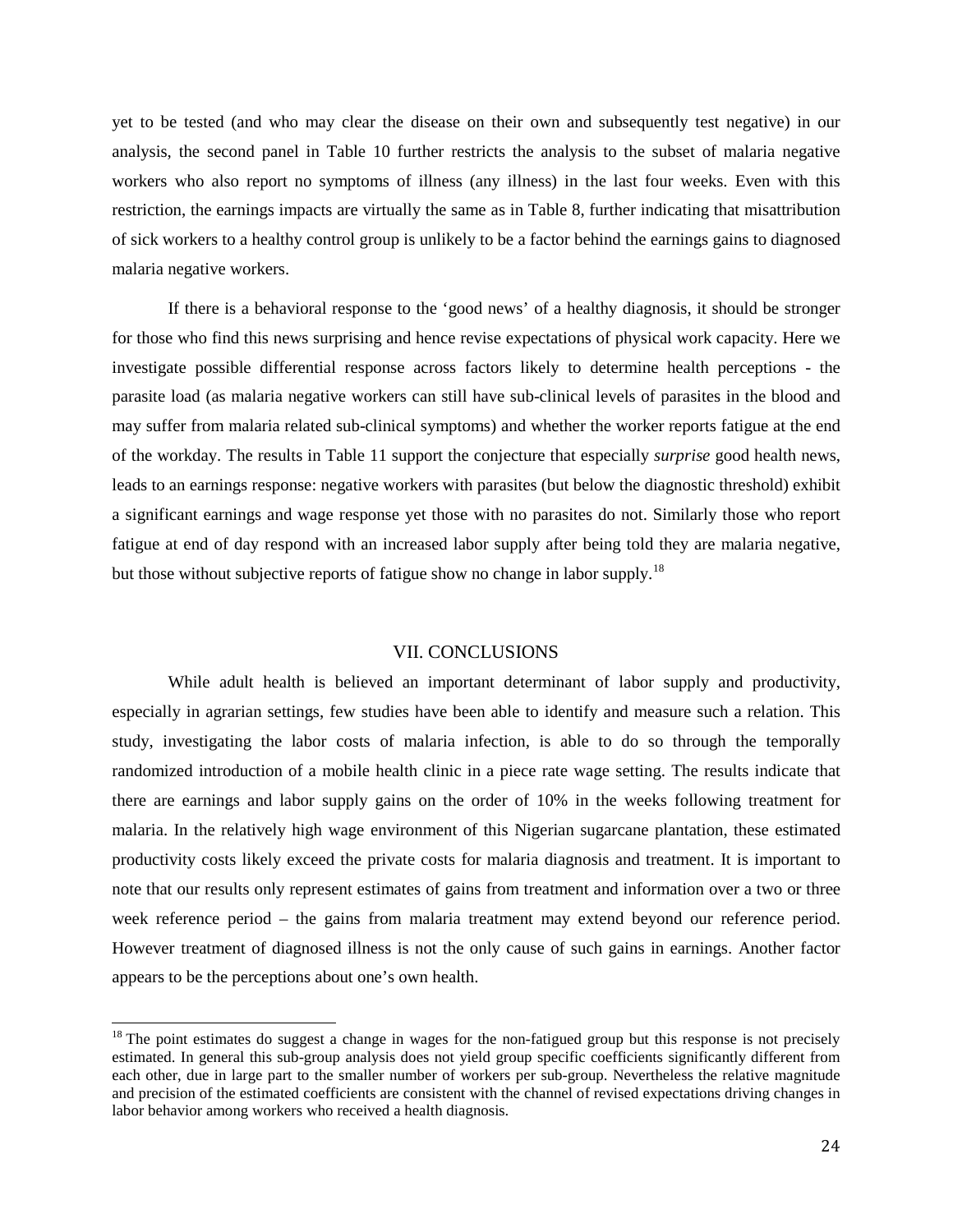Workers who were informed of a healthy diagnosis increased their productivity after receipt of health information, in part due to shifting out of a lower-return complementary occupation and into the piece-rate work of cane cutters where higher effort is required for positive returns. Although previous work has documented behavioral response to surprise health information, these findings are largely confined to longer-run outcomes and risk-taking behavior such as unprotected sex. To our knowledge, no previous study has investigated the effect of health information on participants' subjective health beliefs and consequent changes in day-to-day work behavior. As a result, the existent literature on health and productivity may undervalue the effect of positive health information on worker effort and family income.

Turning to the specific context of malaria, the WHO estimates that Nigeria alone accounts for over 30% of worldwide malaria cases (WHO 2012). Because the agricultural sector has the highest poverty rate (62.7%) of any occupational group in Nigeria (NLSS 2003/4), increasing agricultural productivity is a key component of Nigeria's poverty reduction strategy. However, areas that have high potential for agricultural growth because of their favorable agro-ecological conditions (i.e. good rainfall, proximity to rivers or lakes) or previous agricultural investments (i.e. irrigation) are also likely to be breeding areas for mosquitoes that pass on malaria.<sup>[19](#page-25-0)</sup> The positive correlation between the agro-ecological environment of those areas with high growth potential and malarial breeding can diminish the gains from increased agricultural productivity either through directly increasing the infection rate or concurrently raising the perception of the infection rate.

A low cost employer-based testing and treatment program appears to provide large worker benefits, since workers are often inhibited from visiting health clinics due to distance and the cost of treatment. However the gains to the implementation of a work-place clinic for malaria testing and treatment do not only occur for workers with diagnosed malaria. In endemic situations, it is quite possible that there are real returns to health information, especially if the information is interpreted as a surprise. Workers who were most responsive to the negative diagnosis did indeed have some parasite presence in their blood, but at sub-clinical levels. This is consistent with findings by Laishram et al. (2012) who review the potential impact of asymptomatic malaria on health. Responsive workers were also more likely to report that they felt tired at the end of the work-day. These correlations suggest that surprise good news – resulting in a change in expectations of earnings potential – plays a causal role. However there may be additional channels through which the good news effect translates into higher earnings, such as a dual-self model that is tempted to postpone effort (Thaler and Shefrin 1981). Our study, designed to measure the productivity costs of malaria infection, cannot definitively identify the causal mechanisms behind the

<span id="page-25-0"></span><sup>&</sup>lt;sup>19</sup> For example, Harb et al. (1993) and Thompson et al. (1996) observed an increase in the mosquito population with the use of irrigation in the Nile Delta. Ghebreyesus et al. (1999) observed a seven fold increase in the incidence of malaria with the use of microdams and irrigation in a region in Ethiopia.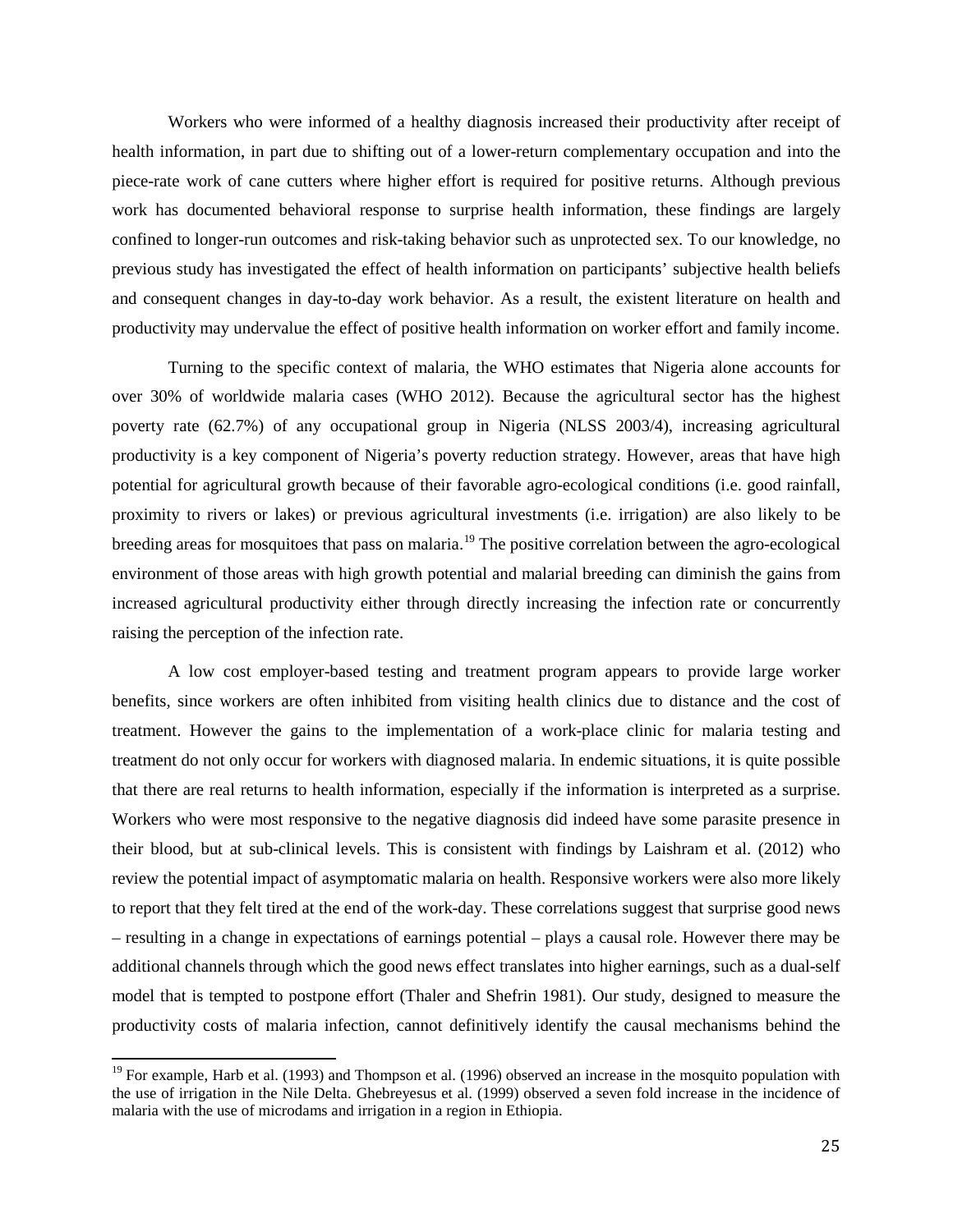"good news" effect. The study does illustrate that the commonly held belief that productivity losses due to workers working when sick is likely a less important bias in estimates of the cost of malaria than the effect of health perceptions which induce suboptimal occupation sorting.

Whichever mechanism is driving selection into low return occupations, the results imply that the full costs of malaria to the economy are clearly not only among the confirmed infected. Workers living in endemic areas, particularly those in physical occupations, may reserve work effort under the perception that they are symptomatic. Our population based study, as opposed to a selective sample of ill workers, the foundation of previous empirical work on the costs of malaria, illustrates that asymptomatic malaria may have real costs to agricultural productivity via selection into low return work. These results are not uncommon to the development literature which illustrate that the risk averse poor make low return investments which perpetuate their poverty (for example, Zimmerman and Carter (2003) and Lybbert et al. (2004) among others). In our case, workers in endemic areas with low health perceptions may remain trapped in low level equilibria via occupation choice (Banerjee and Newman (1993). Further research in sub-populations that implement extensive testing not only of symptomatic, but also asymptomatic individuals may yield further gains in understanding the productivity costs of malaria and other diseases.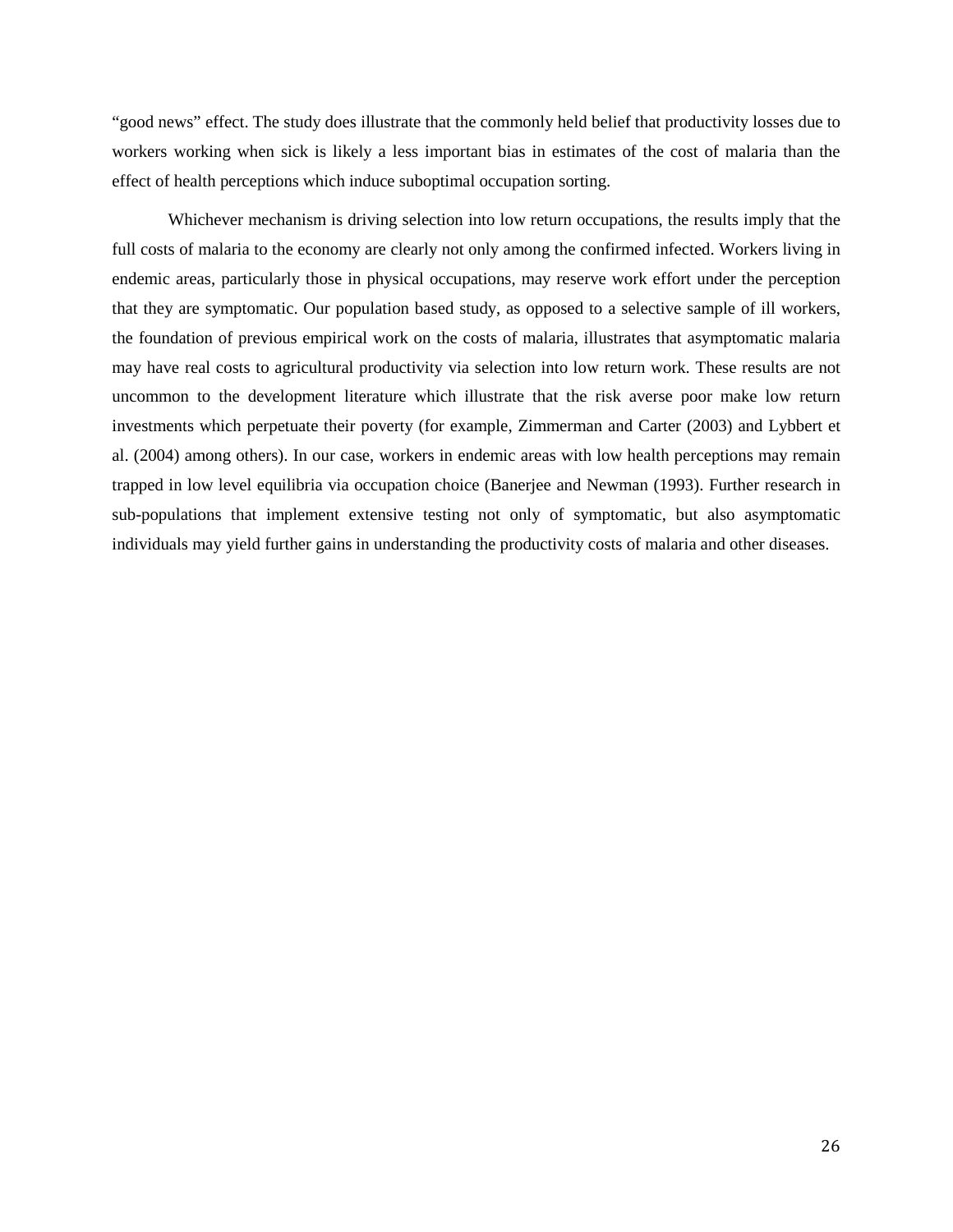#### REFERENCES

Ahmed, A. and Bouis, H. 2001. "Identifying the needy: proxy means tests for targeting food subsidies in Egypt". Washington, DC: The International Food Policy Research Institute.

Akazili, J., Aikins, M. and Binka, F.N. 2007. "Malaria treatment in Northern Ghana: What is the treatment cost per case to households?" *African Journal Health Science.* 14: 70-9.

Akerlof, G. A. 1982. "Labor contracts as partial gift exchange." *The Quarterly Journal of Economics*, *97*(4), 543-569.

Asenso-Okyere, W. K. and Dzator, J A. 1997. ["Household cost of seeking malaria care. A](http://www.biomedexperts.com/Abstract.bme/9226789/Household_cost_of_seeking_malaria_care_A_retrospective_study_of_two_districts_in_Ghana)  [retrospective study of two districts in Ghana."](http://www.biomedexperts.com/Abstract.bme/9226789/Household_cost_of_seeking_malaria_care_A_retrospective_study_of_two_districts_in_Ghana) *Social science & medicine* 45(5):659-67.

Attanayake, N., Fox, M.,Rushby, J., and Mills, A. 2000. "Household costs of malaria morbidity: a study in Matale district, Sri Lanka." *Tropical Medicine & International Health*, 5(9), 595-606.

Audibert, M., and Etard, J.F. 1998. "Impact of schistosomiasis on rice output and farm inputs in Mali." *Journal of African Economies* 7 (2):185-207.

Ayieko, P., Akumu, A. O., Griffiths, U. K., and English, M. 2009. "The Economic Burden of Inpatient Pediatric Care in Kenya: Household and Provider Costs for Treatment of Pneumonia, Malaria and Meningitis." *Cost Effective Resource Allocation*. 7, 3.

Baldwin, R. E. and Weisbrod, B. A. 1974. "Disease and Labor Productivity." *Economic Development and Cultural Change* 22 (3): 414-435.

Baird, S., Gong, E., McIntosh, C., and Ozler, B. 2013. The heterogeneous effects of HIV testing. Economics Discussion Papers #1310, University of Otago.

Banerjee, A. V. and Newman, A. F. 1993. ["Occupational Choice and the Process of](http://ideas.repec.org/a/ucp/jpolec/v101y1993i2p274-98.html)  [Development,](http://ideas.repec.org/a/ucp/jpolec/v101y1993i2p274-98.html)"*[Journal of Political Economy,](http://ideas.repec.org/s/ucp/jpolec.html)* 101(2), 274-98.

Basta, S., Soekirman, Karyadi, D. and Scrimshaw, N. 1979. "Iron Deficiency Anemia And The Productivity of Adult Males in Indonesia." *American Journal of Clinical Nutrition.* 32 (April 1979): 916- 25.

Behrman, J. and Rosenzweig, M. 2001. "The Returns to Increasing Body Weight." PIER Working Paper No. 01-052. Available at SSRN: http://ssrn.com/abstract=297919

Bhargava, A. 1997. ["Nutritional status and the allocation of time in Rwandese households.](http://ideas.repec.org/a/eee/econom/v77y1997i1p277-295.html)" *Journal of Econometrics*, Elsevier, vol. 77(1), 277-295.

Bleakley, H. 2010. ["Malaria Eradication in the Americas: A Retrospective Analysis of Childhood](http://ideas.repec.org/a/aea/aejapp/v2y2010i2p1-45.html)  [Exposure.](http://ideas.repec.org/a/aea/aejapp/v2y2010i2p1-45.html)" *[American Economic Journal: Applied Economics](http://ideas.repec.org/s/aea/aejapp.html)*, American Economic Association, vol. 2(2), 1-45.

Bottius, E., Guanzirolli, A., Trape, J. F., Rogier, C., Konate, L., and Druilhe, P. 1996. "Malaria: Even more Chronic in Nature than Previously Thought; Evidence for Subpatent Parasitaemia Detectable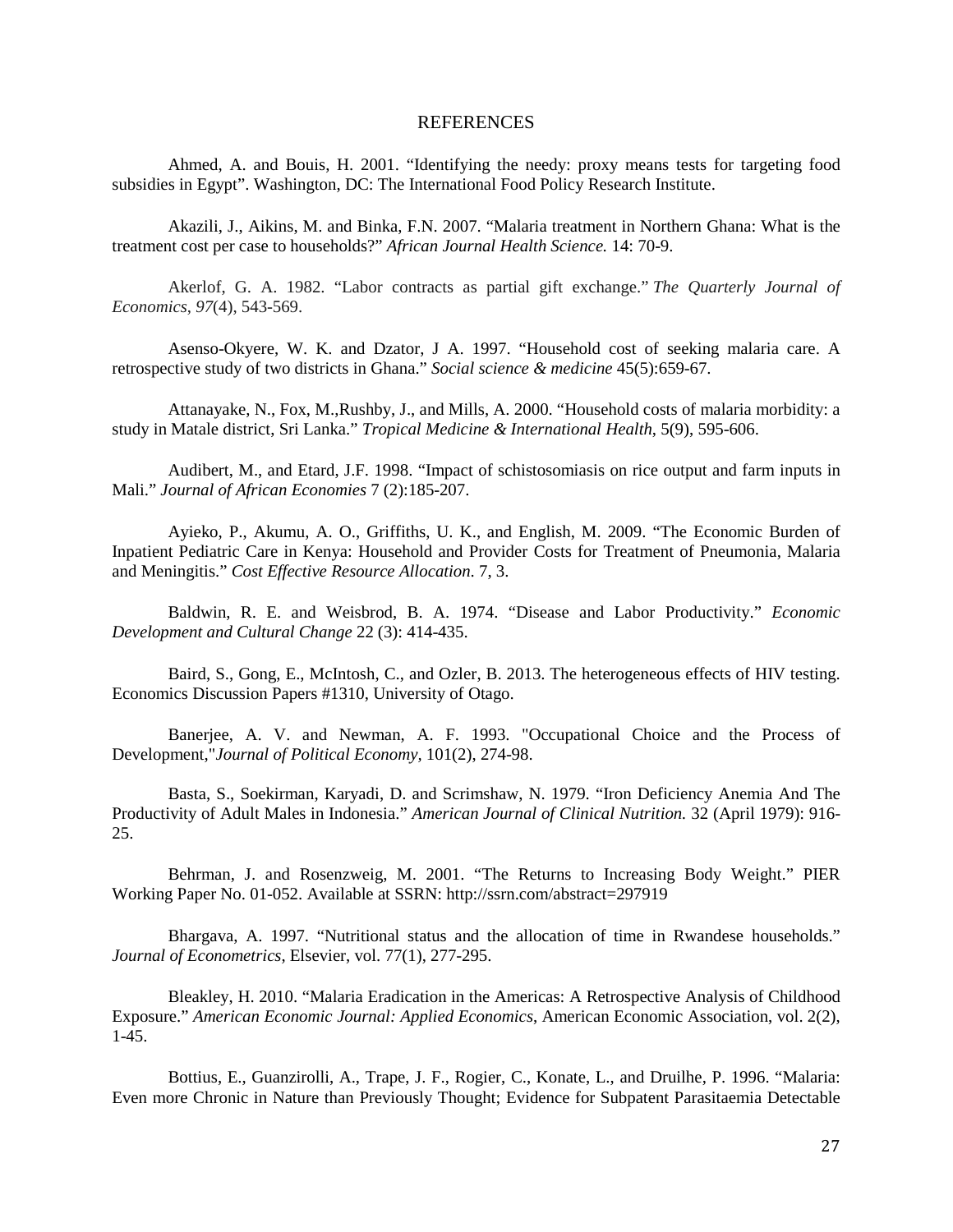by the Polymerase Chain Reaction." *Transactions of the Royal Society of Tropical Medicine and Hygiene*, 90(1), 15-19.

Cohen, J., Dupas, P., and Schaner, S. G. 2012. "Price Subsidies, Diagnostic Tests and Targeting of Malaria Treatment: Evidence from a Randomized Controlled Trial" Working Paper 17943. National Bureau of Economic Research.

Cutler, D., Fung, W., Kremer, M., Singhal, M., Vogl, T. 2010. "Mosquitoes: The Long-term Effects of Malaria Eradication in India" Working Paper No. 13539, National Bureau of Economic Research.

Chima, R. I., Goodman, C. A. and Mills, A. 2003. "The Economic Impact of Malaria in Africa: A Critical View of the Evidence". *Health Policy and Planning* 63:17–36*.*

Croppenstedt, A., and Muller, C. 2000. "The Impact of Farmers' Health and Nutritional Status on their Productivity and Efficiency: Evidence from Ethiopia." *Economic Development and Cultural Change* 48 (3): 475 – 502.

Cropper, M. L., Haile, M., Lampietti, J., Poulos, C., and Whittington, D. 2004. "The Demand for a Malaria Vaccine: Evidence from Ethiopia." *Journal of Development Economics* 75: 303-318.

D'Acremont, V., Kilowoko, M., Kyungu, E., Philipina, S., Sangu, W., Kahama-Maro, J., Lengeler, C., Cherpillod, P., Kaiser, L. and Genton, B. 2014. "Beyond Malaria: Etiologies of Fever in Tanzanian Children Attending Outpatient Clinics." *New England Journal of Medicine*. forthcoming.

dalla Martha RC, Tada MS, Ferreira RG, da Silva LH, Wunderlich G. 2007. "Microsatellite characterization of Plasmodium falciparum from symptomatic and non-symptomatic infections from the Western Amazon reveals the existence of non-symptomatic infection-associated genotypes. *Memórias do Instituto Oswaldo Cruz* 102:293-298.

Deolalikar, A.B. 1988. "Nutrition and Labor Productivity in Agriculture: Estimates for Rural South India." *Review of Economics and Statistics* 70 (3): 406–13.

Deressa, T. 2007. "Measuring the Economic Impact of Climate Change on Ethiopian Agriculture: Ricardian approach". World Bank Policy Research Paper No. 4342. Washington D.C.: World Bank.

Dupas, P. 2011. "Health Behavior in Developing Countries." *Annual Review of Economics*., 3(1), 425-449.

Edgerton, V. R., Gardner, G. W., Ohira, Y., Gunawardena, K. A., and Senewiratne, B. 1979. "Iron-deficiency Anaemia and its Effect on Worker Productivity and Activity Patterns." *British Medical Journal*, *2*(6204), 1546.

Ettling, M., Mcfarland, D.A., Schulz, L.J. and Chitsulo, L.. 1994. "Economic impact of Malaria in Malawian Households." *Tropical Medical and Parasitology*. 45. Supplement 1. 74-79.

Fenwick, A., and Figenshou, B.H. 1971. "The Effect of *Schistosoma mansoni* Infection on the Productivity of Cane Cutters on a Sugar Estate in Tanzania." *Bulletin of the World Health Organization*  47: 567-72.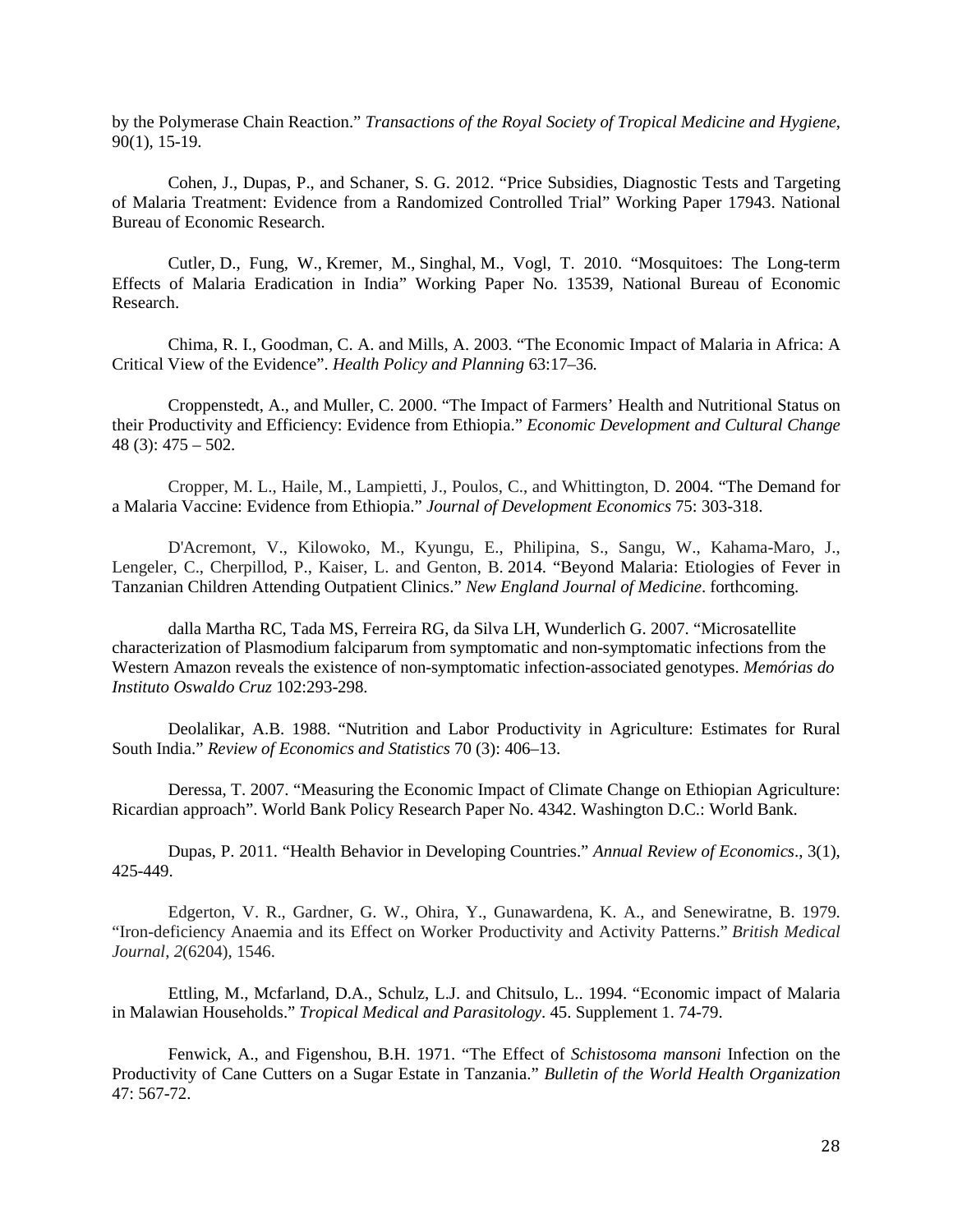Fogel R.W. "New Findings on Secular Trends in Nutrition and Mortality: Some Implications for Population Theory." In: Rosenzweig M. R. and Stark O., eds. *Handbook of Population and Family Economics*, Vol 1A. Amsterdam, Elsevier, 433–481.

Fogel, R. W. "Economic Growth, Population Theory, and Physiology: The Bearing of Long-Term Processes on the Making of Economic Policy." *American Economic Review*, 1994, *84*(3), 369-95.

Fox, M., Rosen, S., MacLeod, W., Wasunna, M. , Bii, M., Fogliam, G. and Simon, G. 2004. "The Impact of HIV/AIDS on Labor Productivity in Kenya." *Tropical Medicine and International Health* 9 (3): 318-324.

Gallup, J.L. and Sachs, J. 2001. "The Economic Burden of Malaria." *American Journal of Tropical Medicine and Hygiene* 64(1, 2)S, 85–96

Gertler, P., Heckman, J., Pinto, R., Zanolini, A., Vermeerch, C., Walker, S., Chang, S. M. and Grantham-McGregor, S. 2013. "Labor Market Returns to Early Childhood Stimulation: a 20-year Followup to an Experimental Intervention in Jamaica." Mimeo.

Ghebreyesus, T. A., Haile, M., Witten, K. H., Getachew, A., Yohannes, Ambachew M., Yohannes, M., Teklehaimanot, H. D., Lindsay, S. W. and Byass, P. 1999. "Incidence of Malaria among Children Living near Dams in Northern Ethiopia: Community based Incidence Survey." *British Medical Journal* 319 (7211): 663-666.

Gilles, H. M. 1993. "Diagnostic Methods in Malaria," p. 78–95. In H. M. Gilles and D. A. Warrell (ed.), Bruce-Chwatt's Essential Malariology, 3rd edition. Edward Arnold, London, United Kingdom.

Girardin, O., Dad, D., Koudo, B.G., Esse, C., Cisse, G., Yao, T., N'Goran, E. K., Tschannen, A. B., Bordmann, G., Lehmann, B., Nsabimana, C., Keiser, J,, Killeen, G. F., Singer, B. H., Tanner, M., Jurg, U. 2004. "Opportunities and limiting factors of intensive vegetable farming in malaria endemic Cote d'Ivoire." *Acta Tropica* 89 (2): 109–123.

Gibbons, R. 1987. "Piece-Rate Incentive Schemes." *Journal of Labor Economics*: 413-429.

Gong, E. 2013. "HIV Testing and Risky Sexual Behavior." *The Economic Journal*, forthcoming.

Grosh M and Baker J. 1995. "Proxy Means Tests for Targeting Social Programs: Simulations and Speculation." LSMS Working Paper No. 118. Washington, DC: World Bank.

Grossman, M. "On the Concept of Health Capital and the Demand for Health." *Journal of Political Economy,* 80 (2): 223-255

Guiguemde, T., 1994. "Household Expenditure on Malaria Prevention and Treatment for Families in The Town Of Bobo-Dioulasso, Burkina Faso." *Transactions of the Royal Society of Tropical Medicine and Hygiene* 88(3), 285–292.

Harb, M., Faris, R., Gad, A. M., Hafez, O. N., Ramzy, R., and Buck, A. A. 1993. "The Resurgence of Lymphatic Filariasis in the Nile Delta." *Bulletin of the World Health Organization*, 71(1), 49.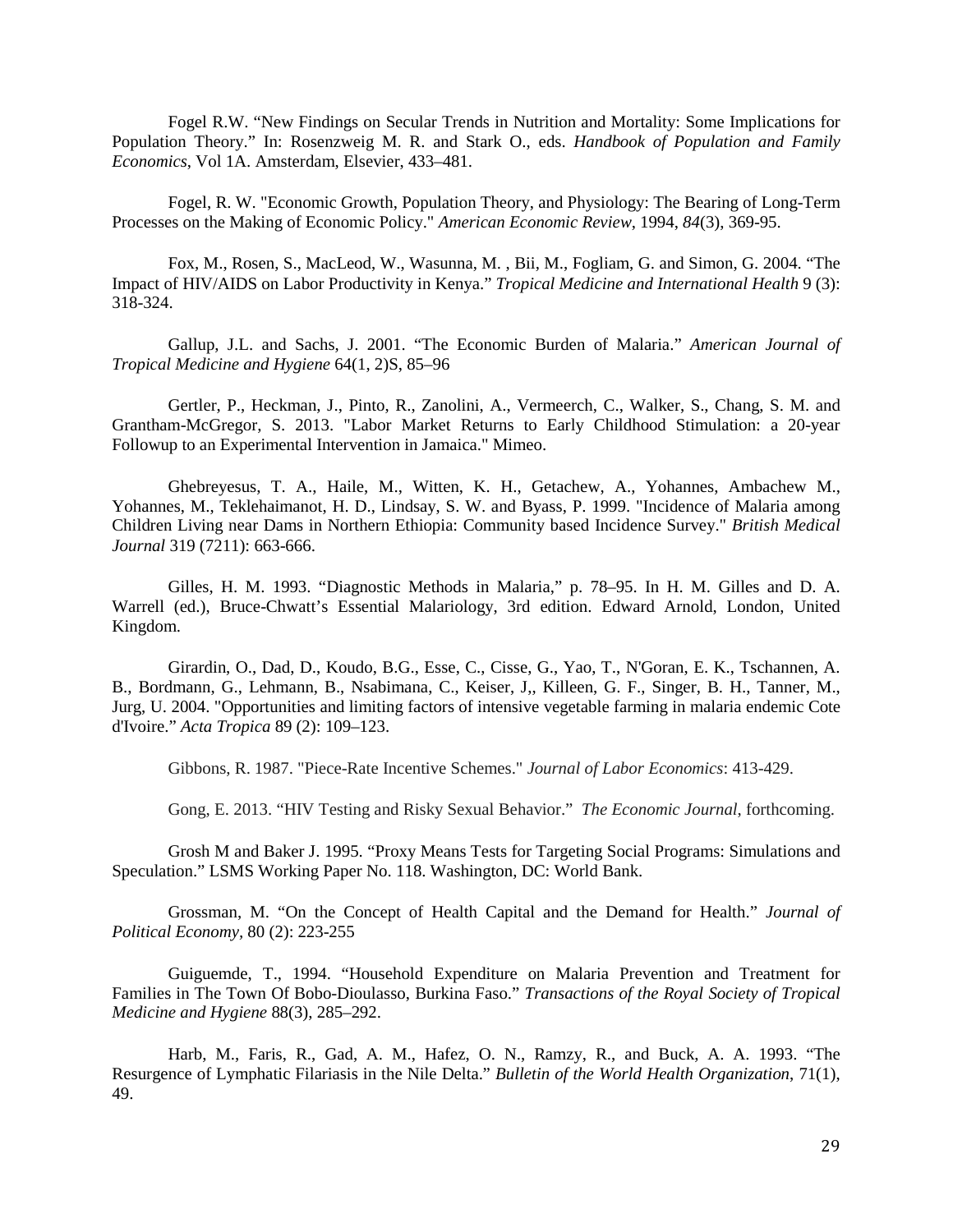Habyarimana, J., Mbakile, B. and Pop-Eleches, C. 2010. "The Impact of HIV/AIDS and ARV Treatment on Worker Absenteeism: Implications for African Firms." *Journal of Human Resources* 45(4): 809–839.

Hoddinott, J., Maluccio, J. A., Behrman, J. R., Flores, R. and Martorell, R. 2008. "Effect of a Nutrition Intervention dduring Early Childhoodd on Economic Productivity in Guatemalan Adults." *The Lancet,* 371 (9610): 411-416.

Hong, S. C. 2007. "The Burden of Early Exposure to Malaria in the United States, 1850-1860: Malnutrition and Immune Disorders." *Journal of Economic History*. 67 (4): 1001-35.

Heckman J. J. andVytlacil, E. 2005. "Structural Equations, Treatment Effects and Econometric Policy Evaluations." *Econometrica*, 73(3), 669–738

Immink, M. D. C. and Viteri, F. E. 1981. "Energy Intake and Productivity of Guatemalan Sugarcane Cutters: An Empirical Test of the Efficiency Wage Hypothesis", *Journal of Development Economics*, 9(2): 273-87.

Immink M. D., Viteri F. E. 1982. "Food Substitution with Worker Feeding Programs: Energy Supplementation in Guatemalan Sugarcane Workers." *American Journal of Clinical Nutrition,* 34(10): 2145–2150.

Jalan, J., and Somanathan, E. 2008. "The Importance of Being Informed: Experimental Evidence on Demand for Environmental Quality." *Journal of Development Economics*, 87(1), 14-28.

Jowett M, Miller N. J. 2005. "The Financial Burden of Malaria in Tanzania: Implications for Future Government Policy." *International Journal of Health Planning and Management*. Jan-Mar; 20(1):67-84.

Kim D. 2006. "Guidelines for Employer-Based Malaria Control Programmes," World Economic Forum. The Global Health Initiative, Geneva, in cooperation with Roll back Malaria Partnership.

Koella, J. C. 1991. "On the Use of Mathematical Models of Malaria Transmission." *Acta Tropica.* 49(1):1-25.

Koella, J. C, Antia, R. 2003. "Epidemiological Models for the Spread of Anti-Malarial Resistance," *Malaria Journal* 2: 1475-2875.

Lazear, E. P. 2000. "The power of incentives." *American Economic Review* 90 (2): 410-414.

Laishram, D. D., Sutton, P. L., Nanda, N., Sharma, V. L., Sobti, R. C., Carlton, J. M., and Joshi, H. (2012). "The Complexities of Malaria Disease Manifestations with a Focus on Asymptomatic Malaria." *Malaria Journal*, 11(1): 29.

Leighton, C. and Foster, R. 1993. "Economic Impacts of Malaria in Kenya and Nigeria." Major Applied Research Paper no 6, HFS project (Abt Associates, Bethesda, 1993)

Liebenstein, H. 1957. *Economic Backwardness and Economic Growth: Studies in the Theory of Economic Development*. Wiley and Sons: New York.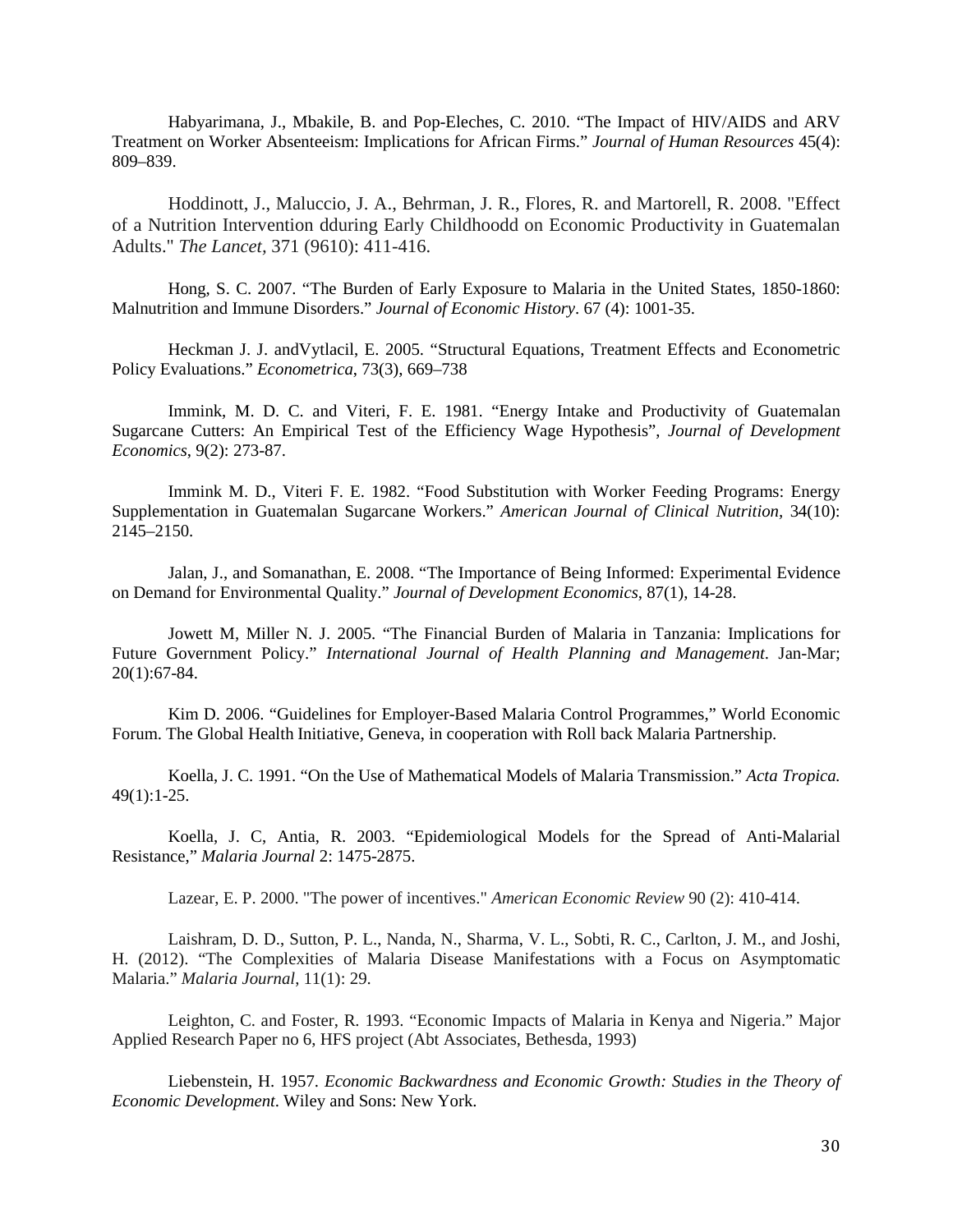Lybbert, T. J., Barrett, C. B., Desta, S., and Coppock, D. L. 2004. Stochastic Wealth Dynamics and Risk Management among a Poor Population, *The Economic Journal* 114 (October): 750-777.

Madajewicz, M., Pfaff, A., Van Geen, A., Graziano, J., Hussein, I., Momotaj, H., Sylvi, R. and Ahsan, H. "Can Information alone Change Behavior? Response to Arsenic Contamination of Groundwater in Bangladesh." *Journal of Development Economics* 84 (2): 731-754.

Mas, A. and Moretti, E. 2009. "Peers at Work" *American Economic Review* 99 (1), 112-145.

McCarthy, F. D., Wolf, H. and Wu, Y. 2000. "The Growth Costs of Malaria*.*" Working Paper, No. 7541. New York: National Bureau of Economic Research (NBER).

Miller, L. H., Baruch, D. I., Marsh, K., and Doumbo, O. K. (2002). "The Pathogenic Basis of Malaria." *Nature*, 415(6872), 673-679.

Mills, A. 1993. "The Household Costs of Malaria in Nepal." *Tropical Medicine and Parasitology*,  $44(1): 9.$ 

Morel, C. M., Thang, N. D., Xa, N. X., Hung, L. X., Thuan, L. K., Ky, P. V., Erhart, A., Mills, A. J. and D'Alessandro, U. "The Economic Burden of Malaria on the Household in South-Central Vietnam." *Malaria Journal* 7, 1: 166.

Najera, J. A., and Hempel, J. 1996. "The Burden of Malaria." World Health Organization /MAL/96.10.

Nkrumah B., Agyekum, A., Acquah, S. E. K., May, J., Tannich, E., Brattig, N., Nguah, S. B., von Thien, H., Adu-Sarkodie, Y. and Huenger, F. 2010. "Comparison of the Novel Partec Rapid Malaria Test to the Conventional Giemsa Stain and the Gold Standard Real-Time PCR," *Journal of Clinical Microbiology*, 48 (8): 2925–2928.

Nur, E. 1993. "The Impact of Malaria on Labor Use and Efficiency in the Sudan." *Social Science and Medicine* 37: 1115-1119.

Parker, M. 1992. "Re-assessing Disability: the Impact of Schistosoma Infection on Daily Activities among Women in Gezira Province, Sudan." *Social Science and Medicine* 35: 877-90.

Picard J. and Mills, A. 1992. "The Effect of Malaria on Work Time: Analysis of Data from Two Nepali districts". *The Journal of Tropical Medicine and Hygiene*, 95(6):382-389

Pluess, B., I. Mueller, et al. 2009. "Malaria - a Major Health Problem Within an Oil Plantation around Popondetta, Papua New Guinea." *Malaria Journal* 8(56).

Ribero, R. and Nunez, J. 2000. "Adult Morbidity, Height, and Earnings in Colombia". In: Savedoff, William and Schultz, Paul (ed.), *Wealth from Health: Linking social investments to earnings in Latin America.* Latin American Research Network. Washington D.C, Inter-American Development Bank.

Rottmann, M., Lavstsen, T., Mugasa, J. P., Kaestli, M., Jensen, A. T. R., Müller, D., Theander, T. and Beck, H-P. 2006. "Differential expression of var gene groups is associated with morbidity caused by Plasmodium falciparum infection in Tanzanian children." *Infection and immunity* 74 (7): 3904-3911.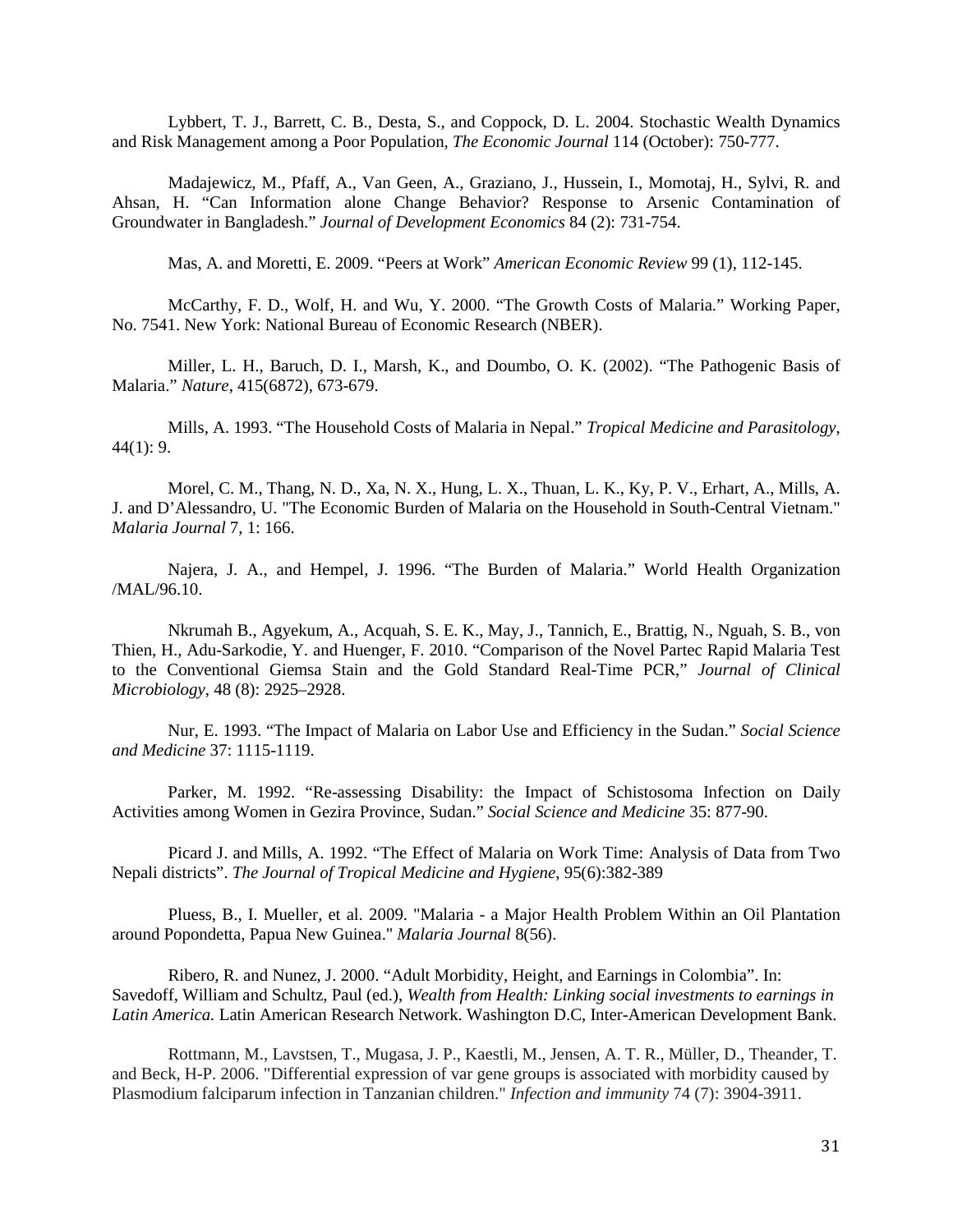Sachs, J.D. 2003. "Institutions Don't Rule: Direct Effects of Geography on Per Capita Income". Working Paper, No. 9490. Cambridge, MA: National Bureau of Economic Research (NBER).

Sachs J, Malaney P. (2002). "The Economic and Social Burden of Malaria." *Nature*. 415: 680- 685.

Sahn, D. E. and Alderman, H. 1988. "The Effect of Human Capital on Wages, and the Determinants of Labor Supply in a Developing Country," *Journal of Development Economics* 29 (2): 157-184.

Sallares, R. *2002*. *Malaria and Rome: A History of Malaria in Ancient Italy*. New York, NY: Oxford University Press.

Sauerborn, R., D. S. Shepard, M. B. Ettling, U. Brinkmann, A. Nougtara, and Diesfeld, H. J.. 1991. "Estimating The Direct and Indirect Economic Costs of Malaria in a Rural District Of Burkina Faso." *Tropical Medicine And Parasitology,* 42(3): 219-223.

Saunderson, P. R. 1995. "An Economic Evaluation of Alternative Programme Designs for Tuberculosis Control in Rural Uganda." *Social Science and Medicine* 40:1203-1212.

Schultz, T. P. and Tansel, A. 1997. "Wage and Labor Supply Effects of Illness in Côte d'Ivoire and Ghana: Instrumental Variable. *Journal of Development Economics* 54: 251–286.

Soderbom, M. and Teal, F. 2004. ["Size and Efficiency in African Manufacturing Firms: Evidence](http://ideas.repec.org/a/eee/deveco/v73y2004i1p369-394.html)  [from Firm-level Panel Data,](http://ideas.repec.org/a/eee/deveco/v73y2004i1p369-394.html)" *[Journal of Development Economics](http://ideas.repec.org/s/eee/deveco.html)*, 73(1), 369-394.

[Somi,](http://www.ajtmh.org/search?author1=Masha+F.+Somi&sortspec=date&submit=Submit) M., Butler, J. et al. 2007. "Is There Evidence for Dual Causation between Malaria and Socioeconomic Status? Findings from Rural Tanzani[a",](http://www.ajtmh.org/content/77/6/1020.short#fn-1) *American Journal of Tropical Medicine and Hygiene*, 77 (6): 1020-1027.

Schultz, T.P. 2002. "Wage Gains Associated with Height as a Form of Health Human Capital," *American Economic Review*, American Economic Association, 92(2), 349-353.

Shepard, D. S., Ettling, M. B., Brinkmann, U. and Sauerborn, R. 1991. "The Economic Cost of Malaria in Africa." *Tropical Medicine and Parasitology,* 42 (3): 199. Some, E. S. 1992. "The Pattern of Morbidity and its Effects on Productivity of Factory Workers in Kenya." *East African Medical Journal*  69(11): 622-6.

Sowunmi, A., Gbotosho, G. et al, 2007. Therapeutic Efficacy and Effects of Artemether-Lumefantrine and Amodiaquine-Sulfalene-Pyrimethamine on Gametocyte Carriage in Children with Uncomplicated *Plasmodium falciparum* Malaria in Southwestern Nigeria. *American Journal of Tropical Medicine and Hygiene* 77: 235-241.

Strauss, J. 1986. ["Does Better Nutrition Raise Farm Productivity?"](http://www.jstor.org/stable/1837406) *[The Journal of Political](http://www.jstor.org/action/showPublication?journalCode=jpoliecon)  [Economy](http://www.jstor.org/action/showPublication?journalCode=jpoliecon)*, 94 (2): 297-320.

Strauss, J. and Thomas, D. 1998. "Health, Nutrition, and Economic Development." *Journal of Economic Literature*, 36 (2):766-817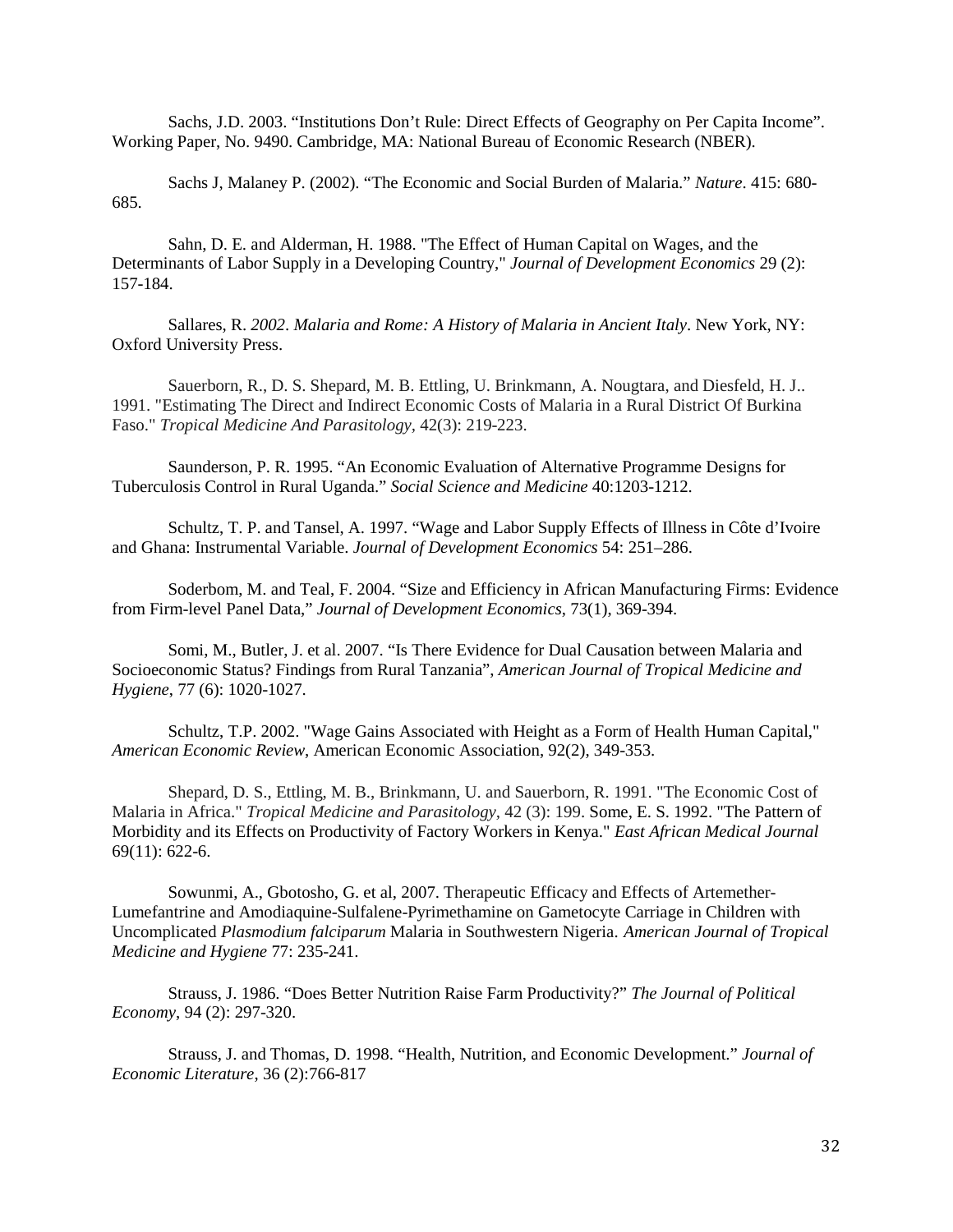Sur, M., and Senauer, B. 1999. "Nutrition, Health and Rural Labor Productivity: Preliminary Wage Evidence from Bangladesh." Selected Paper, 1999 AAEA Annual Meeting, May 13, 1999.

Swaminathan S. and Lillard L. 2000. "Health and Labor Market Outcomes: Evidence from Indonesia." Mimeo, University of Michigan.

Thaler, R. and Shefrin, H. 1981. "An Economic Theory of Self-Control," *Journal of Political Economy* 89(2): 392-406.

Thirumurthy, H., Graff -Zivin, J. and Goldstein, M. 2008. "The Economic Impact of AIDS Treatment: Labor Supply in Western Kenya," *Journal of Human Resources,* 43(3), 511-552.

Thomas, D. and Strauss, J. 1997. "Health and Wages: Evidence on Men and Women in Urban Brazil." *Journal of Econometrics*, 77: 159–185.

Thomas, D., Frankenberg, E., Friedman, J., Habicht, J. P., Ingwersen, N., Jaswadi, N. Jones, McKelvey, C., Pelto, G., Sikoki, B., Seeman, T., Smith, J., Sumantari, C., Suriastini, W. and Wilopo, S. 2006. "Causal Effect of Health on Labor Market Outcomes: Experimental Evidence," Mimeo.

Thompson, D. F., Malone, J. B., Harb, M., Faris, R., Huh, O. K., Buck, A. A., and Cline, B. L. 1996. "Bancroftian Filariasis Distribution and Diurnal Temperature Differences in the Southern Nile Delta." *Emerging Infectious Diseases*, 2(3), 234.

Thornton, R. L. 2008. "The Demand for, and Impact of, Learning HIV Status." *American Economic Review*, 98(5): 1829.

Toure FS, Bisseye C, Mavoungou E. 2006. Imbalanced distribution of Plasmodium falciparum EBA-175 genotypes related to clinical status in children from Bakoumba, Gabon. *Clinical Medicine and Research,* 4:7-11.

Trape, J. F., Zoulani, A., and Quinet, M. C. 1987. "Assessment of the Incidence and Prevalence of Clinical Malaria in Semi-immune Children Exposed to Intense and Perennial Transmission." *American Journal of Epidemiology*, 126(2), 193-201.

Walker, S. P., Wachs, T. D., Meeks Gardner, J., Lozoff, B., Wasserman, G. A., Pollitt, E., and Carter, J. A. 2007. "Child development: risk factors for adverse outcomes in developing countries." *The Lancet*, 369(9556): 145-157.

White, N.J. 2005. **"**Intermittent Presumptive Treatment for Malaria". *PLoS Medicine* 2: 1-63.

WHO. 2010*, Guidelines for the Treatment of Malaria (2e).* 2nd Edition. Geneva: World Health Organisation.

WHO. 2012. *World Malaria Report 2012.* Geneva: World Health Organisation.

Woodring, J. V., Ogutu, B. Schnabel, D., Waitumbi, J. N., Olsen, C. H., Walsh, D. S., Heppner Jr, D. G. and Polhemus, M. E. . 2010. Evaluation of Recurrent Parasitemia after Artemether-Lumefantrine Treatment for Uncomplicated Malaria in Children in Western Kenya. *American Journal of Tropical Medicine and Hygiene* 83: 458-464.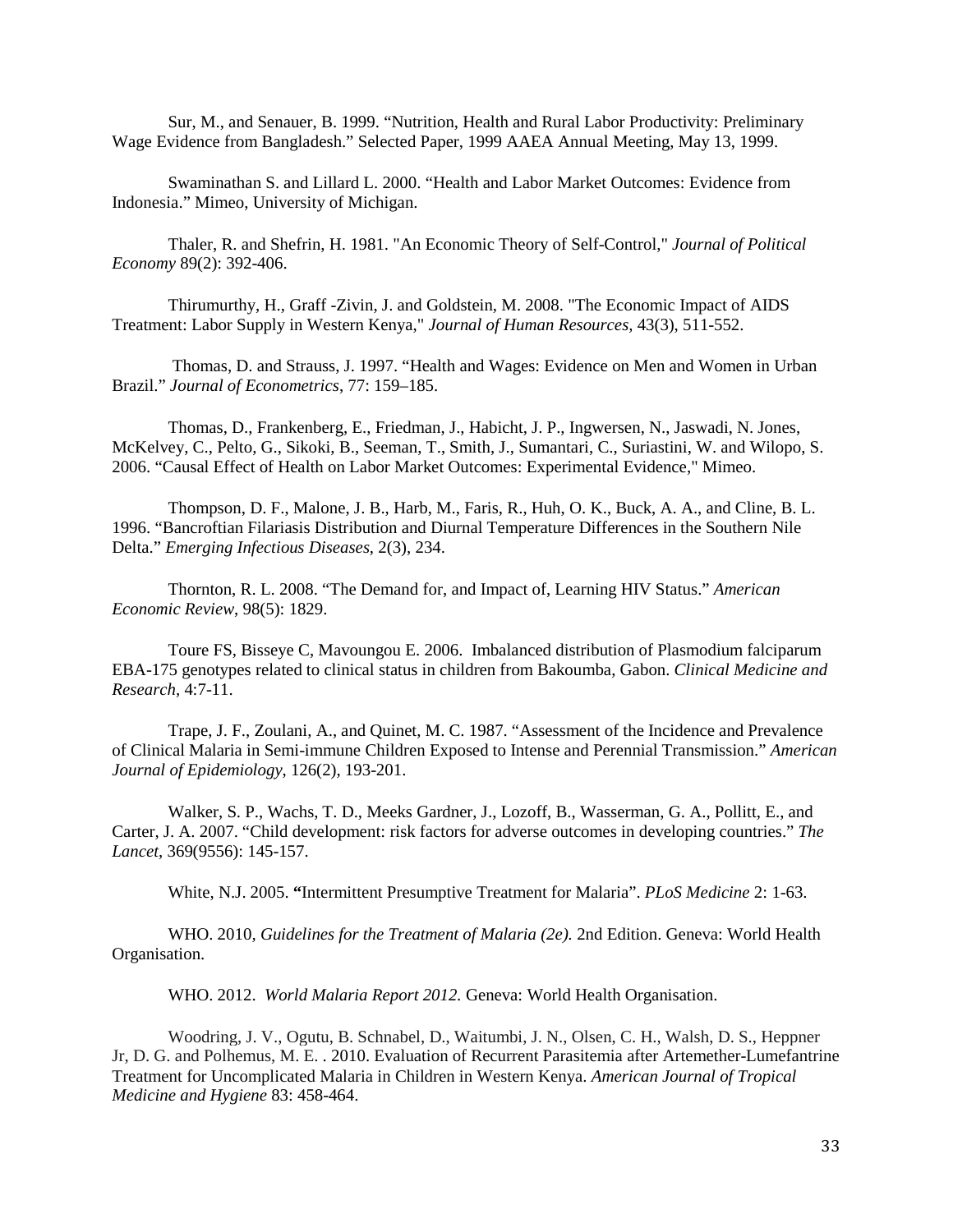Wolgemuth, J.C., Latham, M.C., Hall, A., Chesher, A. and Crompton, D.W. 1982. "Worker Productivity and the Nutritional Status of Kenyan Road Construction Laborers." *American Journal of Clinical Nutrition* 36: 68-78.

Zimmerman, F.J. and Carter, M.R. 2003. "Asset smoothing, consumption smoothing and the reproduction of inequality under risk and subsistence constraints." *Journal of Development Economics* 71: 233– 260.

Zivin, J.S.G. and Neidell, M.J. 2011. "The Impact of Pollution on Worker Productivity." Technical report, National Bureau of Economic Research.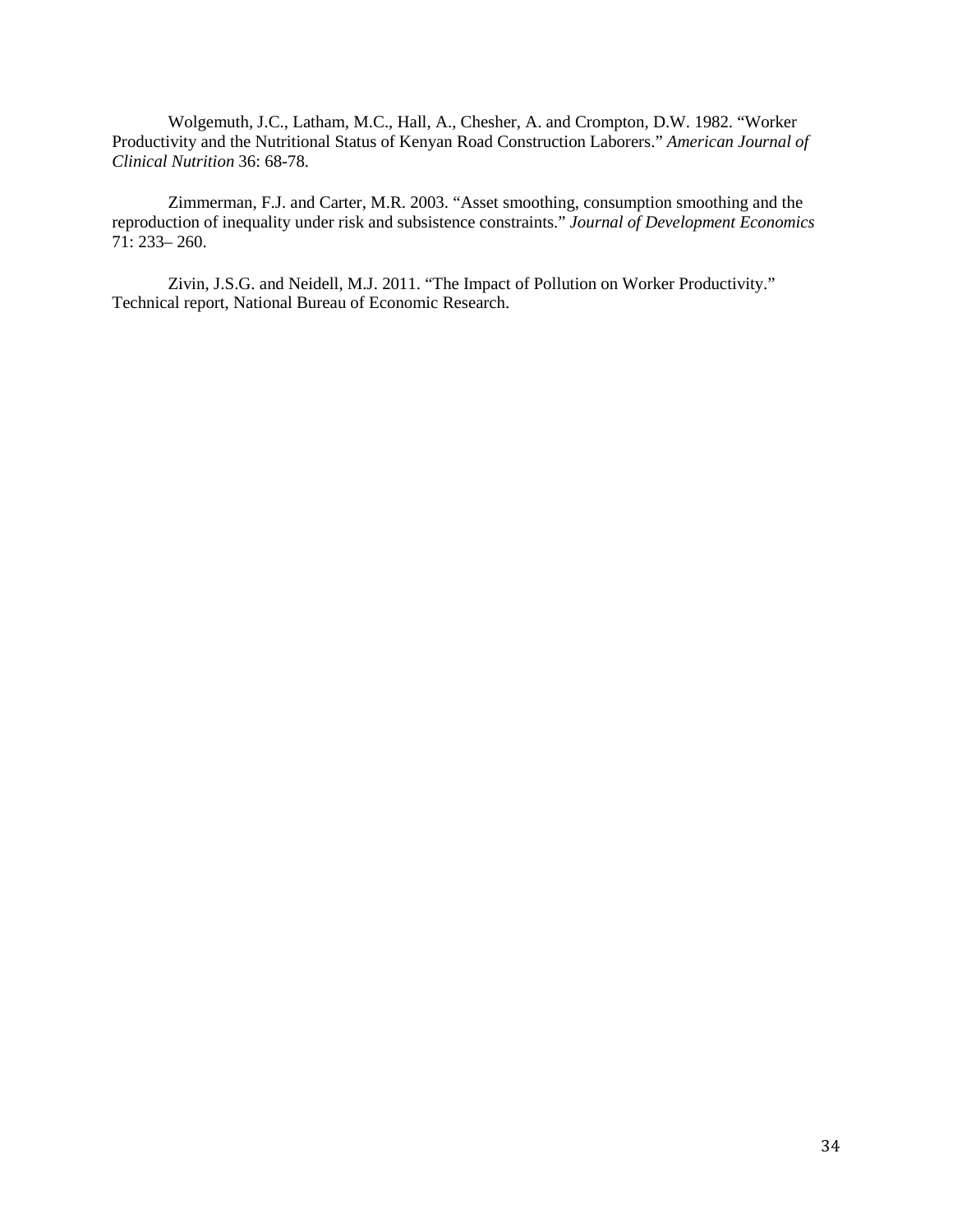



Note: the expected maximum effort for workers S1 and S2 increases due to equal revisions of health beliefs as a result of new information. S1 now believes cane cutting is a profitable choice due to high ability endowment. S2 remains with his choice of scrabbling.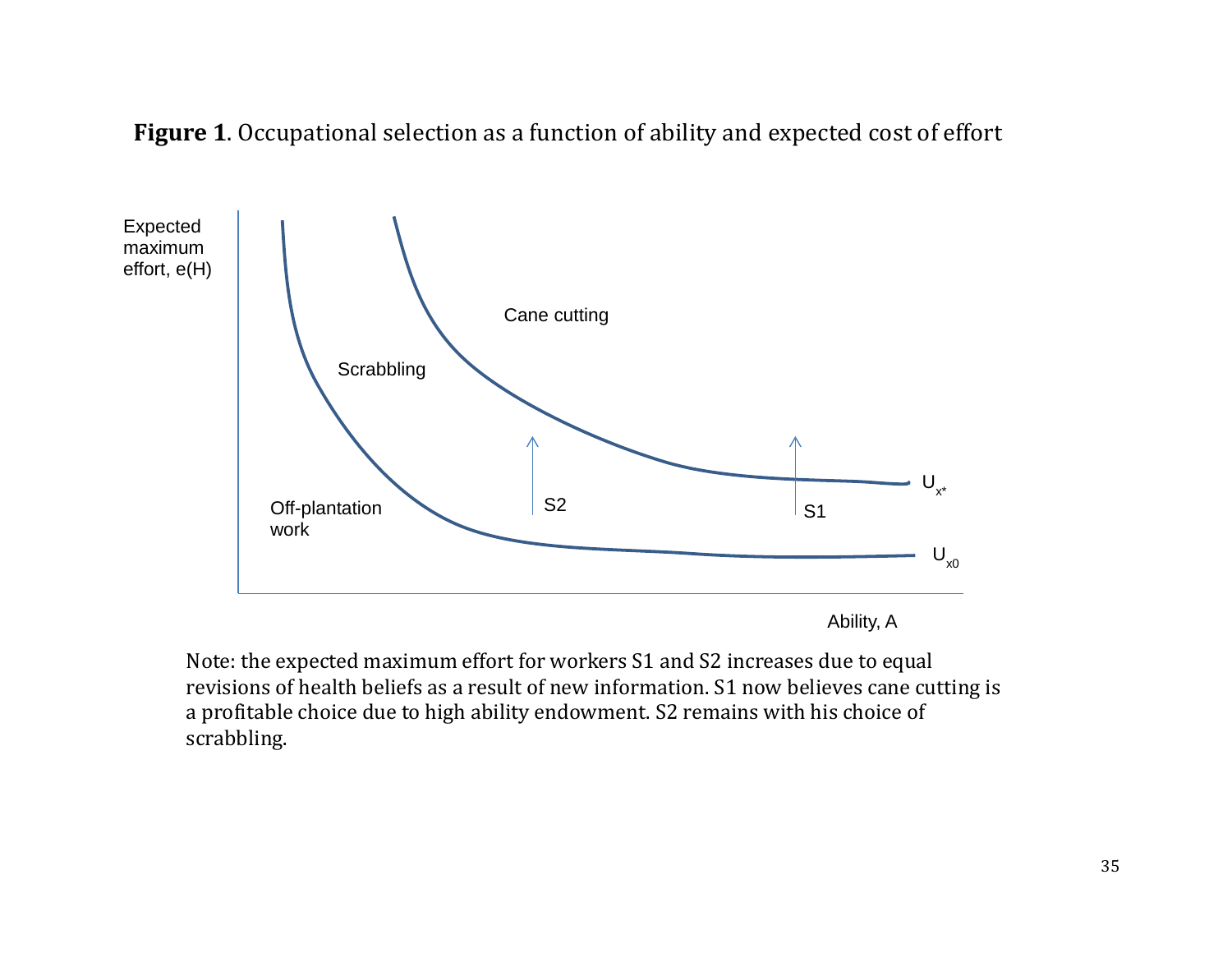| A: Worker interviewed in week 5 tests positive for malaria |                    |          |                                                |             |                     |                   |  |  |  |  |
|------------------------------------------------------------|--------------------|----------|------------------------------------------------|-------------|---------------------|-------------------|--|--|--|--|
|                                                            | <b>Week Number</b> |          |                                                |             |                     |                   |  |  |  |  |
|                                                            |                    | 2        | 3                                              | 4           | 5                   | 6                 |  |  |  |  |
|                                                            | Observed           | Observed | Observed                                       | Observed    | Observed            | Observed          |  |  |  |  |
| $L_{it}$                                                   | $L_{11}$           | $L_{i2}$ | $L_{i3}$                                       | $L_{i4}$    | $L_{i1}$            | $L_{i6}$          |  |  |  |  |
|                                                            |                    |          |                                                |             | Observed            | <b>Inferred</b>   |  |  |  |  |
| $X_{it}$                                                   |                    |          | Inferred $X_{it} = X_{i5}$ --                  |             | $X_{15}$            | $X_{i6} = X_{i5}$ |  |  |  |  |
| Malaria                                                    |                    |          | Inferred Status: Sick? ----------------------> | Observed    | <b>Inferred</b>     |                   |  |  |  |  |
| <b>Status</b>                                              |                    |          |                                                | <b>Sick</b> | <b>Status: Well</b> |                   |  |  |  |  |

#### **Figure 2**. Example of data types and sources utilized, by week of observation or inference

| B: Worker interviewed in week 5 tests negative for malaria |                       |                                          |                                                                           |          |                     |                 |  |  |  |
|------------------------------------------------------------|-----------------------|------------------------------------------|---------------------------------------------------------------------------|----------|---------------------|-----------------|--|--|--|
|                                                            | <b>Week Number</b>    |                                          |                                                                           |          |                     |                 |  |  |  |
|                                                            |                       | 2                                        | 3                                                                         | 4        | 5                   | 6               |  |  |  |
|                                                            | Observed              | Observed                                 | Observed                                                                  | Observed | Observed            | Observed        |  |  |  |
| $L_{it}$                                                   | $L_{i1}$              | $L_{i2}$                                 | $L_{i3}$                                                                  | $L_{i4}$ | $L_{i1}$            | $L_{i6}$        |  |  |  |
| $X_{it}$                                                   |                       |                                          |                                                                           |          | Observed            | <b>Inferred</b> |  |  |  |
|                                                            | <-------------------- |                                          | - Inferred X <sub>it</sub> = X <sub>i5</sub> ---------------------------> | $X_{i5}$ | $X_{16} = X_{15}$   |                 |  |  |  |
| Malaria                                                    |                       | - Inferred Status: Well? --------------- |                                                                           | Observed | <b>Inferred</b>     |                 |  |  |  |
| <b>Status</b>                                              |                       | ↘                                        |                                                                           | Well     | <b>Status: Well</b> |                 |  |  |  |

NOTE: L<sub>it</sub> represents earnings, days worked and wages and are collected from daily employment and output records kept by the plantation.  $X_{it}$  are workers characteristics collected once over the six weeks by the survey enumerator. These data are either known to be constant over the six week period (e.g., gender) or assumed constant (e.g., place of living). Malaria status is collected once over the six weeks by a registered health worker. Sick workers are assumed to be sick during the weeks prior to testing, and assumed well during the weeks following testing (and treatment). Workers who test negative are assumed to be well during the weeks leading up to testing and well during the weeks that follow testing.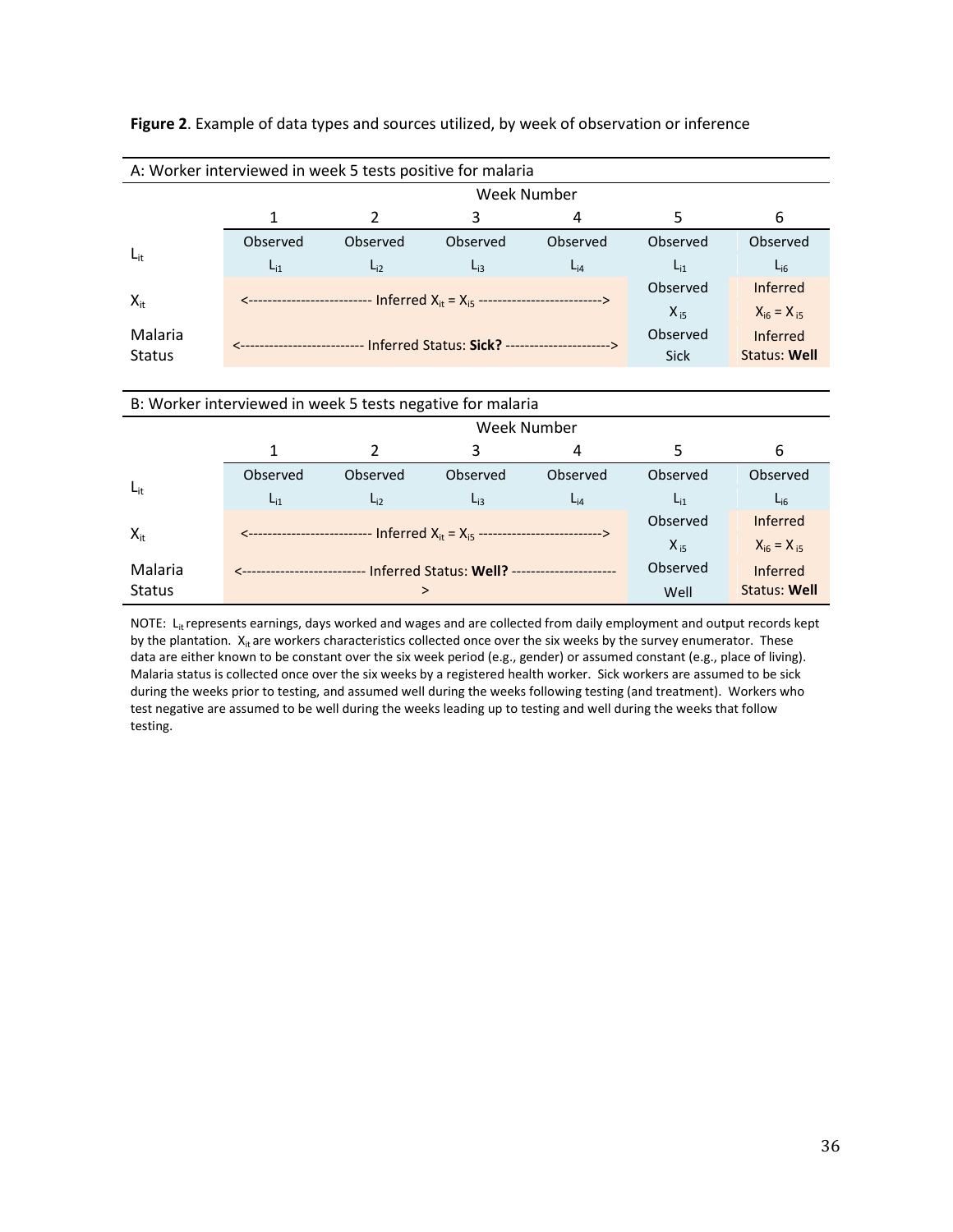**Table 1**. Worker socio-economic characteristics and balance of characteristics across work groups

|                                     |         | Worker Covariates and Balance Test P-<br>value |         |
|-------------------------------------|---------|------------------------------------------------|---------|
|                                     | Mean    | Std. Dev.                                      | P value |
| Individual characteristics          |         |                                                |         |
| Age                                 | 30.0    | 8.1                                            | 0.142   |
| Years of experience                 | 4.4     | 4.1                                            | 0.990   |
| Years of education                  | 8.2     | 4.3                                            | 0.001   |
| Body mass index                     | 23.8    | 2.6                                            | 0.026   |
| Household characteristics           |         |                                                |         |
| HH size                             | 5.4     | 4.5                                            | 0.172   |
| Number of rooms in house            | 2.8     | 1.7                                            | 0.128   |
| Number of cattle                    | 1.1     | 4.2                                            | 0.311   |
| Number of poultry                   | 7.4     | 12.0                                           | 0.733   |
| Imputed monthly PCE                 | 12543.2 | 6264.5                                         | 0.253   |
| Work characteristics                |         |                                                |         |
| Average daily earnings (Naira)      | 1019.9  | 243.5                                          | 0.001   |
| Total days worked                   | 66.7    | 15.6                                           | 0.001   |
| Proportion of time spent scrabbling | 0.12    | 0.19                                           | 0.001   |

Note: The p-value is from the balancing test of the covariate across work groups.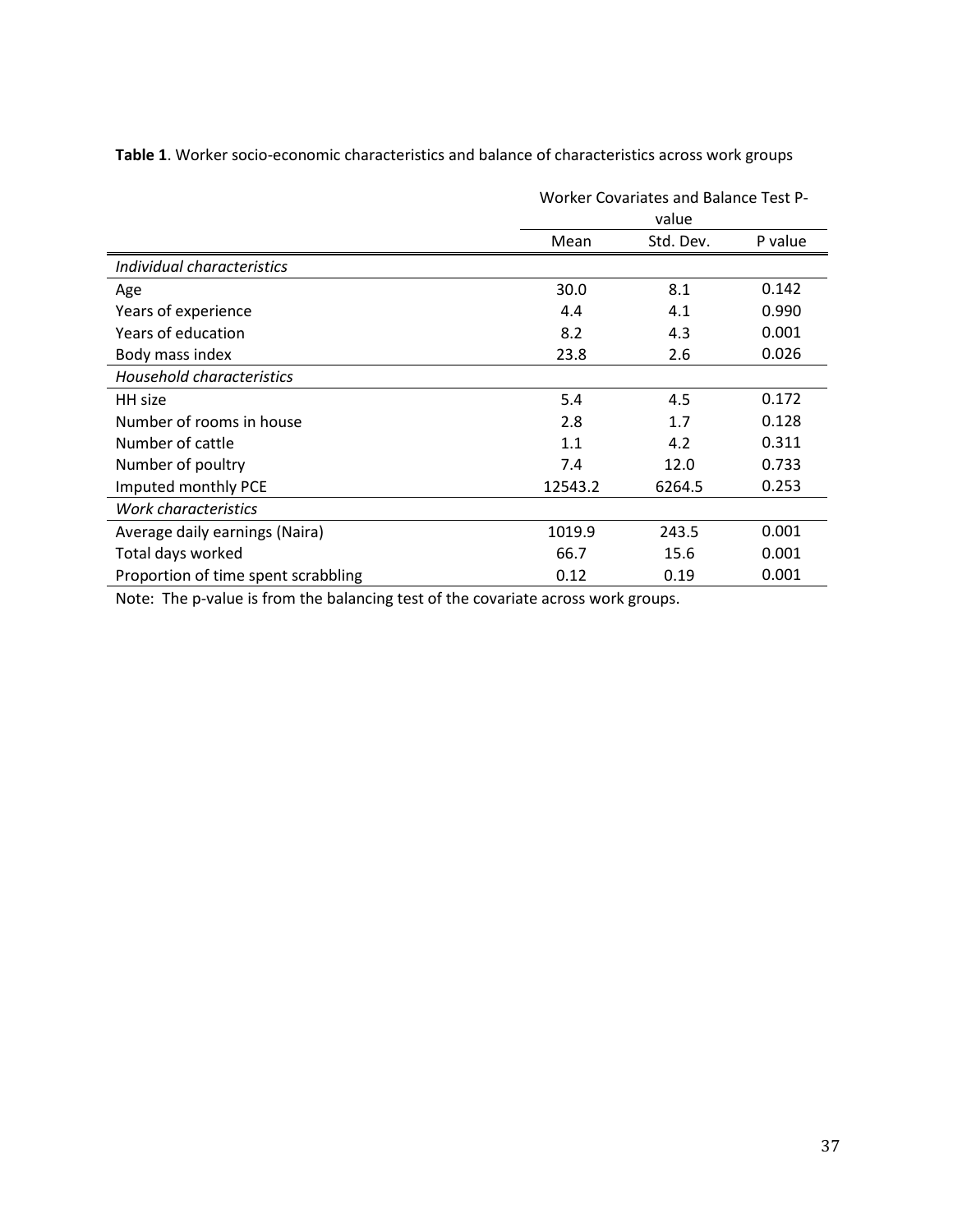|                | Harvest week |       | All workers    |       | Group 4        | Group 7 |                |
|----------------|--------------|-------|----------------|-------|----------------|---------|----------------|
|                |              | Mean  | Std. Dev.      | Mean  | Std. Dev.      | Mean    | Std. Dev.      |
|                | Earnings     | 711   | 304            | 668   | 295            | 633     | 204            |
| 1              | Days Worked  | 5     | 1              | 5     | 1              | 5       | 1              |
|                | Wage         | 1,016 | 382            | 991   | 392            | 817     | 246            |
|                | Earnings     | 927   | 415            | 1,094 | 485            | 797     | 290            |
| $\overline{2}$ | Days Worked  | 6     | 2              | 6     | 1              | 6       | $\overline{2}$ |
|                | Wage         | 1,152 | 466            | 1,316 | 531            | 945     | 338            |
|                | Earnings     | 727   | 318            | 672   | 261            | 685     | 277            |
| 3              | Days Worked  | 5     | 1              | 5     | 1              | 5       | $\overline{2}$ |
|                | Wage         | 1,046 | 358            | 980   | 329            | 898     | 352            |
|                | Earnings     | 721   | 326            | 686   | 344            | 627     | 243            |
| 4              | Days Worked  | 5     | $\overline{2}$ | 5     | $\overline{2}$ | 6       | $\overline{2}$ |
|                | Wage         | 941   | 332            | 1,024 | 421            | 743     | 254            |
|                | Earnings     | 983   | 432            | 1,149 | 502            | 902     | 461            |
| 5              | Days Worked  | 6     | 1              | 6     | 1              | 6       | $\overline{2}$ |
|                | Wage         | 1,166 | 456            | 1,372 | 529            | 1,002   | 470            |
|                | Earnings     | 691   | 301            | 739   | 292            | 543     | 241            |
| 6              | Days Worked  | 4     | 1              | 4     | 1              | 4       | $\overline{2}$ |
|                | Wage         | 1,202 | 503            | 1,318 | 508            | 923     | 404            |
|                | Earnings     | 593   | 278            | 519   | 278            | 555     | 201            |
| 7              | Days Worked  | 4     | $\overline{2}$ | 4     | $\overline{2}$ | 5       | $\overline{2}$ |
|                | Wage         | 948   | 345            | 908   | 320            | 873     | 298            |
|                | Earnings     | 465   | 246            | 350   | 210            | 438     | 196            |
| 8              | Days Worked  | 4     | $\overline{2}$ | 3     | $\overline{2}$ | 5       | $\overline{2}$ |
|                | Wage         | 823   | 390            | 770   | 391            | 671     | 270            |

**Table 2**: Earnings, days worked and daily wage by week of harvest for all workers and selected groups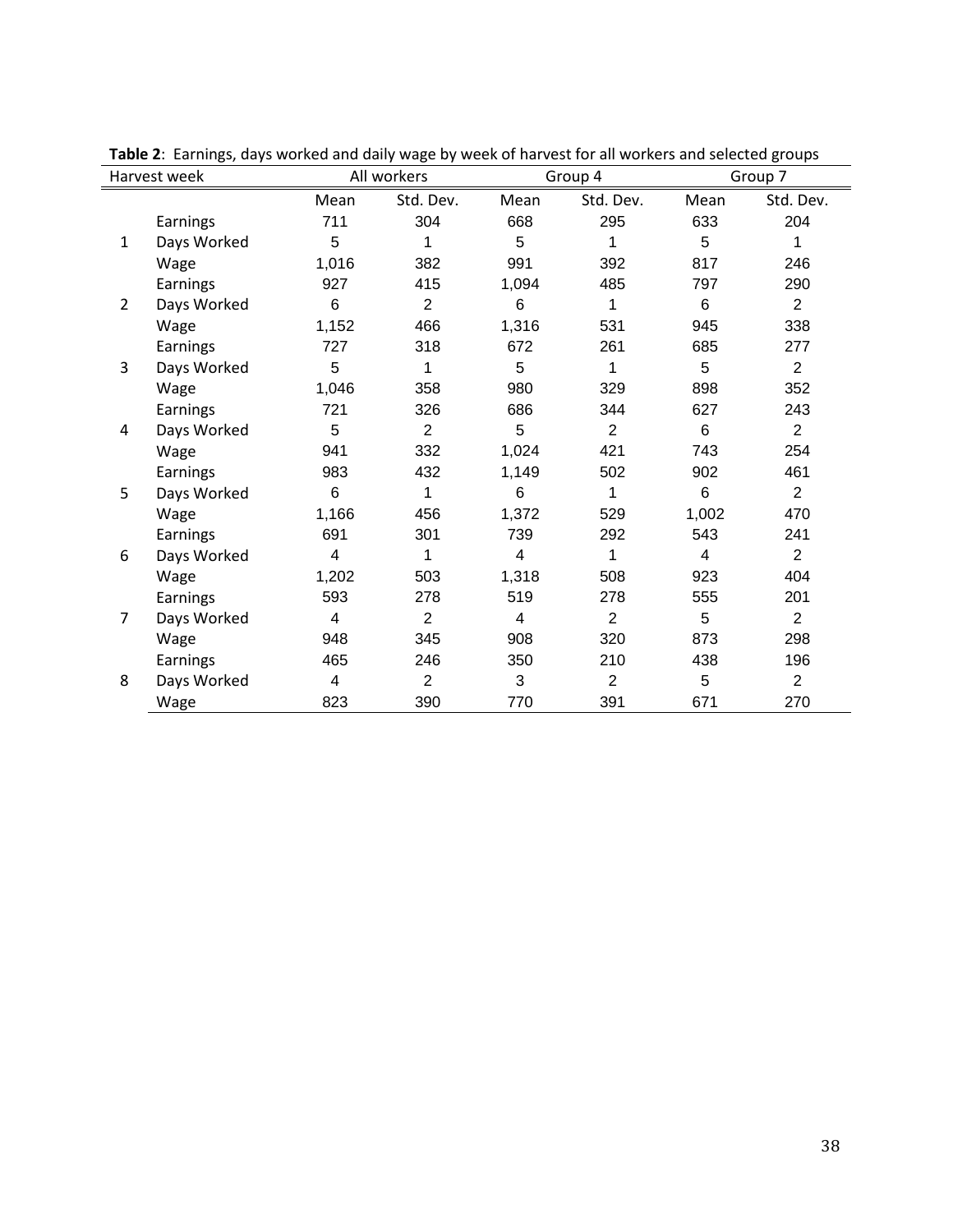|                   | Parasite count | # of workers | Percentage of total |
|-------------------|----------------|--------------|---------------------|
| Malaria           |                | 73           | 8.95                |
| negative rate $=$ |                | 187          | 22.92               |
| 64.1%             |                | 263          | 32.23               |
| Malaria           | 3              | 167          | 20.47               |
| positive rate $=$ | 4              | 86           | 10.54               |
| 35.9%             | 5+             | 40           | 4.9                 |

### **Table 3**. Distribution of maximum parasite count as determined by microscopy

816 workers assessed

#### **Table 4**. Within workgroup balance tests across survey week

| Work<br>group | Age   | Years of<br>experience | Years of<br>schooling | <b>BMI</b> | HH size | Num.<br>rooms<br>in house | Number<br>of cattle | Number<br>of<br>poultry | Imputed<br>monthly<br><b>PCE</b> |
|---------------|-------|------------------------|-----------------------|------------|---------|---------------------------|---------------------|-------------------------|----------------------------------|
| 1             |       |                        |                       | 0.095      |         |                           |                     |                         |                                  |
| 2             |       |                        |                       |            |         |                           |                     |                         |                                  |
| 3             |       |                        |                       |            |         |                           |                     |                         |                                  |
| 4             | 0.053 |                        |                       | 0.095      |         |                           |                     |                         |                                  |
| 5             |       |                        |                       |            |         |                           |                     |                         |                                  |
| 6             |       |                        |                       |            |         |                           |                     |                         |                                  |
| 7             |       |                        | 0.071                 |            |         |                           | 0.095               |                         |                                  |
| 8             |       |                        |                       |            |         |                           |                     |                         |                                  |

The p-value of the balance test across survey weeks within work group is given if value falls below .10 and otherwise left blank.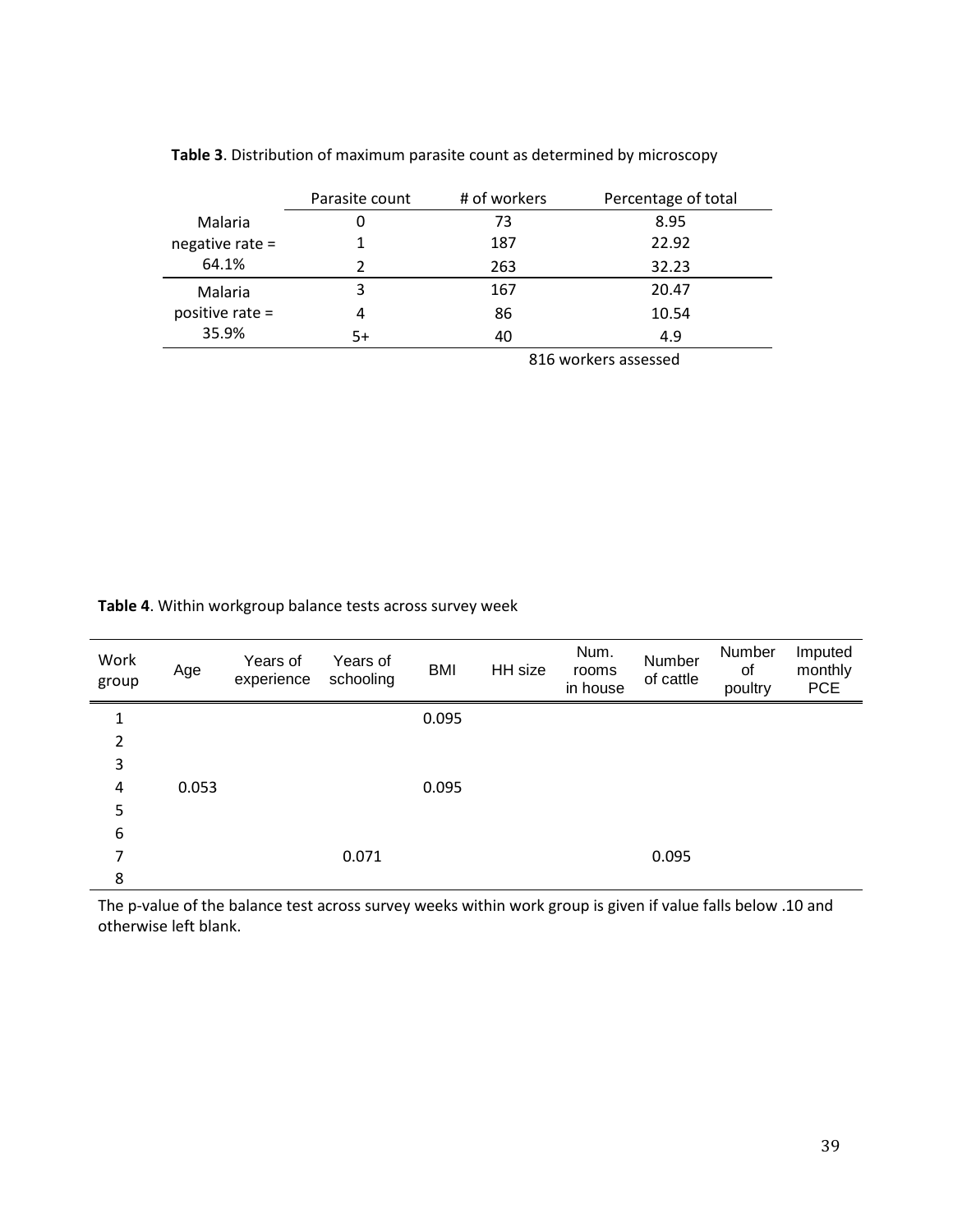|                              | Earnings   |       | Labor supply |       | Wage       |       |
|------------------------------|------------|-------|--------------|-------|------------|-------|
| Reference period             | coef       | se    | coef         | se    | coef       | se    |
| <b>Pooled estimates</b>      |            |       |              |       |            |       |
| One week reference           | 0.043      | 0.033 | $0.042*$     | 0.024 | 0.001      | 0.022 |
| Two week reference           | $0.110***$ | 0.032 | $0.051**$    | 0.021 | $0.059***$ | 0.022 |
| Three week reference         | $0.136***$ | 0.041 | 0.045        | 0.028 | $0.091***$ | 0.031 |
| Four week reference          | 0.077      | 0.163 | 0.041        | 0.105 | 0.036      | 0.087 |
| Week by week estimates       |            |       |              |       |            |       |
| First week after health test | 0.043      | 0.033 | $0.042*$     | 0.024 | 0.001      | 0.022 |
| Second week after            | $0.139***$ | 0.049 | $0.084**$    | 0.036 | $0.055*$   | 0.029 |
| Third week after             | 0.102      | 0.090 | $-0.009$     | 0.062 | $0.111**$  | 0.053 |
| Fourth week after            | 0.023      | 0.119 | $-0.036$     | 0.078 | 0.059      | 0.096 |

**Table 5**. Intent to treat (ITT) estimates, by pooled reference period and week by week

Robust standard errors clustered at worker level. Regressions include workgroup by week fixed effects. Information from 801 workers contributes to the one week reference, 808 to the two week reference, 467 to the three week, and 157 to the four week. \*\*\*p<.01 \*\*p<.05 \*p<.10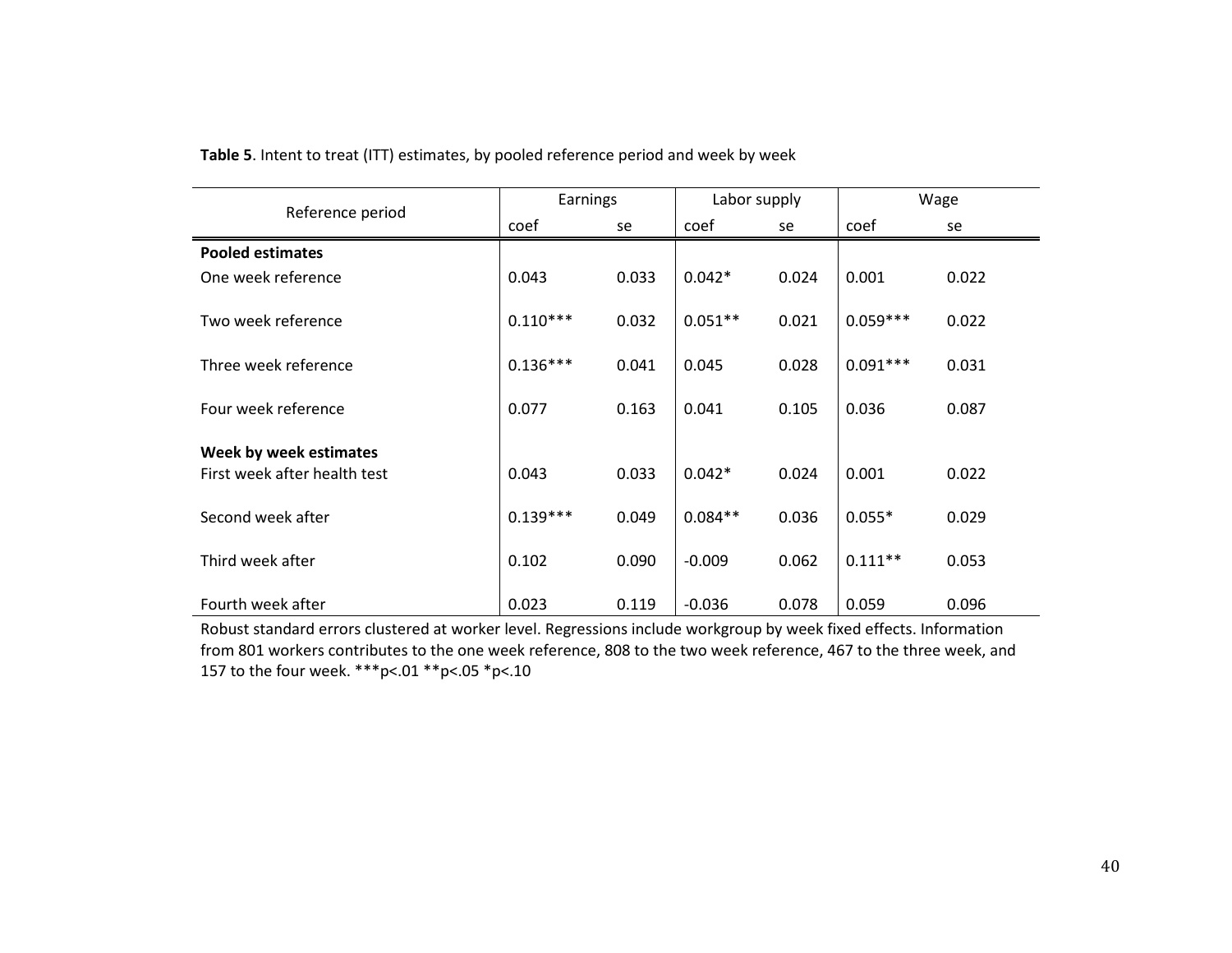|                              | Earnings  |       | Labor supply |       | Wage     |       |
|------------------------------|-----------|-------|--------------|-------|----------|-------|
| Reference period             | coef      | se    | coef         | se    | coef     | se    |
| <b>Pooled estimates</b>      |           |       |              |       |          |       |
| One week reference           | 0.007     | 0.047 | 0.023        | 0.037 | $-0.015$ | 0.037 |
| Two week reference           | $0.097**$ | 0.045 | $0.073**$    | 0.034 | 0.024    | 0.037 |
| Three week reference         | $0.110*$  | 0.060 | $0.079*$     | 0.046 | 0.030    | 0.054 |
| Four week reference          | $-$       |       | $-$          |       | $-$      |       |
| Week by week estimates       |           |       |              |       |          |       |
| First week after health test | 0.007     | 0.047 | 0.023        | 0.037 | $-0.015$ | 0.037 |
| Second week after            | 0.087     | 0.069 | $0.088*$     | 0.052 | $-0.001$ | 0.052 |
| Third week after             | 0.059     | 0.109 | 0.054        | 0.076 | 0.005    | 0.097 |
| Fourth week after            |           |       |              |       |          |       |

**Table 6**. Treatment on treated (TOT) estimates for workers testing positive for malaria

Robust standard errors clustered at worker level. Regressions include workgroup by week fixed effects. Information from 292 workers contributes to the one and two week, and 162 workers to the threee week, reference periods. There are not sufficient numbers of malaria positive control workers to estimate the four week reference. \*\*\*p<.01 \*\*p<.05  $*p<.10$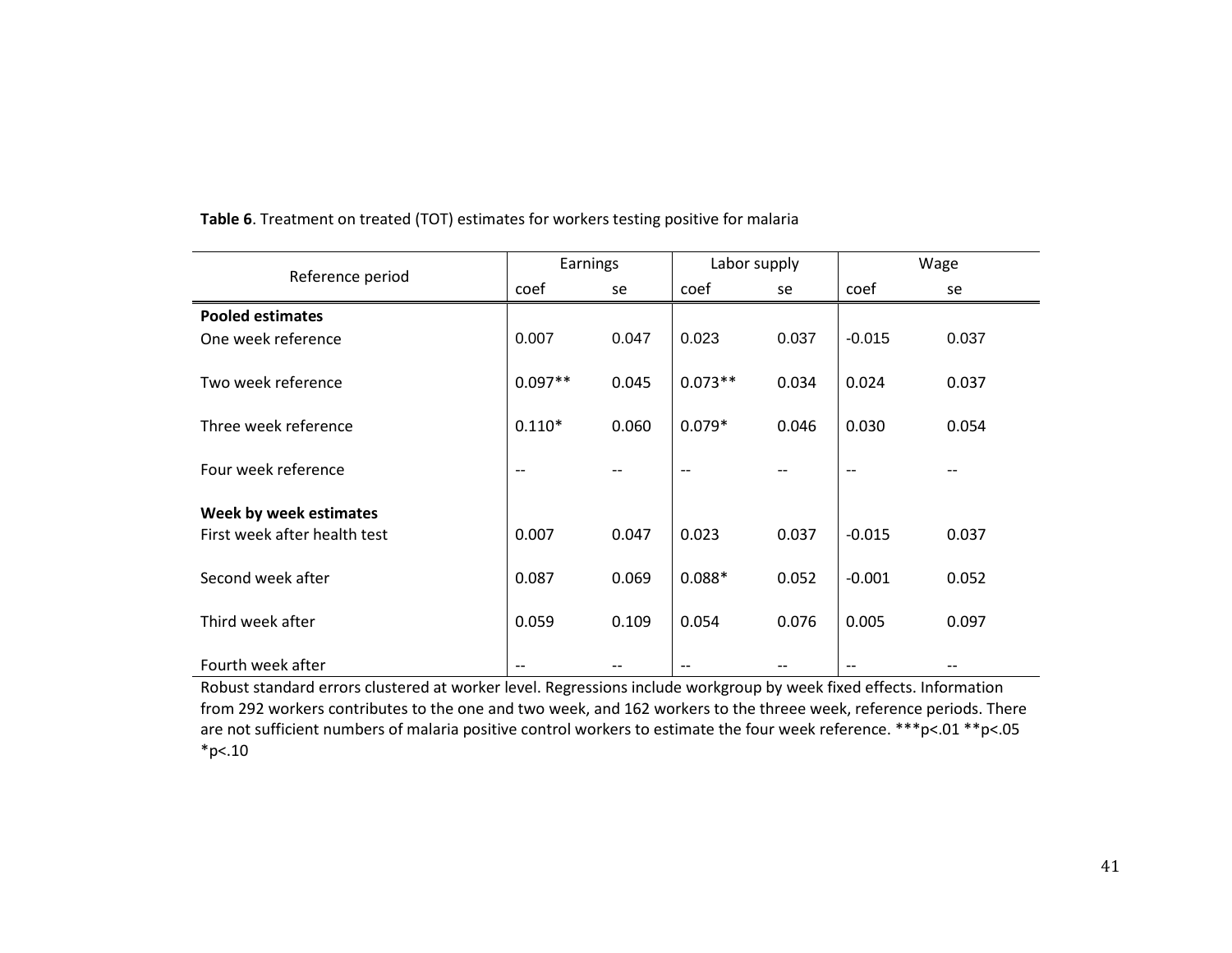|                      | Earnings           |       |                               | Labor supply |                    |       |                          | Wage  |                  |       |                          |       |
|----------------------|--------------------|-------|-------------------------------|--------------|--------------------|-------|--------------------------|-------|------------------|-------|--------------------------|-------|
| Reference period     | Parasite count $=$ |       | Parasite count >=<br><u>4</u> |              | Parasite count $=$ |       | Parasite count<br>$>= 4$ |       | Parasite count = |       | Parasite count<br>$>= 4$ |       |
|                      | coef               | se    | coef                          | se           | coef               | se    | coef                     | se    | coef             | se    | coef                     | se    |
| One week reference   | $-0.007$           | 0.063 | 0.063                         | 0.077        | 0.001              | 0.055 | 0.071                    | 0.047 | $-0.008$         | 0.048 | $-0.008$                 | 0.068 |
| Two week reference   | 0.077              | 0.055 | $0.131*$                      | 0.079        | 0.036              | 0.048 | $0.120**$                | 0.053 | 0.041            | 0.052 | 0.012                    | 0.061 |
| Three week reference | 0.080              | 0.068 | $0.189*$                      | 0.112        | 0.013              | 0.053 | $0.166**$                | 0.085 | 0.066            | 0.076 | 0.023                    | 0.084 |

**Table 7**. TOT estimates for workers testing positive for malaria, by parasite count

Robust standard errors clustered at worker level. Regressions include workgroup by week fixed effects. Information from 292 workers contributes to the one and two week reference period (166 with a parasite count of 3 and 126 with a count of 4 or more), and 161 workers (91 with a parasite count of 3 and 70 with a count of 4 or more) contributes to the threee week reference period. There are not sufficient numbers of malaria positive control workers to estimate the four week reference. \*\*\*p<.01 \*\*p<.05 \*p<.10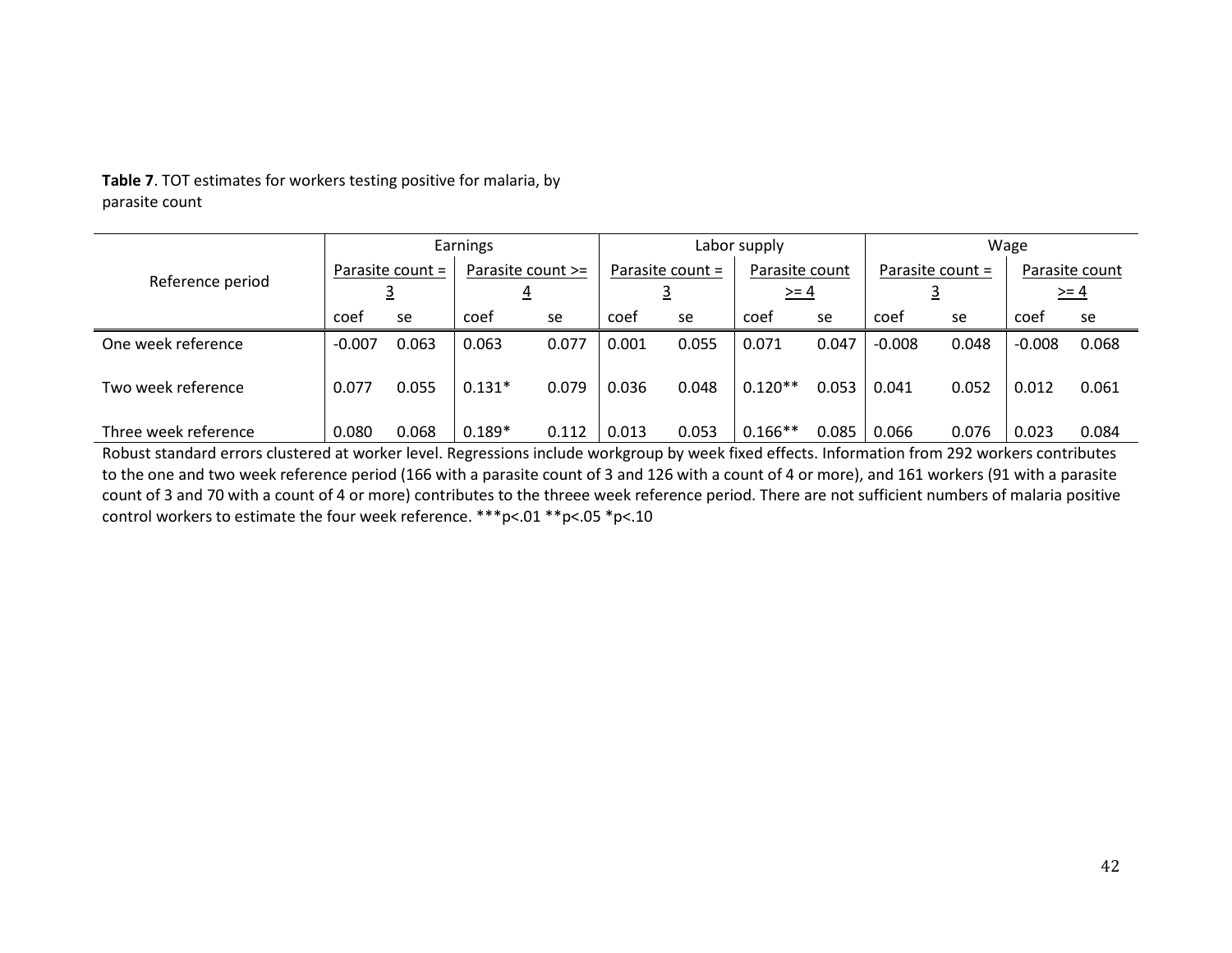| Reference period             | Earnings   |       | Labor supply |       | Wage       |       |
|------------------------------|------------|-------|--------------|-------|------------|-------|
|                              | coef       | se    | coef         | se    | coef       | se    |
| <b>Pooled estimates</b>      |            |       |              |       |            |       |
| One week reference           | 0.056      | 0.045 | 0.050        | 0.032 | 0.004      | 0.029 |
|                              |            |       |              |       |            |       |
| Two week reference           | $0.116***$ | 0.042 | 0.043        | 0.028 | $0.074***$ | 0.028 |
| Three week reference         | $0.148***$ | 0.053 | 0.027        | 0.035 | $0.121***$ | 0.038 |
| Four week reference          | 0.126      | 0.187 | 0.057        | 0.122 | 0.069      | 0.098 |
| Week by week estimates       |            |       |              |       |            |       |
| First week after health test | 0.056      | 0.045 | 0.050        | 0.032 | 0.004      | 0.029 |
| Second week after            | $0.166**$  | 0.065 | $0.092*$     | 0.047 | $0.074**$  | 0.037 |
| Third week after             | 0.139      | 0.123 | $-0.025$     | 0.087 | $0.163**$  | 0.064 |
| Fourth week after            | 0.051      | 0.145 | $-0.038$     | 0.094 | 0.090      | 0.108 |

**Table 8**. Treatment on the medically untreated (TmUT) estimates for workers testing negative for malaria

Robust standard errors clustered at worker level. Regressions include workgroup by week fixed effects. Information from 512 workers contributes to the one week reference, 516 to the two week reference, 306 to the three week, and 108 to the four week. \*\*\*p<.01 \*\*p<.05 \*p<.10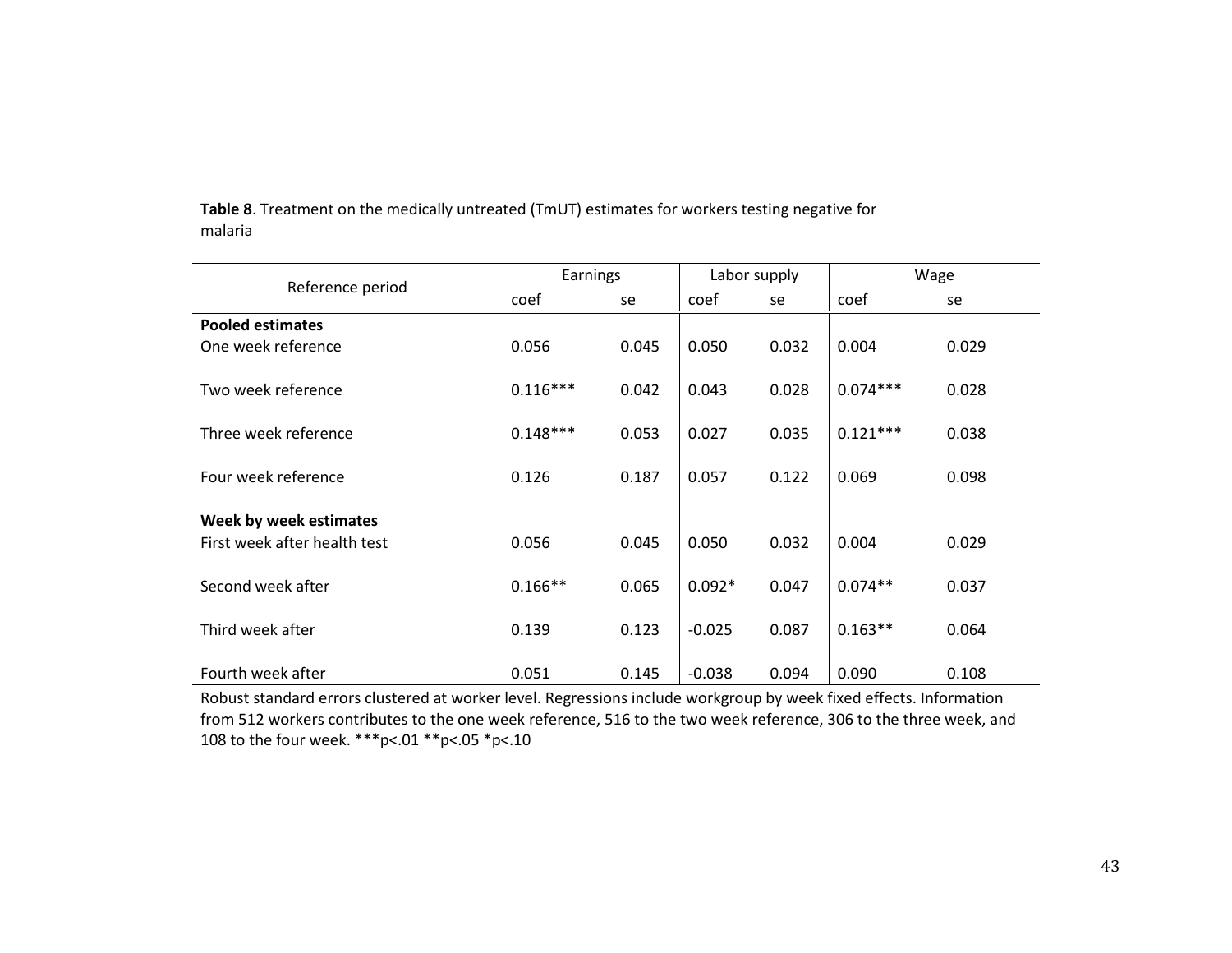|                              | Malaria positives |       | Malaria negatives |       |
|------------------------------|-------------------|-------|-------------------|-------|
| Reference period             | coef              | se    | coef              | se    |
| <b>Pooled estimates</b>      |                   |       |                   |       |
| One week reference           | 0.029             | 0.029 | $-0.017$          | 0.025 |
|                              |                   |       |                   |       |
| Two week reference           | $-0.013$          | 0.032 | $-0.058**$        | 0.025 |
|                              |                   |       |                   |       |
| Three week reference         | $-0.033$          | 0.054 | $-0.102**$        | 0.040 |
| Four week reference          | $-$               |       | $-0.013$          | 0.070 |
|                              |                   |       |                   |       |
| Week by week estimates       |                   |       |                   |       |
| First week after health test | 0.029             | 0.029 | $-0.017$          | 0.025 |
|                              |                   |       |                   |       |
| Second week after            | 0.008             | 0.046 | $-0.074**$        | 0.034 |
| Third week after             | $-0.111$          | 0.093 | $-0.167**$        | 0.069 |
|                              |                   |       |                   |       |
| Fourth week after            |                   |       | $-0.079$          | 0.122 |

**Table 9**. Ratio of work days per week devoted to scrabbling after receipt of malaria test, by worker malaria status

Robust standard errors clustered at worker level. Regressions include workgroup by week fixed effects. \*\*\*p<.01 \*\*p<.05 \*p<.10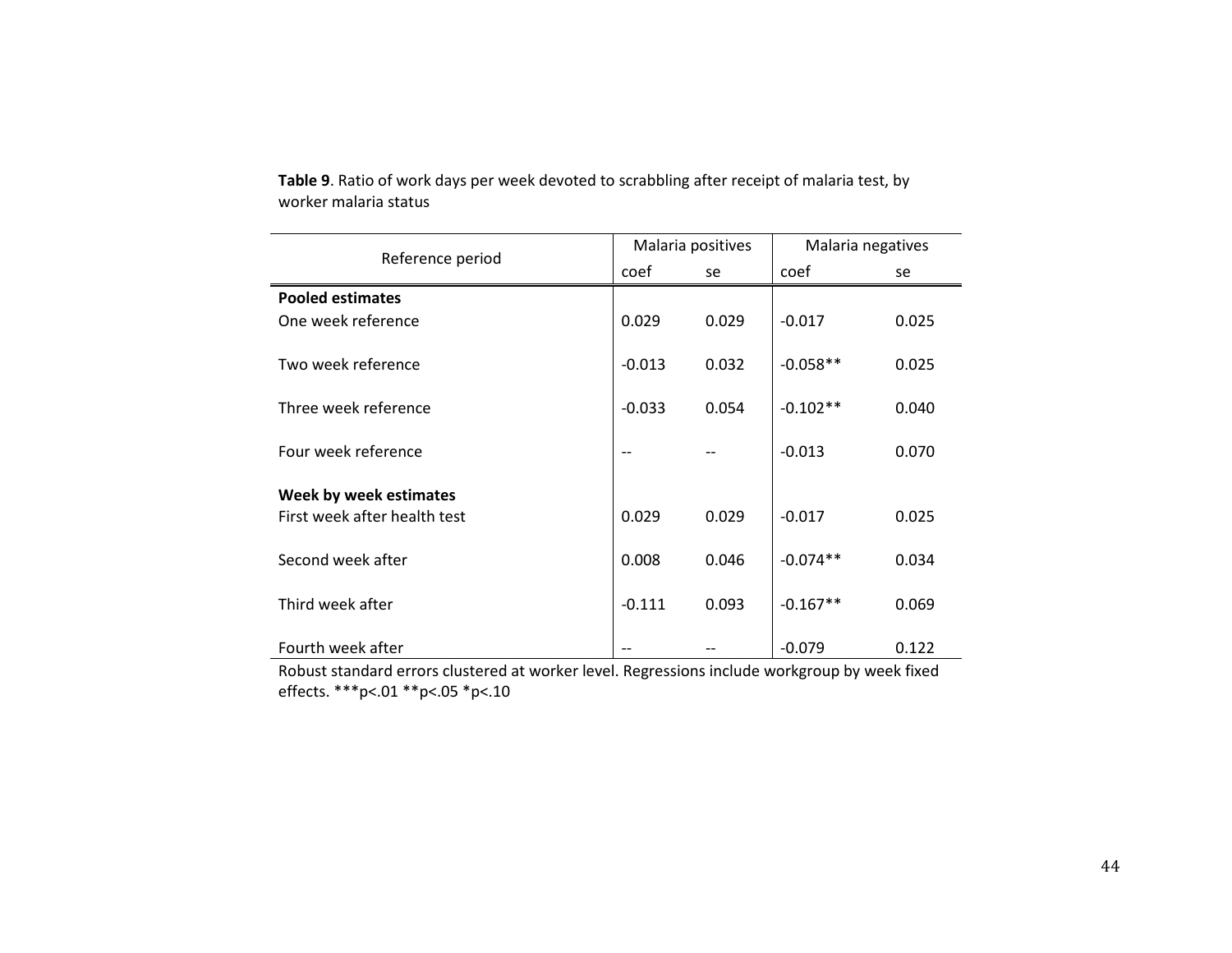|                                            | Earnings   |       |          | Labor supply | Wage       |       |
|--------------------------------------------|------------|-------|----------|--------------|------------|-------|
| Reference period                           | coef       | se    | coef     | se           | coef       | se    |
| Only workers-weeks with no days devoted to |            |       |          |              |            |       |
| scrabbling                                 |            |       |          |              |            |       |
| One week reference                         | 0.034      | 0.048 | 0.046    | 0.034        | $-0.014$   | 0.031 |
| Two week reference                         | $0.095*$   | 0.050 | 0.052    | 0.033        | 0.044      | 0.029 |
| Three week reference                       | $0.125**$  | 0.063 | 0.056    | 0.040        | $0.069*$   | 0.037 |
| Four week reference                        | 0.147      | 0.209 | 0.053    | 0.122        | 0.094      | 0.100 |
| Only workers who report no recent illness  |            |       |          |              |            |       |
| One week reference                         | 0.069      | 0.051 | $0.064*$ | 0.036        | 0.003      | 0.032 |
| Two week reference                         | $0.129***$ | 0.046 | 0.049    | 0.030        | $0.081**$  | 0.032 |
| Three week reference                       | $0.178***$ | 0.059 | 0.035    | 0.039        | $0.143***$ | 0.044 |
| Four week reference                        | 0.334      | 0.229 | 0.205    | 0.129        | 0.129      | 0.116 |

Robust standard errors clustered at worker level. Regressions include workgroup by week fixed effects. \*\*\*p<.01 \*\*p<.05 \*p<.10